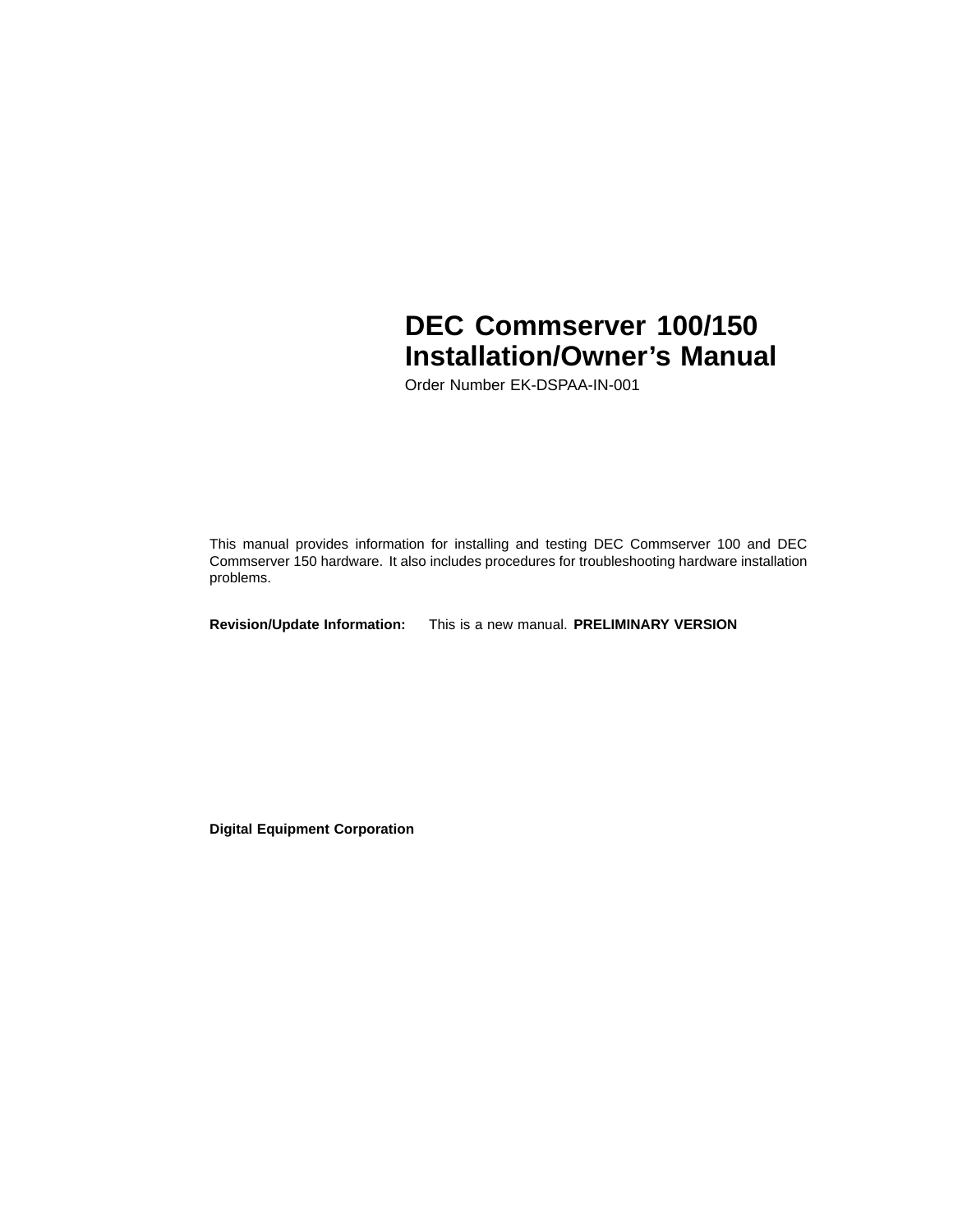#### **March 1991**

The information in this document is subject to change without notice and should not be construed as a commitment by Digital Equipment Corporation. Digital Equipment Corporation assumes no responsibility for any errors that may appear in this document.

No responsibility is assumed for the use or reliability of software on equipment that is not supplied by Digital Equipment Corporation or its affiliated companies.

Restricted Rights: Use, duplication, or disclosure by the U.S. Government is subject to restrictions set forth in subparagraph (c)(1)(ii) of the Rights in Technical Data and Computer Software clause at DFARS 252.227-7013.

| Copyright ©Digital Equipment Corporation 1991                  |            |                    |  |  |  |  |
|----------------------------------------------------------------|------------|--------------------|--|--|--|--|
| The following are trademarks of Digital Equipment Corporation: |            |                    |  |  |  |  |
| <b>DECUS</b><br><b>UNIBUS</b><br><b>CDA</b>                    |            |                    |  |  |  |  |
| <b>DDIF</b>                                                    | <b>DEC</b> | <b>DEC</b> windows |  |  |  |  |
| VMS<br>DECimage<br>PDP                                         |            |                    |  |  |  |  |

This document was prepared using VAX DOCUMENT, Version 1.2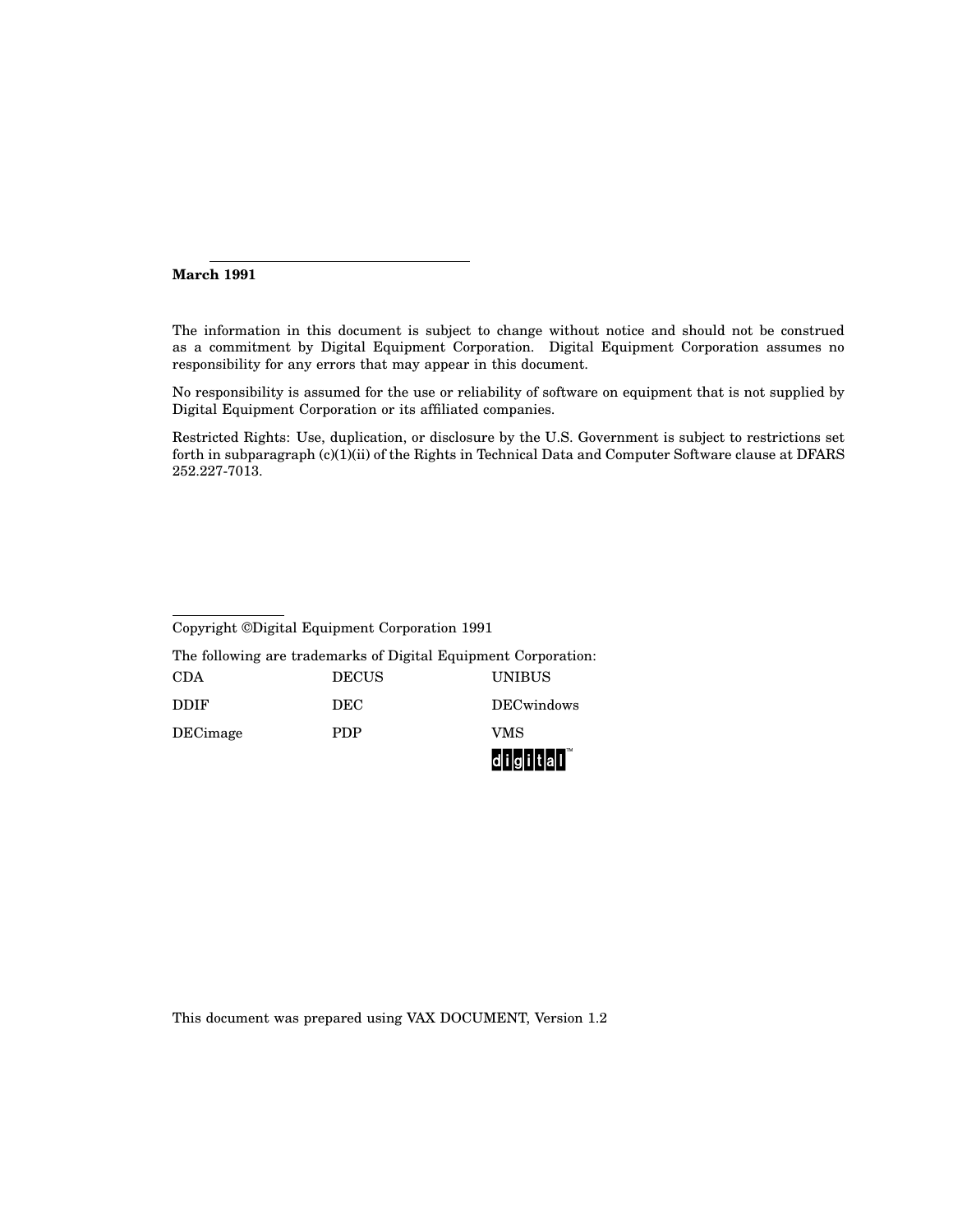# **Contents**

## Preface vii

## Chapter 1 INTRODUCTION

## Chapter 2 CHECKING SHIPPING CONTENTS

## Chapter 3 SITE VERIFICATION

| 3.2 |  |  |  |  |  |
|-----|--|--|--|--|--|
|     |  |  |  |  |  |
|     |  |  |  |  |  |
|     |  |  |  |  |  |
|     |  |  |  |  |  |

## Chapter 4 INSTALLATION

|  | 4.2.1 Configuring Commserver for Standard or ThinWire Ethernet LAN 4–2 |  |
|--|------------------------------------------------------------------------|--|
|  |                                                                        |  |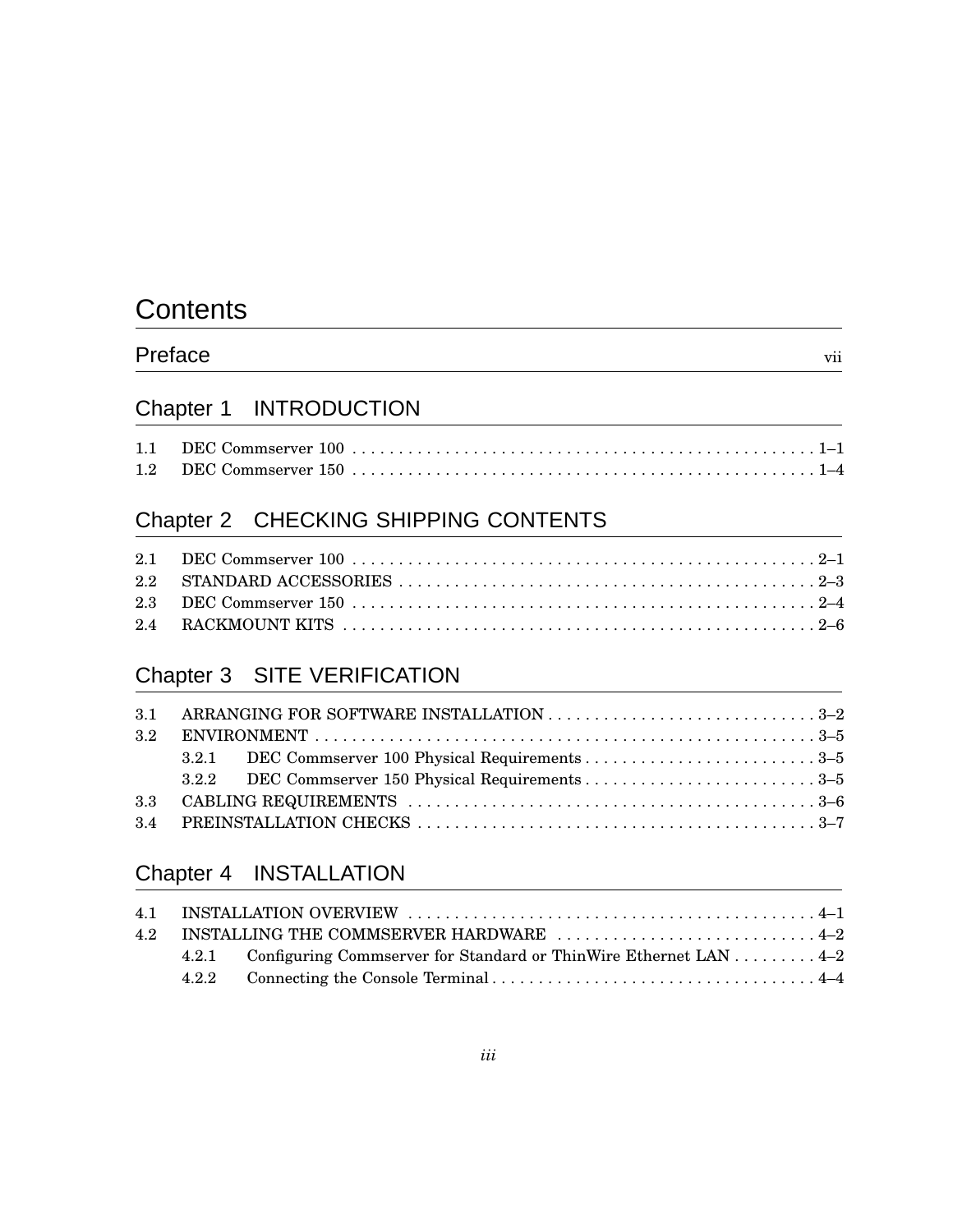|     | 4.2.3     |                                                                                 |
|-----|-----------|---------------------------------------------------------------------------------|
|     | 4.2.3.1   | Connecting AC Power to the Commserver  4–6                                      |
|     | 4.2.3.1.1 |                                                                                 |
|     | 4.2.3.1.2 |                                                                                 |
|     | 4.2.3.2   |                                                                                 |
|     | 4.2.4     |                                                                                 |
|     | 4.2.4.1   |                                                                                 |
|     | 4.2.4.2   |                                                                                 |
|     | 4.2.4.3   | Installing the ThinWire Ethernet Strain-Relief Clamp  4–17                      |
|     | 4.2.5     | Installing the Front Cover (DEC Commserver 150, Office Model Only) $\dots$ 4–19 |
| 4.3 |           | Preparing the Commserver for Downloading of Software 4-21                       |

## Chapter 5 WHAT TO DO IF YOU HAVE PROBLEMS

## Appendix A CONTROLS, INDICATORS, AND CONNECTORS

## Appendix B SPECIFICATIONS

## Appendix C RACKMOUNT HARDWARE INSTALLATION

## Appendix D ICP1622T SERIES MODULE INSTALLATION AND **VERIFICATION**

| D.2 SIMPACT MODULES AND DISTRIBUTION HARDWARED-2 |  |
|--------------------------------------------------|--|
|                                                  |  |
|                                                  |  |
|                                                  |  |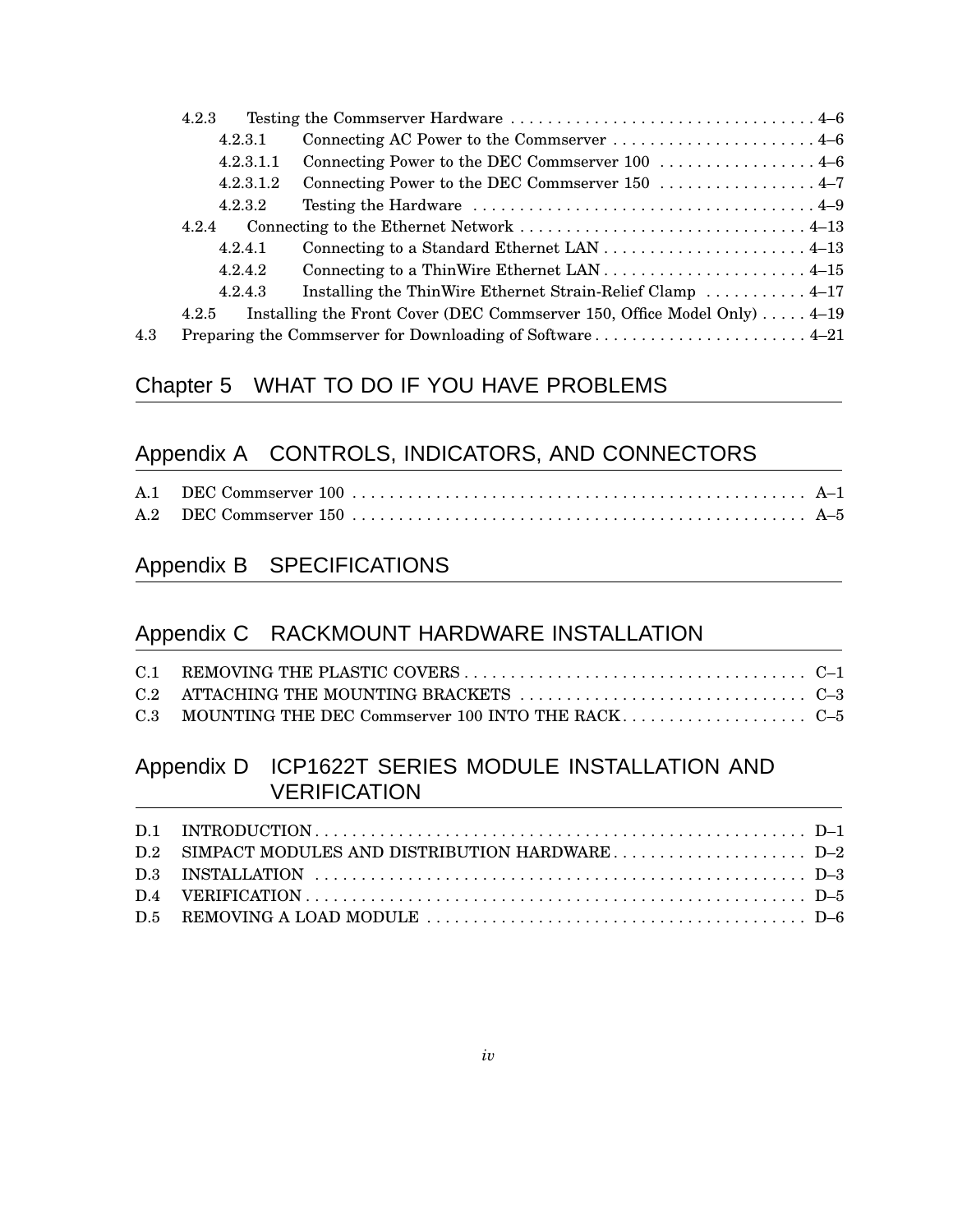# Appendix E POWER CORDS/ORDER NUMBERS

# Examples

| $4 - 1$  |                                                                  |  |
|----------|------------------------------------------------------------------|--|
| Figures  |                                                                  |  |
| $1 - 1$  |                                                                  |  |
| $1 - 2$  |                                                                  |  |
| $1 - 3$  |                                                                  |  |
| $1 - 4$  |                                                                  |  |
| $1 - 5$  |                                                                  |  |
| $2 - 1$  |                                                                  |  |
| $2 - 2$  |                                                                  |  |
| $2 - 3$  |                                                                  |  |
| $2 - 4$  | DEC Commserver 150 (Rackmount Model) Shipping Box Contents 2-5   |  |
| $2 - 5$  |                                                                  |  |
| $2 - 6$  |                                                                  |  |
| $3 - 1$  |                                                                  |  |
| $3 - 2$  | Example, Filling Out Hardware Portion of Identification Card 3-4 |  |
| $4 - 1$  |                                                                  |  |
| $4 - 2$  |                                                                  |  |
| $4 - 3$  | Connecting Power to the DEC Commserver 100  4–6                  |  |
| $4 - 4$  | Connecting Power to the DEC Commserver 150  4-8                  |  |
| $4 - 5$  |                                                                  |  |
| $4 - 6$  |                                                                  |  |
| $4 - 7$  | Typical Commserver Power-Up Self-Test Display 4-12               |  |
| $4 - 8$  | Connecting to the Standard Ethernet LAN  4–14                    |  |
| $4 - 9$  |                                                                  |  |
| $4 - 10$ |                                                                  |  |
| $4 - 11$ |                                                                  |  |
| $4 - 12$ |                                                                  |  |
| $A-1$    | DEC Commserver 100 Controls, Indicators, and Connectors  A-4     |  |
| $A-2$    | DEC Commserver 150 Controls, Indicators, and Connectors  A-7     |  |
| $C-1$    |                                                                  |  |
| $C-2$    |                                                                  |  |
| $C-3$    |                                                                  |  |
| $C-4$    |                                                                  |  |
| $D-1$    | Routing Cables in the DEC Commserver 150 (Office Model)  D-4     |  |
| $D-2$    |                                                                  |  |
| $D-3$    |                                                                  |  |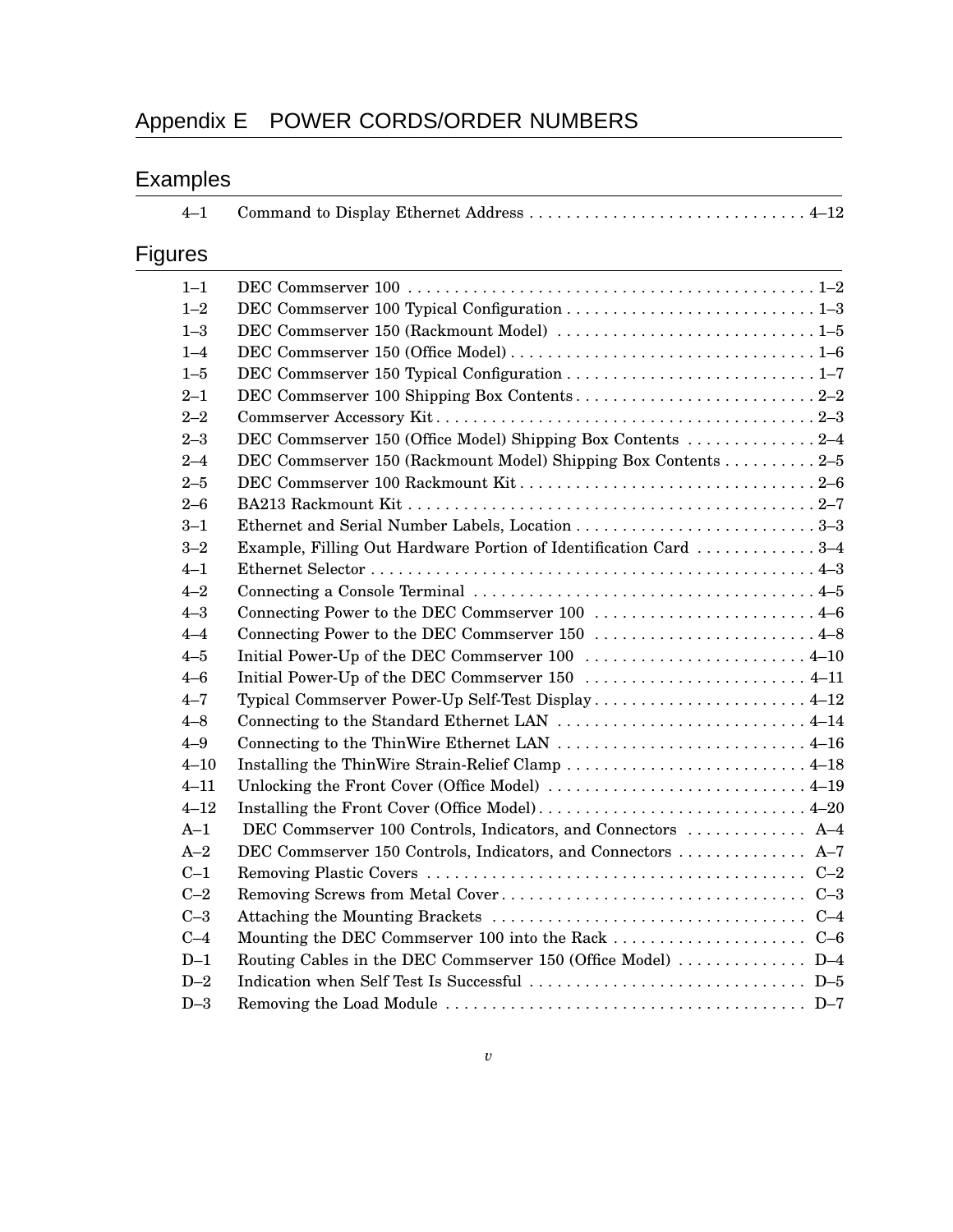## **Tables**

| $3 - 1$ |                                                              |  |
|---------|--------------------------------------------------------------|--|
| $5 - 1$ |                                                              |  |
| $A-1$   |                                                              |  |
| $A-2$   | DEC Commserver 150 Controls, Indicators, and Connectors  A-5 |  |
| $B-1$   |                                                              |  |
| $B-2$   |                                                              |  |
| $D-1$   |                                                              |  |
|         |                                                              |  |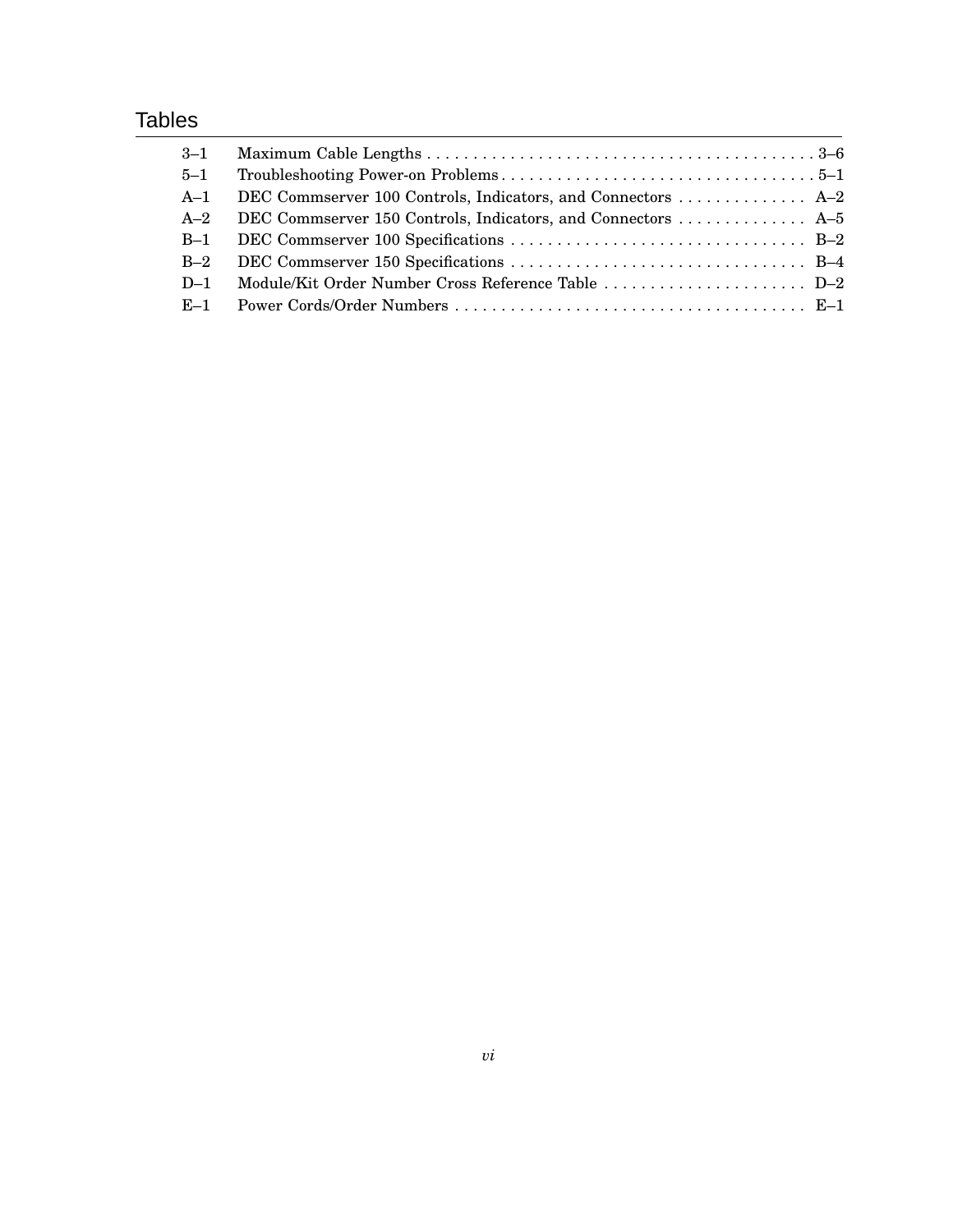## **Preface**

This manual provides the trained technical user with information on how to install and operate DEC Commserver 100 and DEC Commserver 150 communication servers. In this manual, these communication servers will be referred to as Commservers unless the information applies only to one of the two servers.

This manual provides hardware information only. For information on the installation and operation of the DEC Commserver software, refer to the *DEC Commserver For VMS Installation Manual* (AA-PE92A-TE) or the *DEC Commserver For VMS User's Guide* (AA-PE91A-TE).

## **How to Use This Manual**

Before you install a Commserver, it is recommended that you read Chapters 1, 2, and 3. These chapters provide a functional overview of the Commserver and the installation process, including important site verification information. Chapter 4 provides the procedures to install and verify the Commserver installation. If problems occur during verification, refer to the troubleshooting procedures in Chapter 5. The appendices offer additional information that may be useful during installation.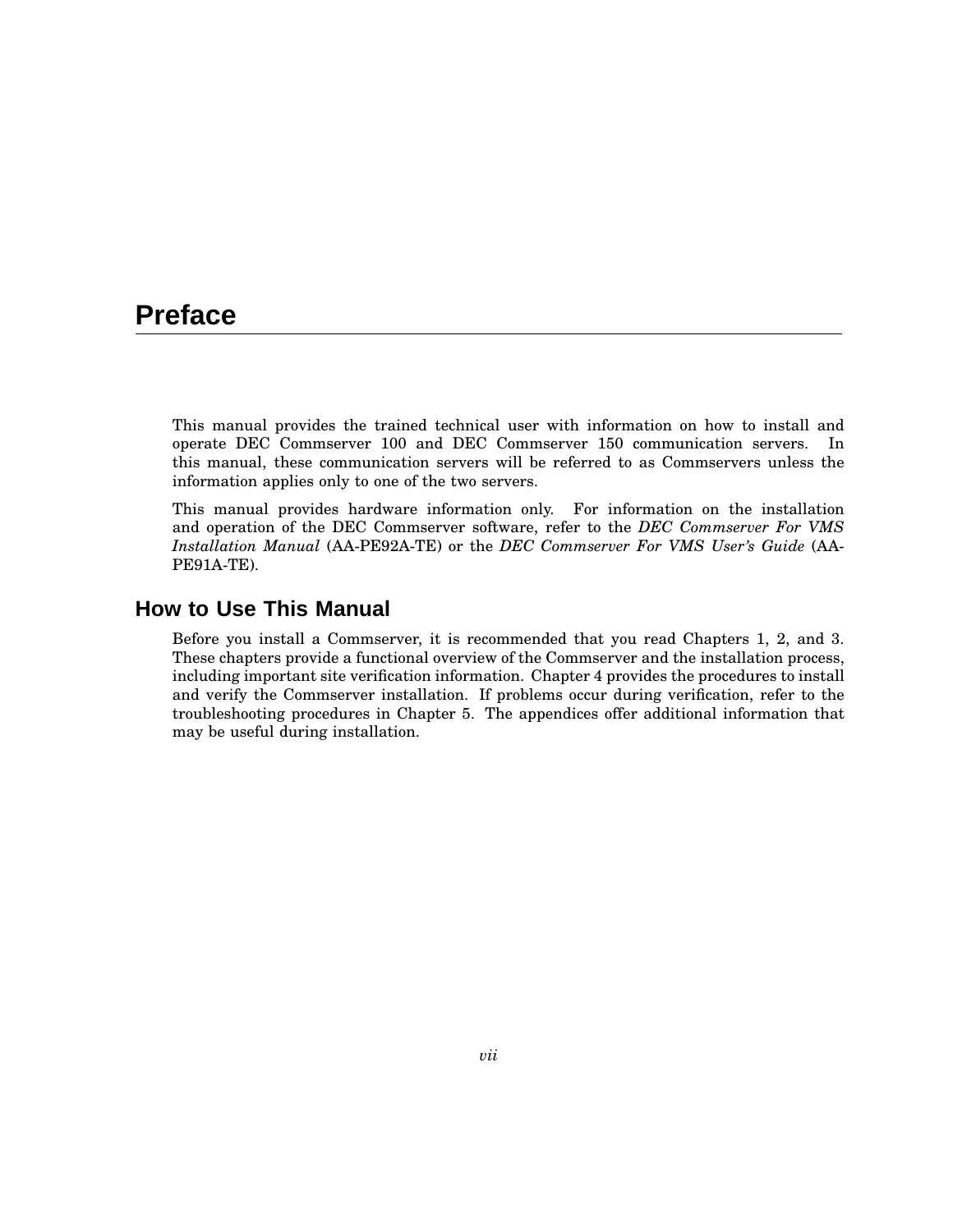### **Structure of This Document**

This document is a combination installation guide and owner's manual, and is organized as follows:

**Chapter 1, INTRODUCTION —** Provides a general description of the DEC Commserver 100 and DEC Commserver 150, an overview of the hardware connection (block diagram level) to the Ethernet network and the fan out to other devices by way of a distribution box(es).

**Chapter 2, CHECKING SHIPPING CONTENTS —** Describes the shipping configuration of the DEC Commserver 100 and DEC Commserver 150, and how to obtain help if there are any items missing or damaged in shipment.

**Chapter 3, SITE VERIFICATION —** Provides information concerning items that must be considered before installing the Commserver.

**Chapter 4, INSTALLATION —** Describes how to install, power up, and verify the Commserver installation.

**Chapter 5, WHAT TO DO IF YOU HAVE PROBLEMS —** Provides help in isolating and solving problems that might occur during the power-on self test.

**Appendix A, CONTROLS, INDICATORS, AND CONNECTORS —** Describes the controls and indicators on the DEC Commserver 100 and DEC Commserver 150.

**Appendix B, SPECIFICATIONS —** Provides the specifications for the DEC Commserver 100 and DEC Commserver 150.

**Appendix C, RACKMOUNT HARDWARE INSTALLATION —** Provides instructions on how to rack mount the DEC Commserver 100 and the DEC Commserver 150.

**Appendix D, ICP1622T SERIES MODULE INSTALLATION AND VERIFICATION —** Provides installation notes for Simpact ICP1622T and EXC1612T modules.

**Appendix E, POWER CORDS/ORDER NUMBERS —** Provides a list of optional power cords along with order numbers.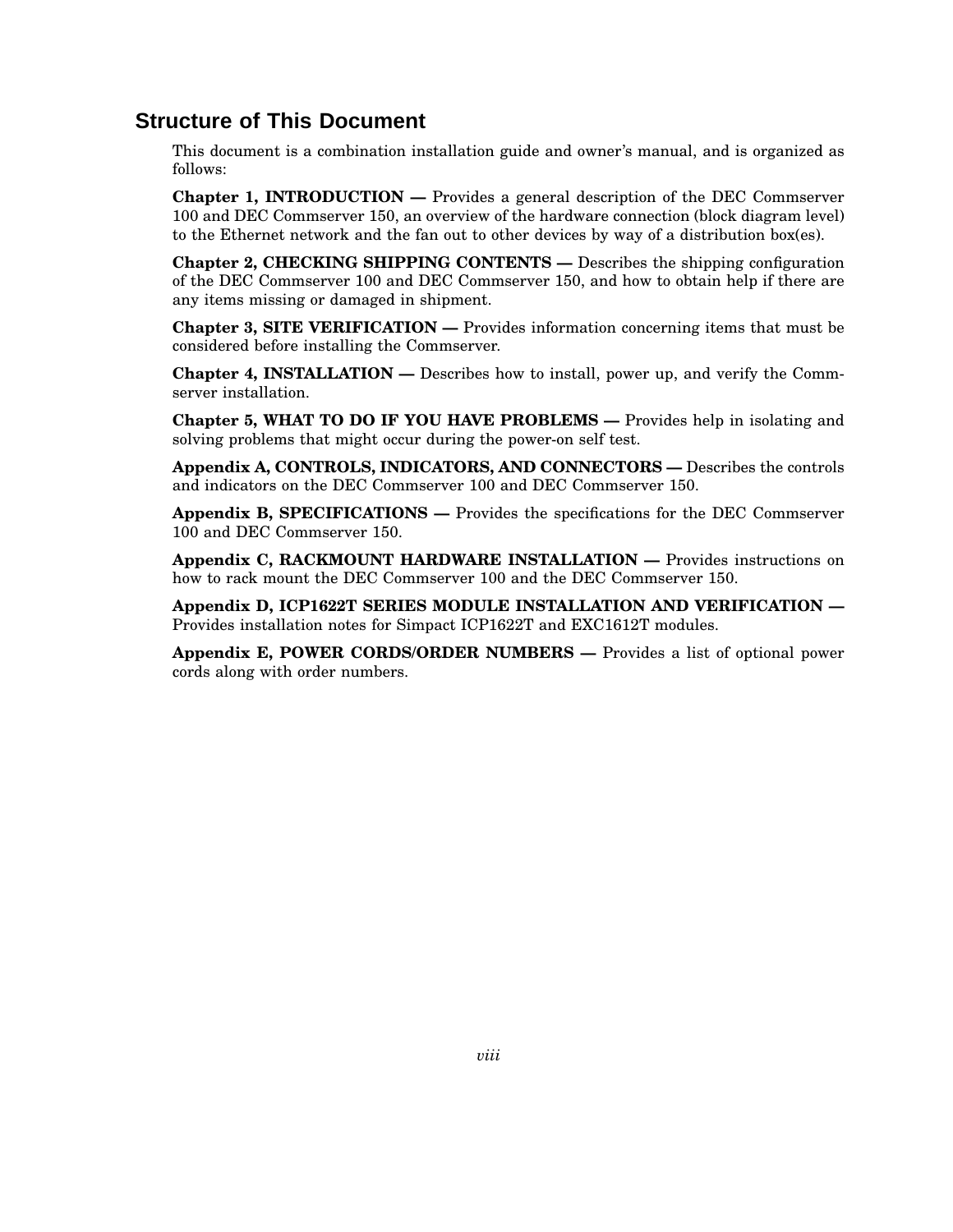## **Related Documents**

Contact your Digital sales representative for ordering information concerning the following related documents:

- *BA200-Series Chassis Rack and Wall Mount Installation* (EK-BA200-IN)
- *DEC Commserver For VMS Installation Manual* (AA-PE92A-TE)
- *DEC Commserver For VMS User's Guide* (AA-PE91A-TE)

## **Notes, Cautions and Warnings**

When notes, cautions and warnings are used in this document, they highlight specific types of information as follows:

- **NOTE** Calls the attention to any item of information that may be of special importance to the reader.
- **CAUTION** Contains essential information to avoid damage to the equipment.
- **WARNING** Contains essential information for the safety of the user.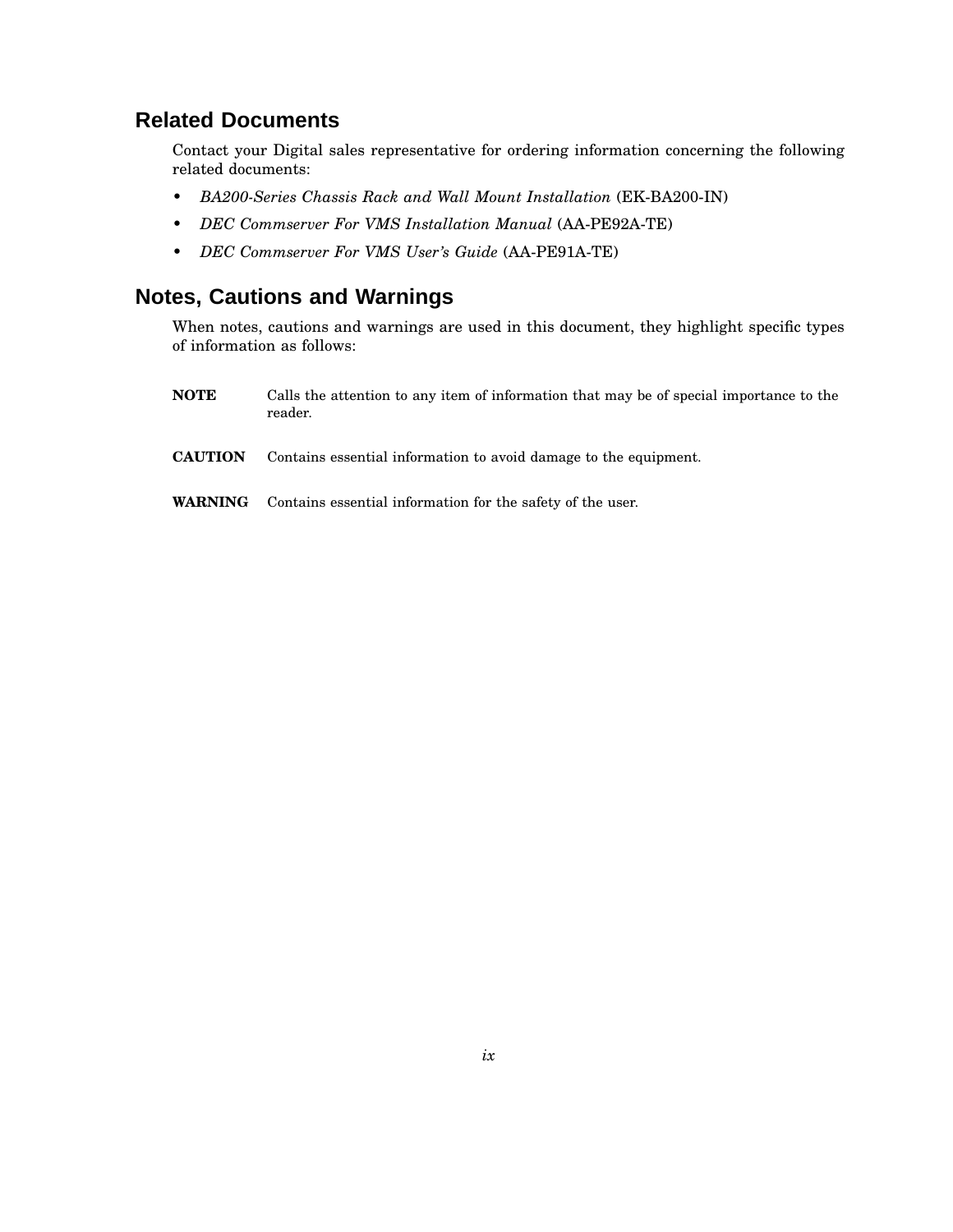## **FCC USER STATEMENT**

#### **NOTICE:**

This equipment generates, uses, and may emit radio frequency energy. The equipment has been type tested and found to comply with the limits for a Class A computing device pursuant to Subpart J of Part 15 of FCC rules, which are designed to provide reasonable protection against such radio frequency interference. Operation of this equipment in a residential area may cause interference in which case the user at his own expense will be required to take whatever measures may be required to correct the interference.

|                |           | この装置は、商工業地域で使用される第一種情報装置です。住宅地域   |  |
|----------------|-----------|-----------------------------------|--|
|                |           | 又はその隣接した地域で使用するとラジオ、テレビジョン受信機等に受信 |  |
| 障害を与えることがあります。 | $VCCI-1*$ |                                   |  |

#### **NOTE**

**To satisfy the electromagnetic compatibility (EMC) requirements, customer supplied data cables must be shielded.**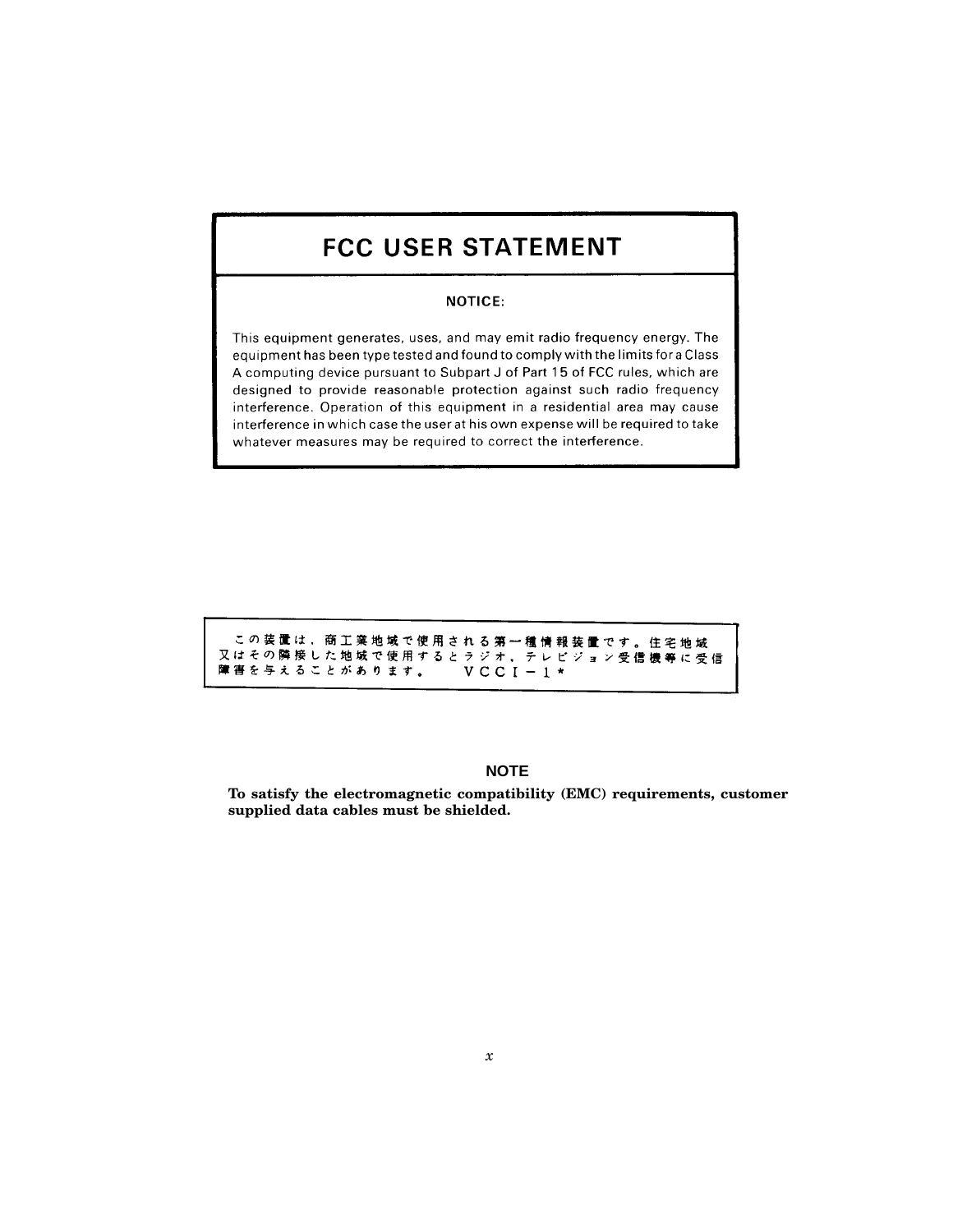Für Bundesrepublik Deutschland und Berlin (West) For Federal Republic of Germany und West Berlin Pour la République féderale d'Allemagne et Berlin Ouest Hochfrequenzgerätezulassung und Betriebsgenehmigung Bescheinigung des Herstellers/Importeurs Hiermit wird bescheinigt, daß die Einrichtung in Übereinstimmung mit den Bestimmungen der DBP-Berfügung 523/1969, Amtsblatt 113/1969, und Grenzwertklasse "A" der VDE0871, funkentstört ist. Das Zentralamt für Zulassungen im Fernmeldewesen der Deutschen Bundespost (DBP), hat diesem Gerät eine FTZ-Serienprüfnummer zugeteilt. Betriebsgenehmigung Hochfrequenzgeräte dürfen erst in Betrieb genommen werden, nachdem hiefür von dem für den vorgesehenen Aufstellungsort zuständigen Fernmeldeamt mit Funkstörungsmeßstelle die Genehmigung erteilt ist. Als Antrag auf Erteilung einer Genehmigung dient eine Anmeldepostkarte (Anhang des Handbuches) mit Angabe der FTZ-Serienprüfnummer. Der untere Teil der Postkarte ist vom Betreiber zu vervollständigen und an das örtliche Fernmeldeamt zu schicken. Der obere Teil bleibt beim Gerät. Betreiberhinweis Das Gerät wurde funktechnisch sorgfältig entstört und geprüft. Die Kennzeichnung mit der Zulassungsnummer bietet Inhen die Gewähr, daß dieses Gerät keine anderen Fernmeldeanlagen einschließlich Funkanlagen stört. Sollten bei diesen Geräten ausnahmsweise trotzdem, z.B. im ungünstigsten Fall beim Zusammenschalten mit anderen EDV- Geräten, Funkstörungen auftreten kann das im Einzelnen zusätzliche Funkstörungsmaßnahmen durch den Benutzer erfordern. Bei Fragen hierzu wenden Sie sich bitte an die örtlich zuständige Funkstörungsmeßstelle Ihres Fernmeldeamtes. Externe Datenkabel Solite ein Austausch der von Digital Spezifizierten Datenkabel nötig werden, muß der Betreiber für eine einwandfreie Funkentsörung sicherstellen, daß Austauschkabel im Aufbau und Abschirmqualität dem Digital Originalkabel entsprechen. Kennzeichnung Die Geräte werden bereits in der Fertigung mit der Zulassungsnummer gekennzeichnet und mit einer Anmeldepostkarte versehen. Sollte Kennzeichnung und Anmeldepostkarte übergangsweise nicht mit ausgeliefert werden kontaktieren Sie bitte das nächstgelegene Digital Equipment Kundendienstbüro.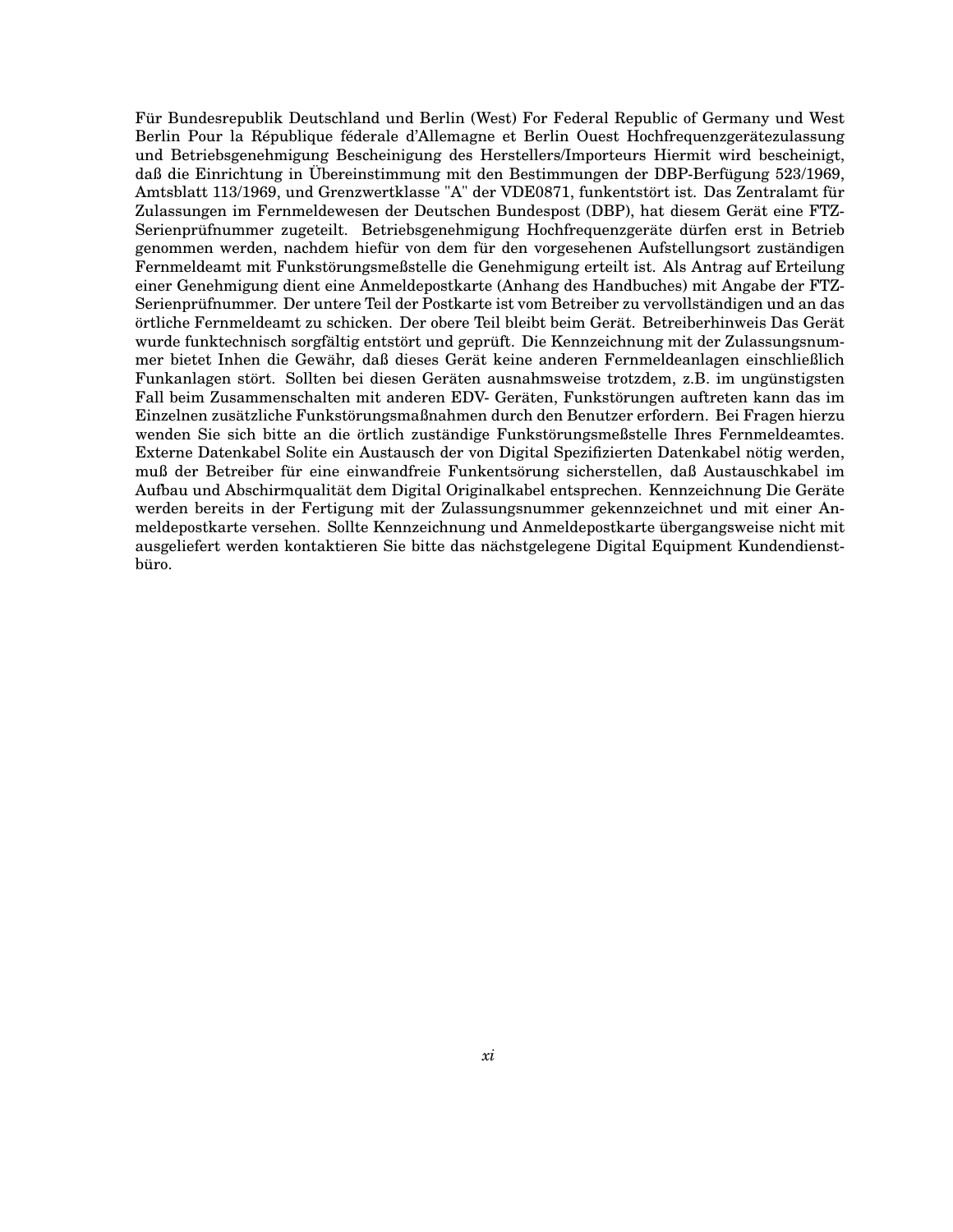# **Chapter 1 INTRODUCTION**

This chapter describes the DEC Commserver 100 and the DEC Commserver 150 communication servers, and provides an overview of the hardware connection to an Ethernet network and other devices by way of optional communication modules and distribution hardware.

## **1.1 DEC Commserver 100**

The DEC Commserver 100 (DSPAA-AA) (shown in Figure 1–1) is a hardware/software dependent server used in a Local Area Network (LAN). The Commserver connects one or more VAX/VMS hosts on an Ethernet network to various devices such as modems, computers, and terminals, which may use different communication protocols.

Depending on the protocol used, the DEC Commserver 100 can connect up to 16 communications lines to one or more hosts by way of the Ethernet network. This is accomplished using optional modules plugged into one or two of the available slots in the DEC Commserver 100. The modules are then connected by cable to distribution hardware, where the devices are connected.

*INTRODUCTION 1–1*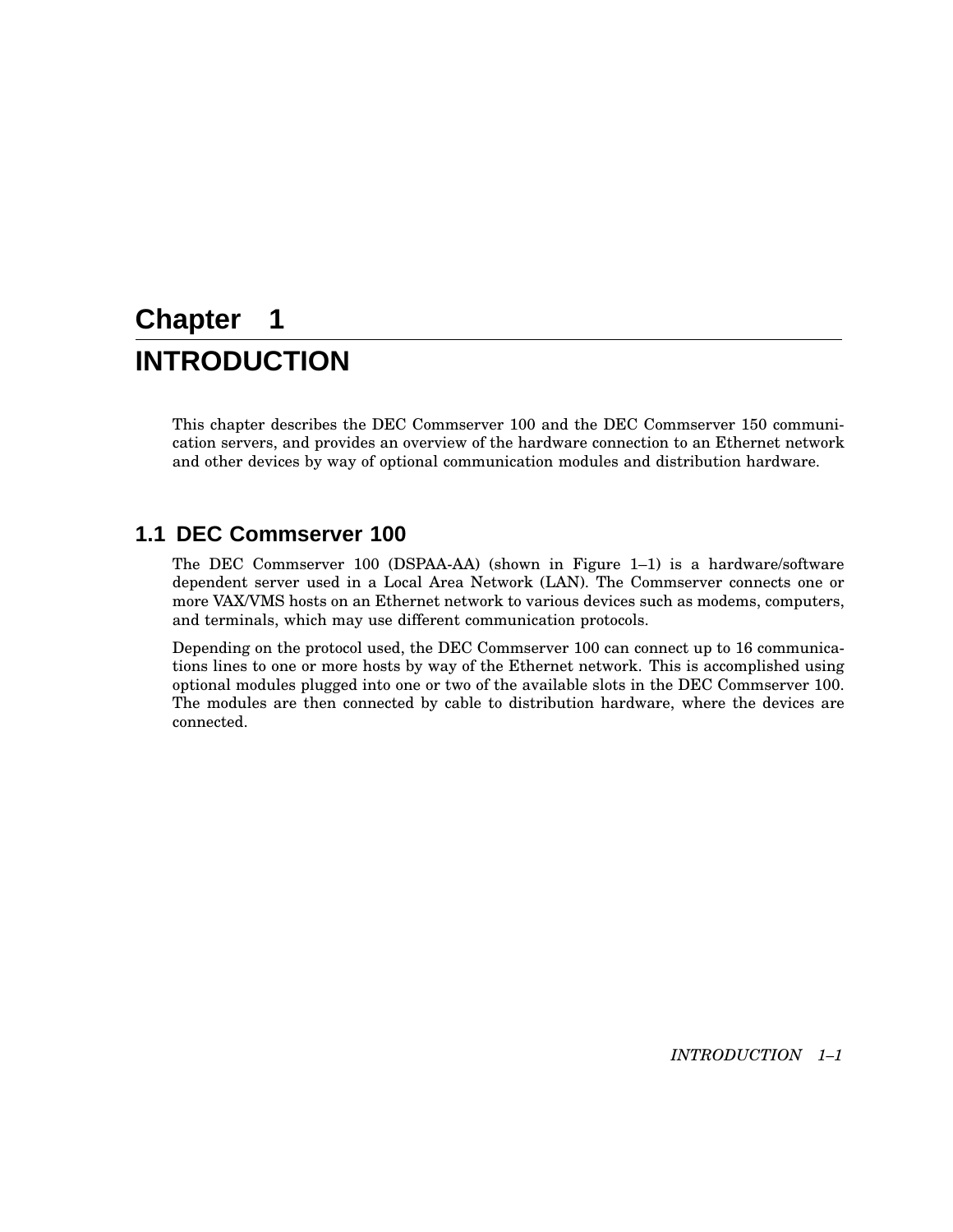



**FRONT VIEW** 



CS-8098

### *1–2 INTRODUCTION*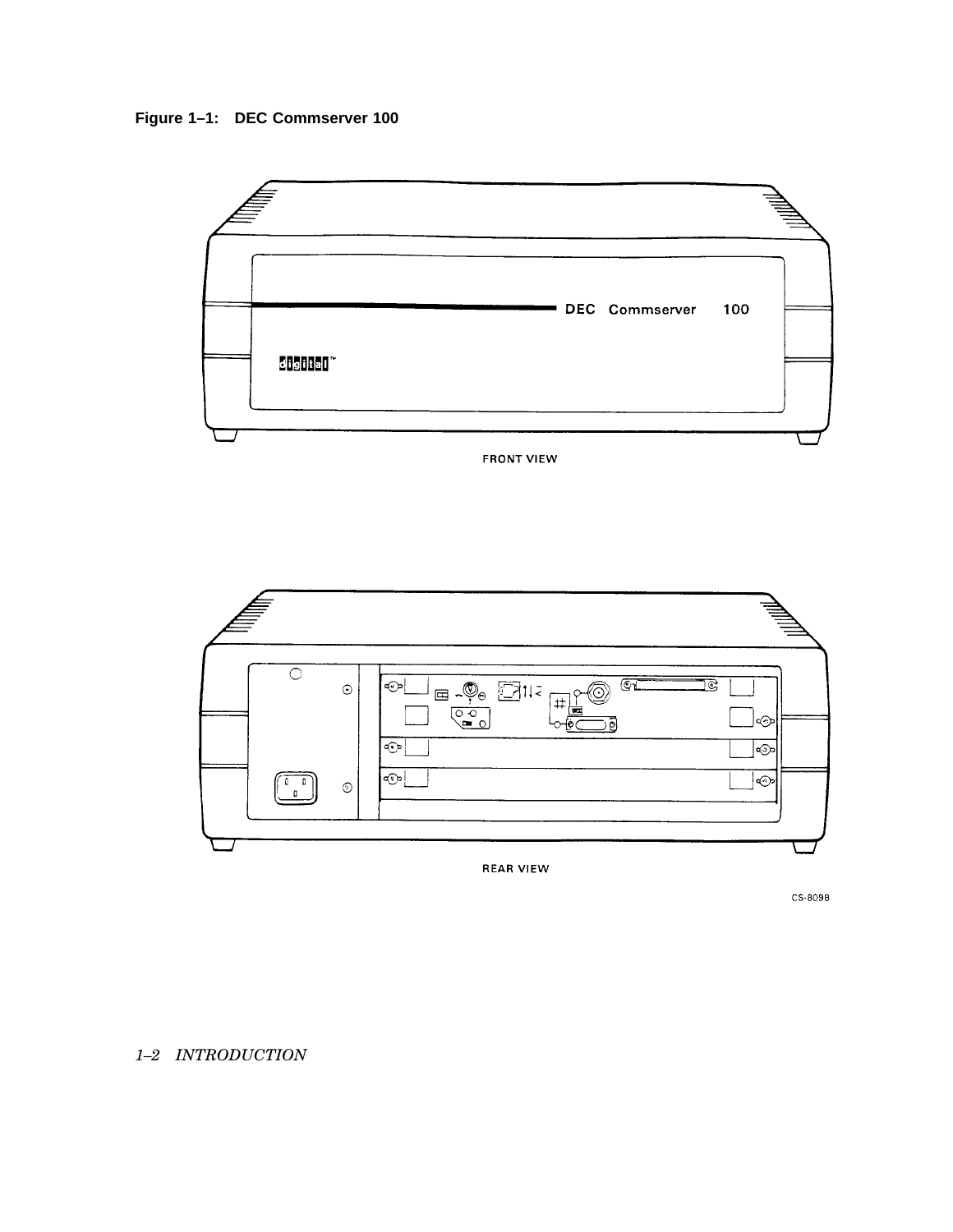Refer to Figure 1–2 for a typical configuration of the DEC Commserver 100 environment.

The DEC Commserver 100 is a table top unit. However, by removing its plastic cover set, it can be installed as a rack mounted unit in a standard 19-inch RETMA† rack cabinet. The DEC Commserver 100 has a line voltage sensor that allows operation at either 120 Vac or 240 Vac. The Commserver is shipped with a power cord for 120 Vac operation. For 240 Vac operation, the user must order the appropriate power cord assembly. For a list of the power cords available from Digital, refer to Appendix E.





CS−8199

<sup>†</sup> RETMA racks are standard sized cabinets used by Digital and other major manufacturers of electronic equipment. The cabinet rails, mounting hole patterns, and spacing conform to international standards that allow compatibility with products manufactured by Digital and other major manufacturers.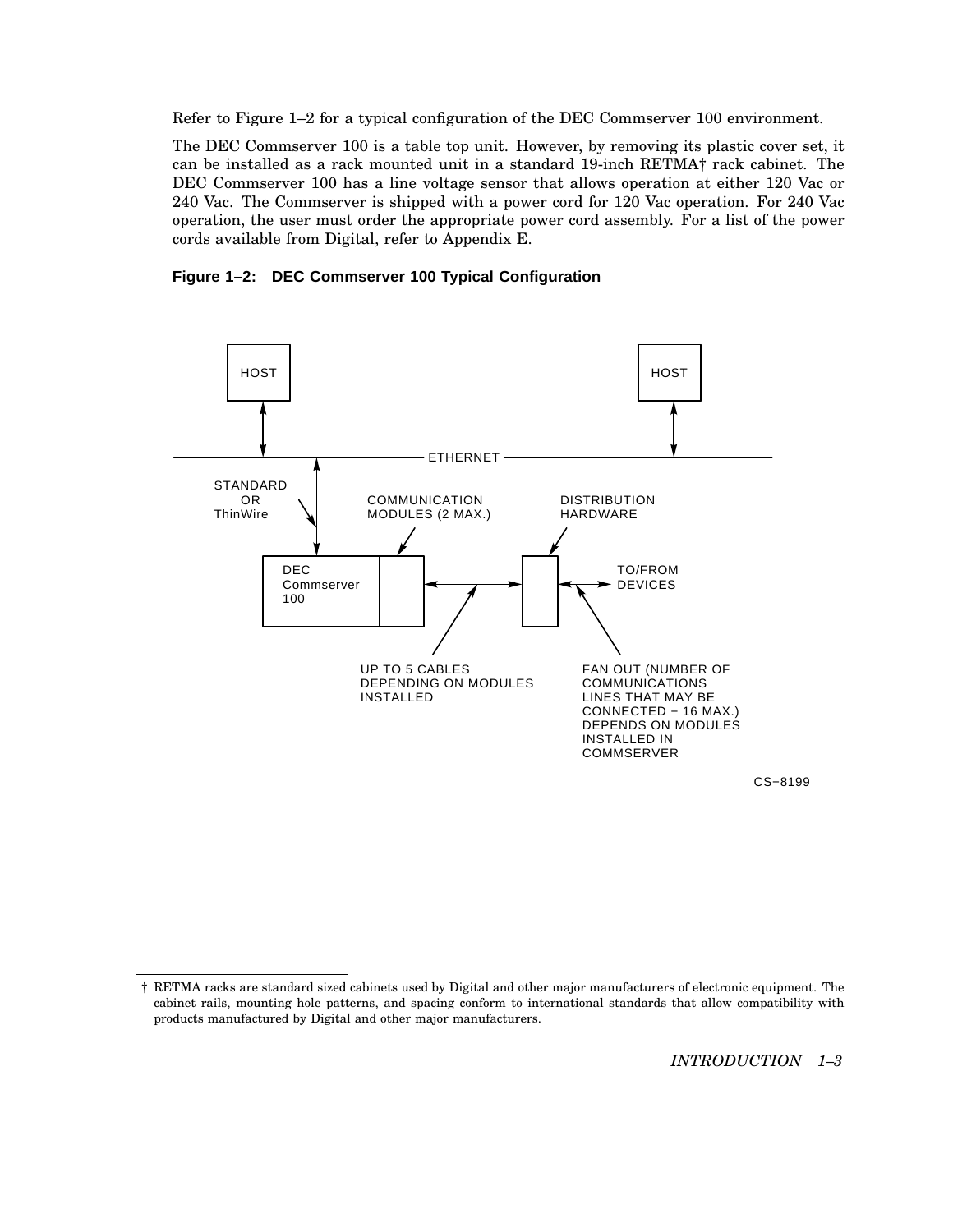## **1.2 DEC Commserver 150**

The DEC Commserver 150 provides the same function as the DEC Commserver 100 with a higher fan out capability.

There are two DEC Commserver 150 models. The rackmount model (shown in Figure 1–3) can be installed in a standard 19-inch RETMA rack. The office model (shown in Figure 1–4) comes in a cabinet on castors, and can be placed in an office (or similar) environment.

Each model is available in two versions for 120 Vac and 240 Vac operation:

- 120 Vac, Rackmount model (DSPAB-BA)
- 240 Vac, Rackmount model (DSPAB-BB)
- 120 Vac, Office model (DSPAB-CA)
- 240 Vac, Office model (DSPAB-CB)

The 120 Vac versions are shipped with a power cord. The 240 Vac versions are shipped without a power cord. The user must supply the appropriate power cord assembly. For a list of the power cords available from Digital and their order numbers, refer to Appendix E.

#### *1–4 INTRODUCTION*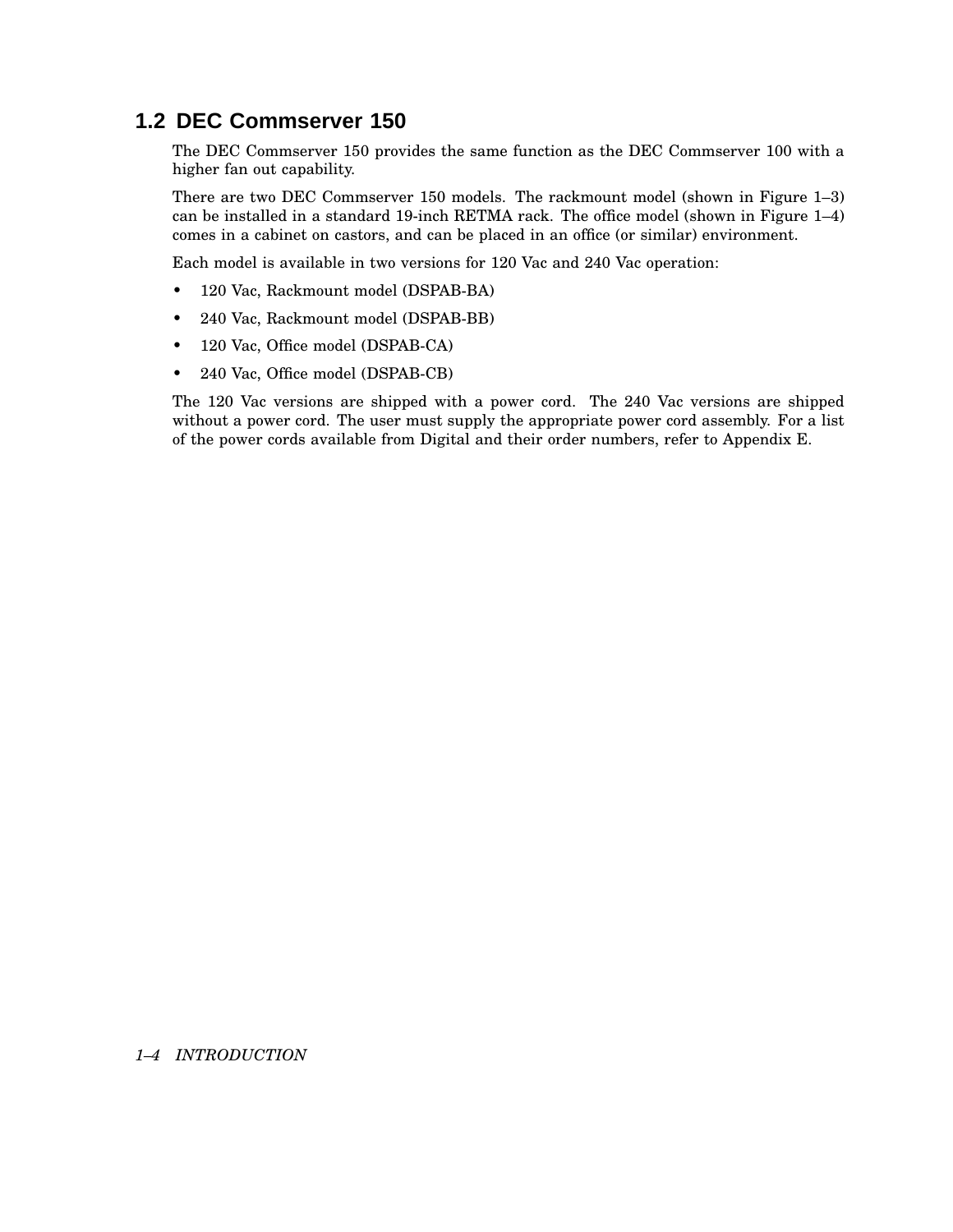**Figure 1–3: DEC Commserver 150 (Rackmount Model)**



### *INTRODUCTION 1–5*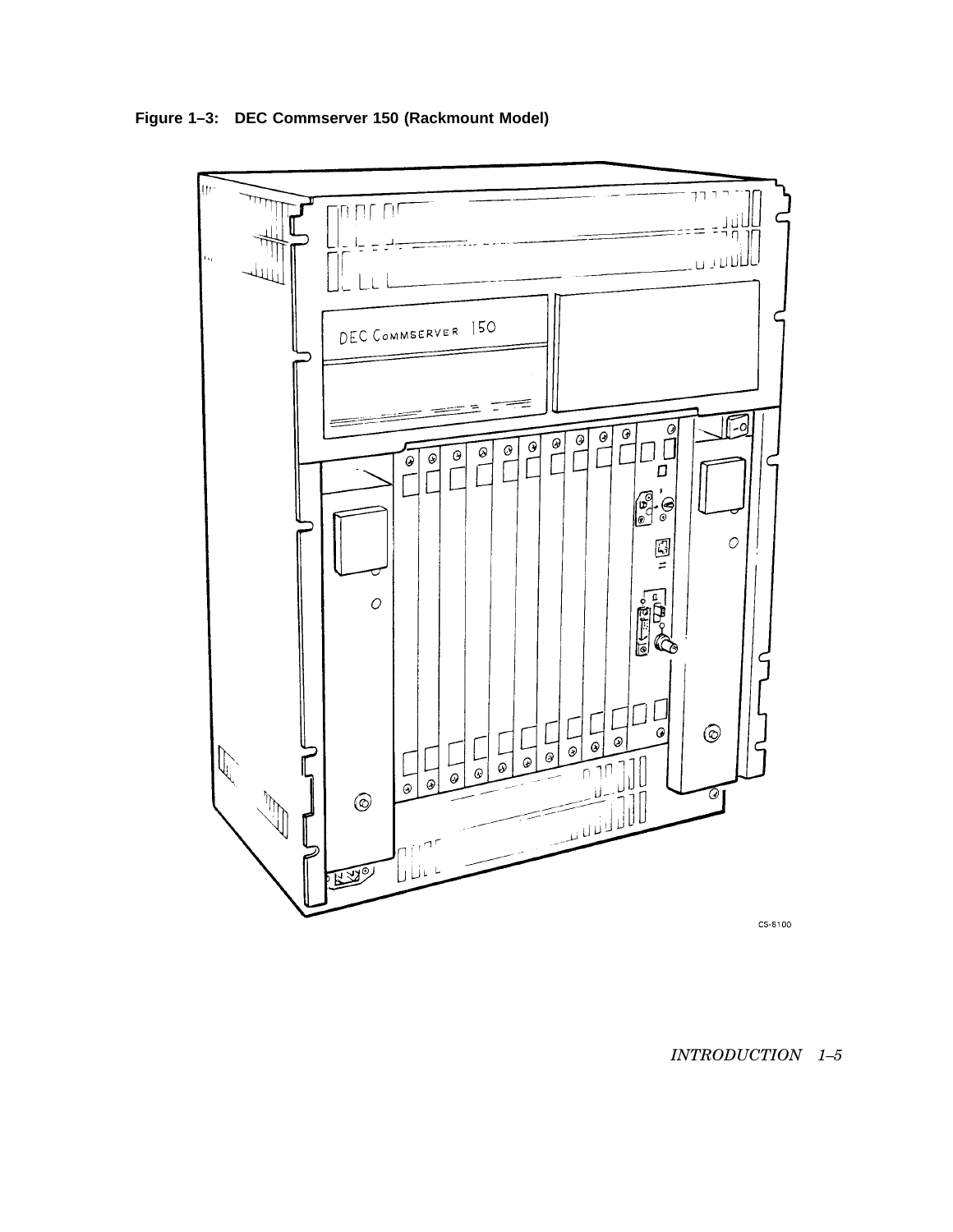**Figure 1–4: DEC Commserver 150 (Office Model)**



Depending on the protocols used, the DEC Commserver 150 can connect up to 80 communications lines to one or more hosts by way of the Ethernet network. This is accomplished using optional modules plugged into one to ten of the available slots in the DEC Commserver 150. The modules are then connected by cable to optional distribution hardware where the devices are connected.

Refer to Figure 1–5 for a typical configuration of the DEC Commserver 150 environment.

#### *1–6 INTRODUCTION*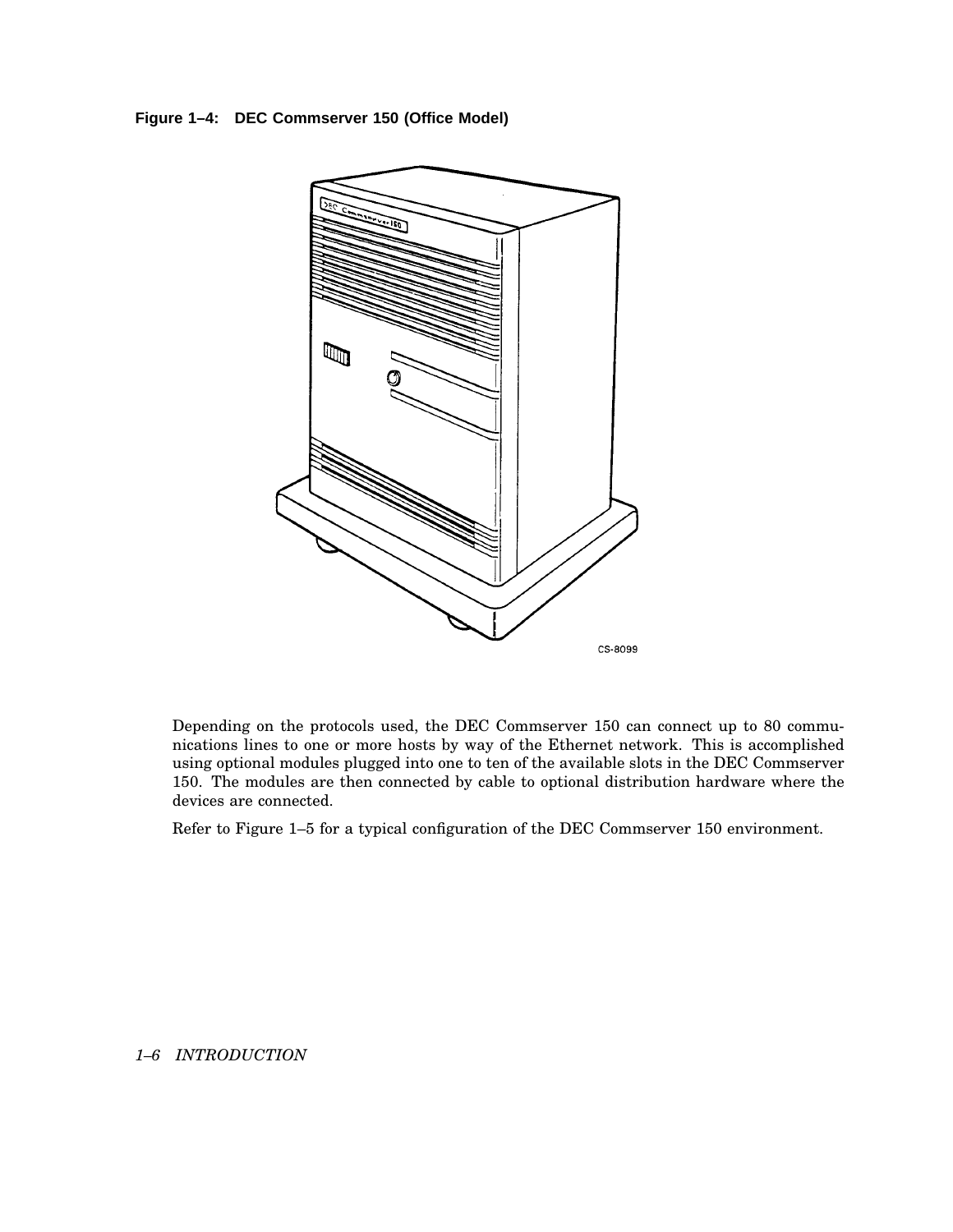**Figure 1–5: DEC Commserver 150 Typical Configuration**



CS−8200

*INTRODUCTION 1–7*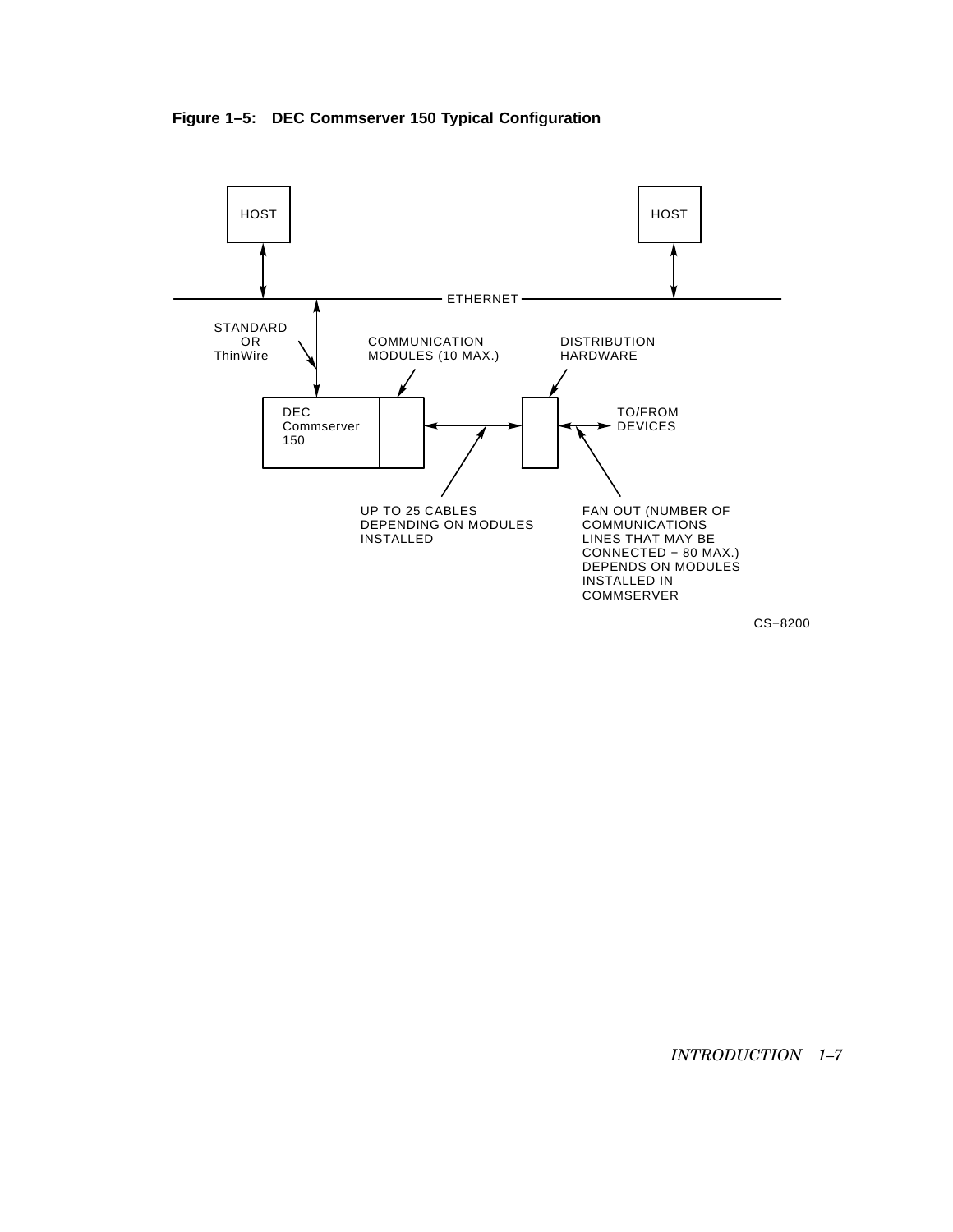# **Chapter 2 CHECKING SHIPPING CONTENTS**

This chapter contains instructions for checking the shipping contents of the DEC Commserver 100, DEC Commserver 150 (rackmount model), and DEC Commserver 150 (office model).

#### **NOTE**

**If any items in the shipment are damaged, contact your delivery agent. If any items are missing, contact your Digital Sales Representative.**

## **2.1 DEC Commserver 100**

Depending on the optional equipment ordered, a single DEC Commserver 100 shipment can consist of one or more boxes. Check the shipment to ensure that it includes all of the ordered equipment. The DEC Commserver 100 is packed in the shipping box, as shown in Figure 2–1.

#### **NOTE**

**Save all shipping material in case any items need to be returned.**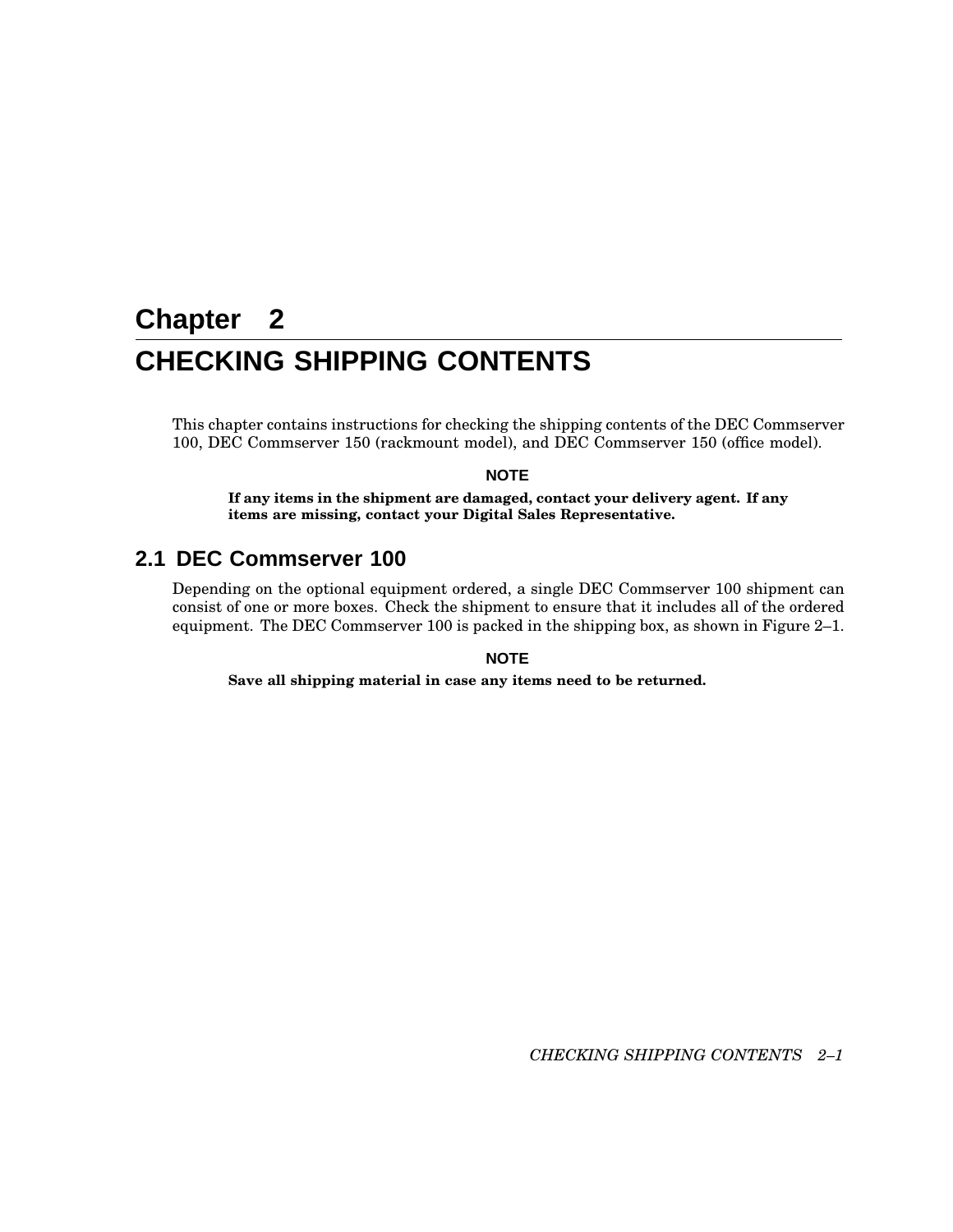**Figure 2–1: DEC Commserver 100 Shipping Box Contents**



*2–2 CHECKING SHIPPING CONTENTS*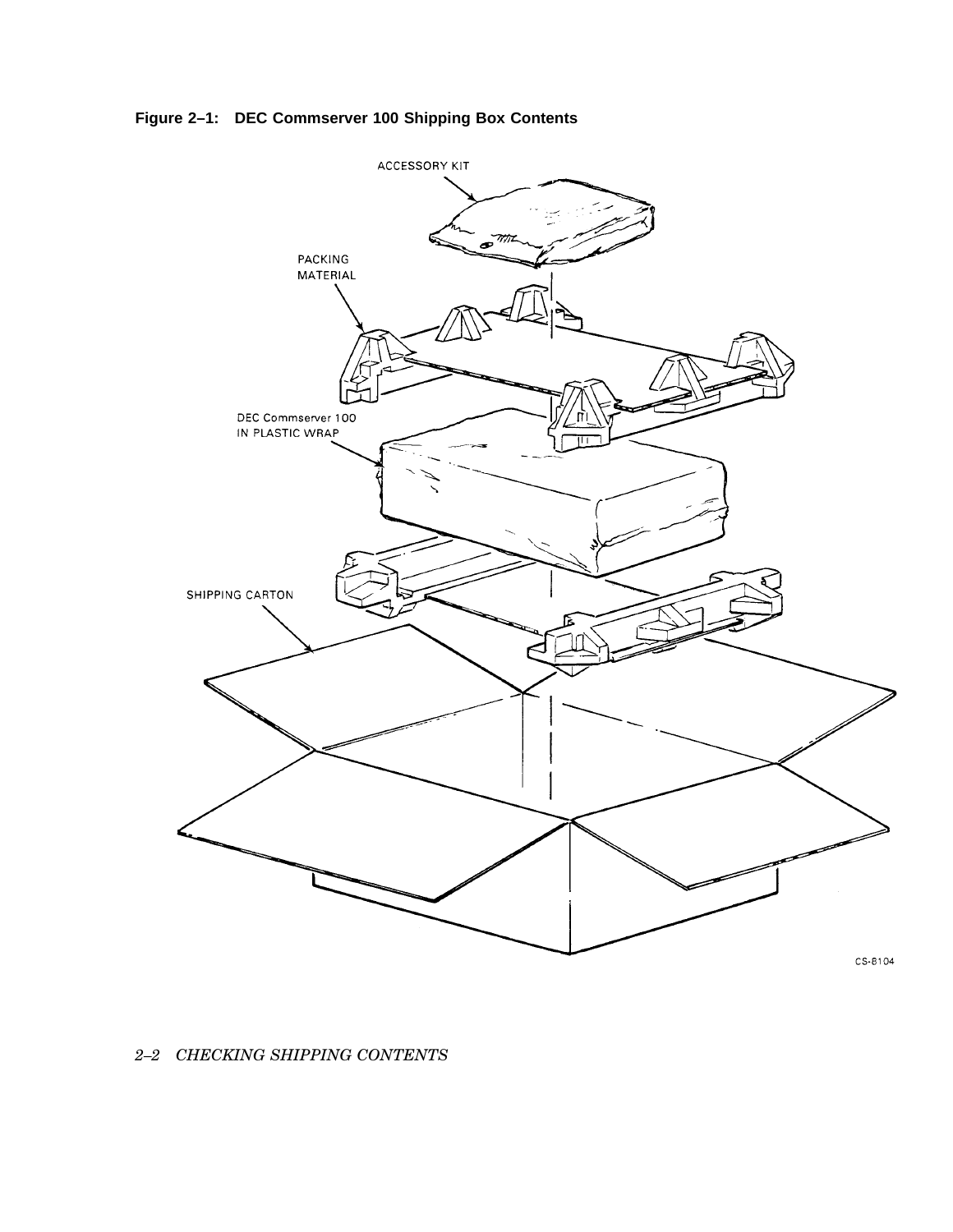## **2.2 STANDARD ACCESSORIES**

Check the accessories shipped with the Commserver. The accessories shipped with every Commserver are listed in Figure 2–2. As noted in Figure 2–2, some of the items shipped are only used on a particular Commserver model.

#### **Figure 2–2: Commserver Accessory Kit**

- CONFIGURATION LABELS (3) (NOT SHOWN)
- □ HARDWARE DOCUMENTATION.(NOT SHOWN)
- **LICENSE PAK (NOT SHOWN)**
- D VDE POSTCARD (INCLUDED WITH 240 VOLT UNITS) INTENDED FOR USE ONLY IN GERMANY (NOT SHOWN)
- **D** PHILLIPS SCREWDRIVER (NOT SHOWN)
- ThinWire STRAIN-RELIEF CLAMP



D POWER CORD (120 VOLT ONLY)



**D** ETHERNET LOOPBACK CONNECTORS



STANDARD



ThinWire (T CONNECTOR AND TWO TERMINATORS)

□ 2 ANTI-STATIC KEYS (FOR USE WITH DEC Commserver 150, OFFICE MODEL ONLY)



□ H8571-A PASSIVE ADAPTER



**D** CONSOLE CABLE



CS-8121

*CHECKING SHIPPING CONTENTS 2–3*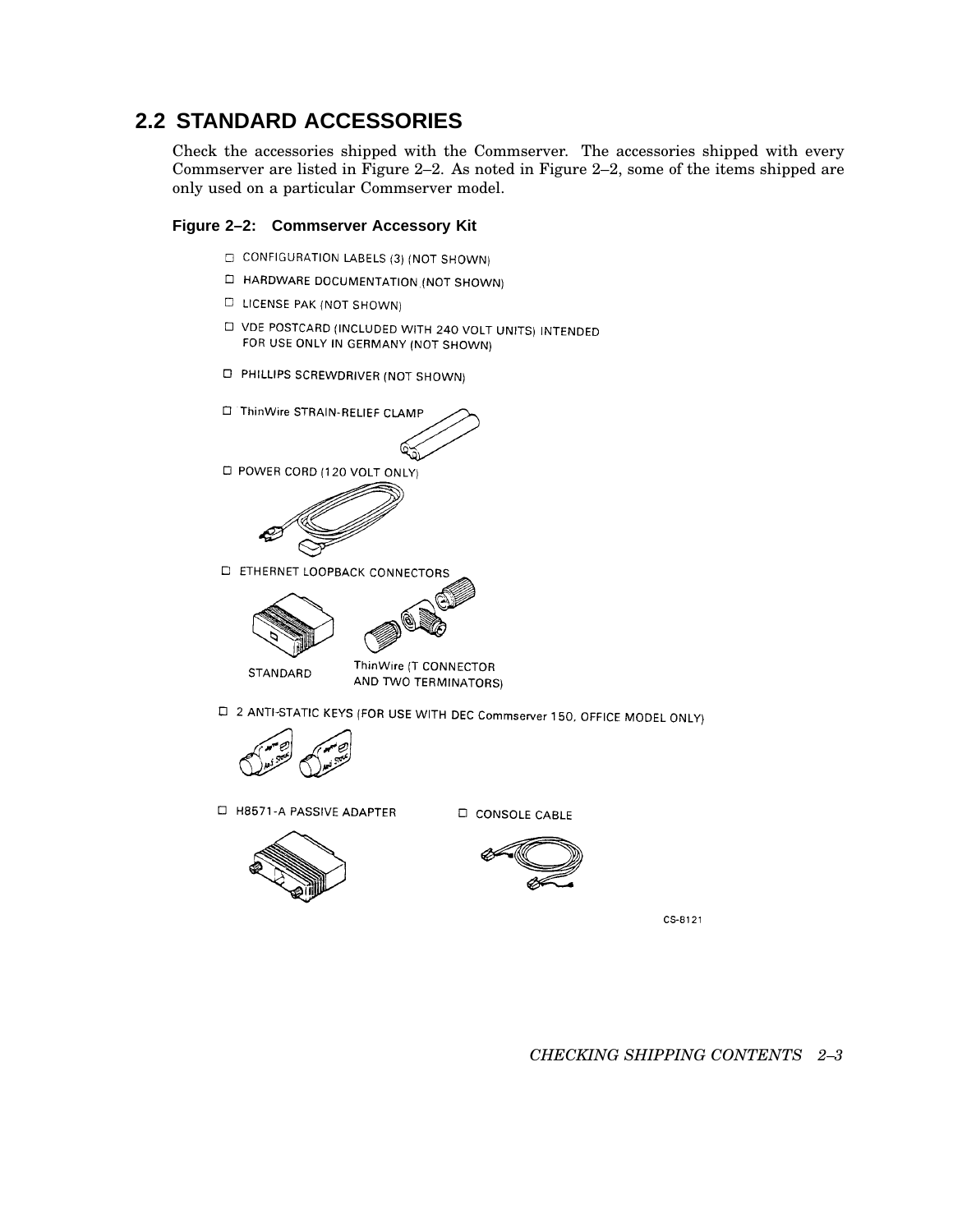## **2.3 DEC Commserver 150**

Depending on the optional equipment ordered, a single DEC Commserver 150 shipment can consist of one or more boxes. Check the shipment to ensure that it includes all of the ordered equipment. The DEC Commserver 150 (office model) is packed in the shipping box as shown in Figure 2–3. The DEC Commserver 150 (rackmount model) is packed in the shipping box as shown in Figure 2–4.

#### **NOTE**

**Save all shipping material in case any items need to be returned.**

**Figure 2–3: DEC Commserver 150 (Office Model) Shipping Box Contents**



#### *2–4 CHECKING SHIPPING CONTENTS*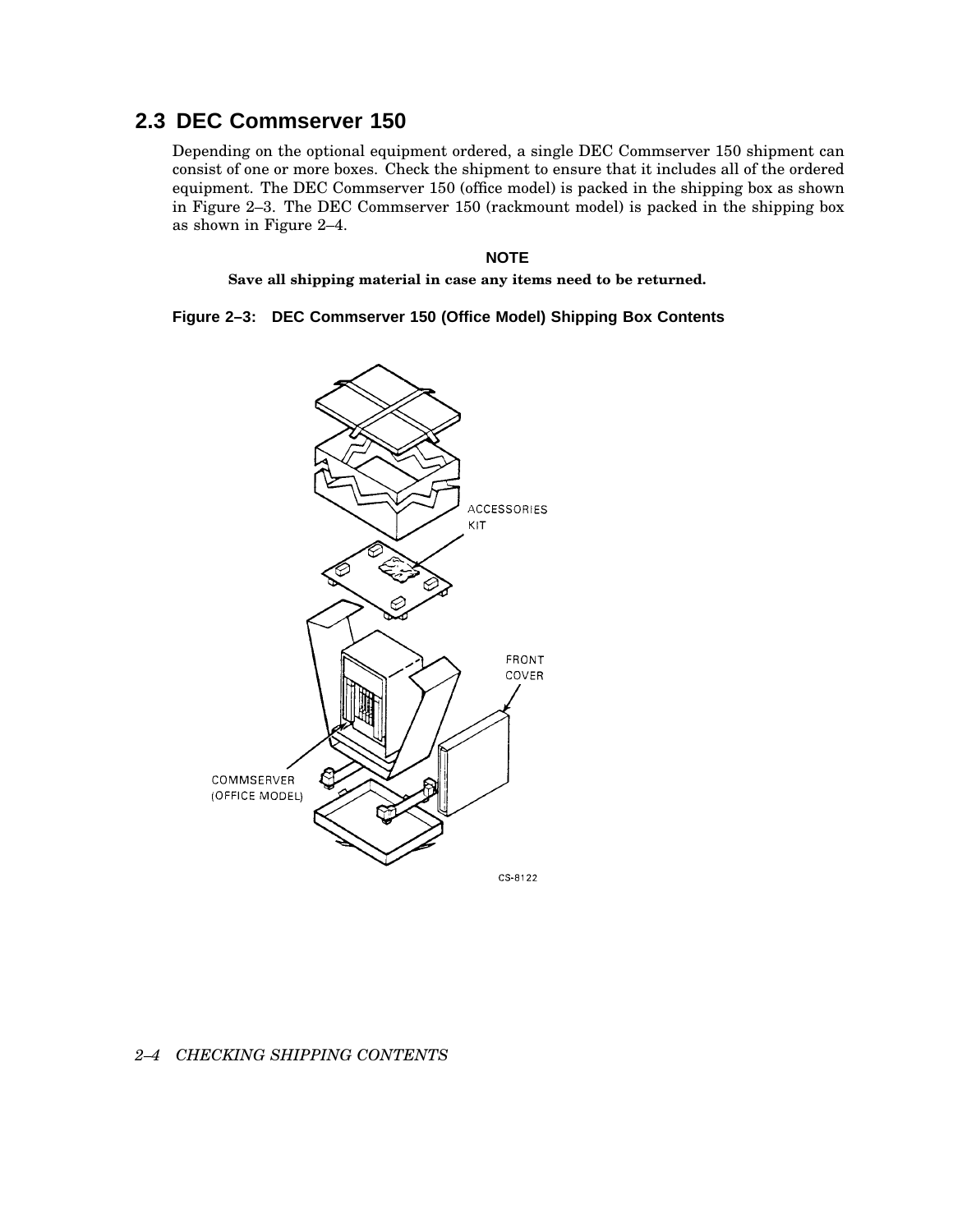**Figure 2–4: DEC Commserver 150 (Rackmount Model) Shipping Box Contents**



*CHECKING SHIPPING CONTENTS 2–5*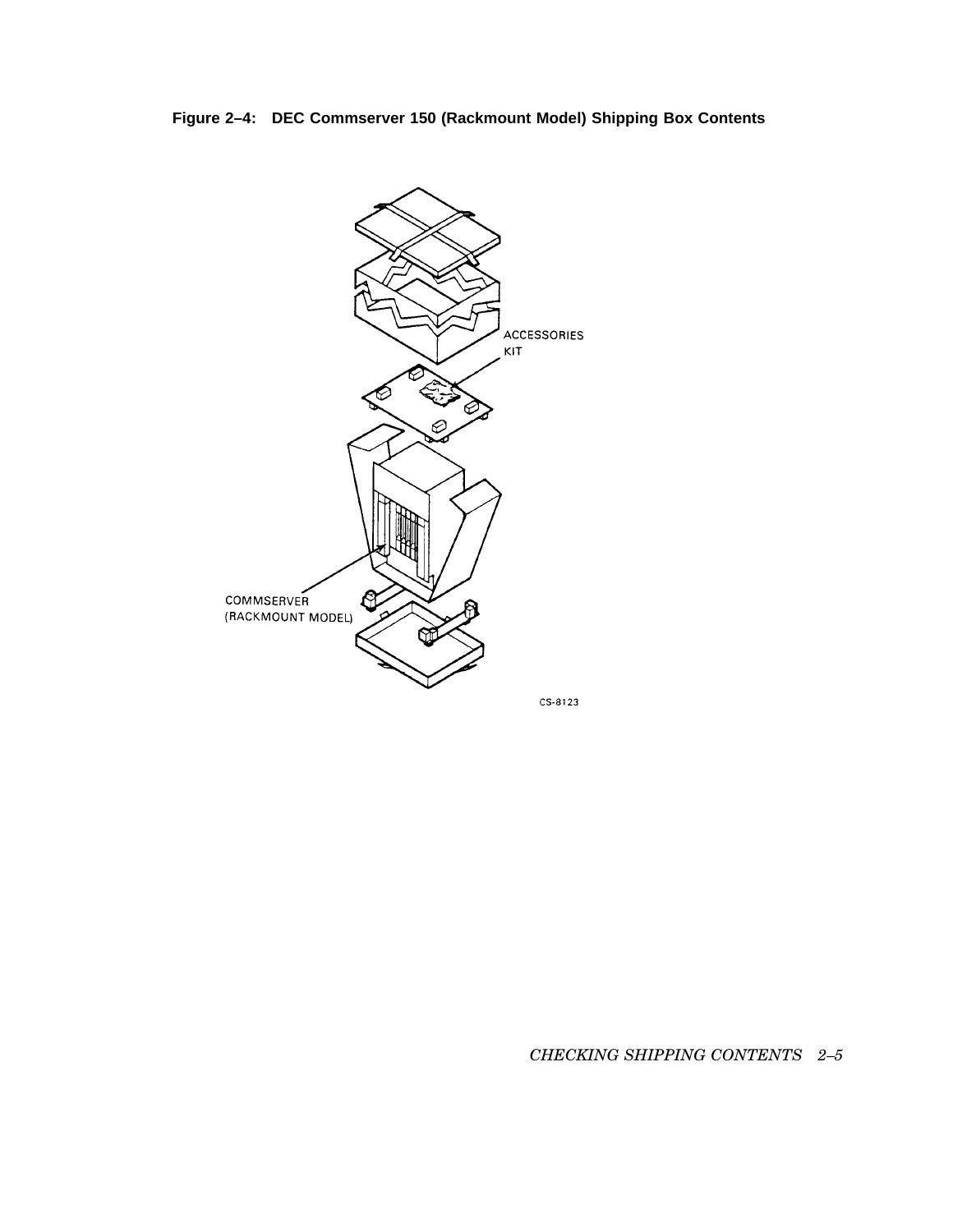## **2.4 RACKMOUNT KITS**

The DEC Commserver 100 and the DEC Commserver 150 (rackmount model) are each shipped with a rackmount kit in addition to the accessories kit described in Section 2.2. Figure 2–5 shows the contents of the DEC Commserver 100 Rackmount Kit. Figure 2–6 shows the contents of the BA213 Rackmount Kit shipped with the DEC Commserver 150 (rackmount model).

Installation instructions for the DEC Commserver 100 are contained in Appendix C of this manual. Installation instructions for the BA213 Rackmount Kit are provided in the kit.

**Figure 2–5: DEC Commserver 100 Rackmount Kit**



CS-8189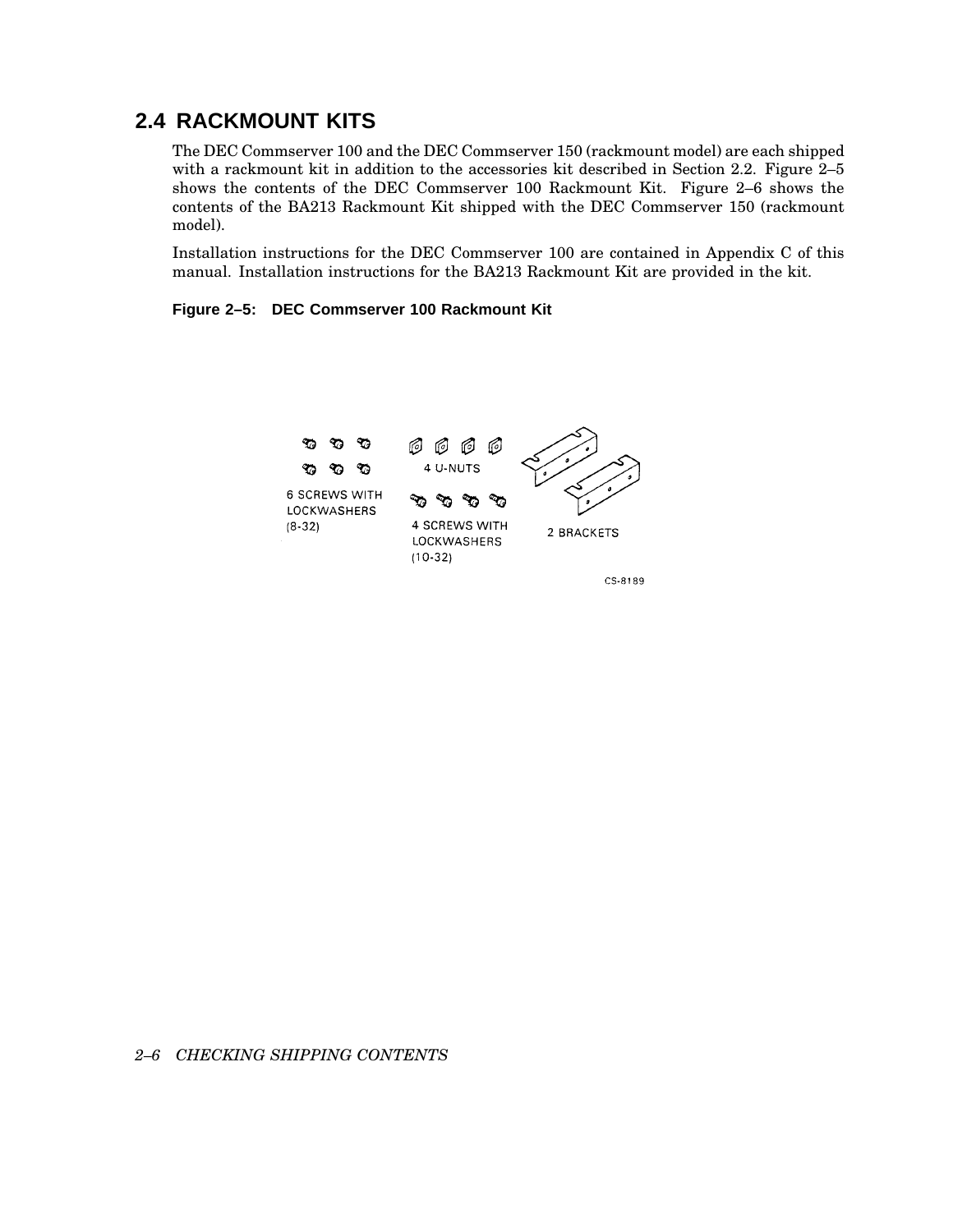## **Figure 2–6: BA213 Rackmount Kit**

**EI 2 MOUNTING BRACES** 



**D** 10 CLIP NUTS (TINNERMAN NUTS)



□ 14 1/2" #10 X 32 TRUSS HEAD, PHILLIPS SCREWS



**EI INSTALLATION INSTRUCTIONS** 



CS-8120

*CHECKING SHIPPING CONTENTS 2–7*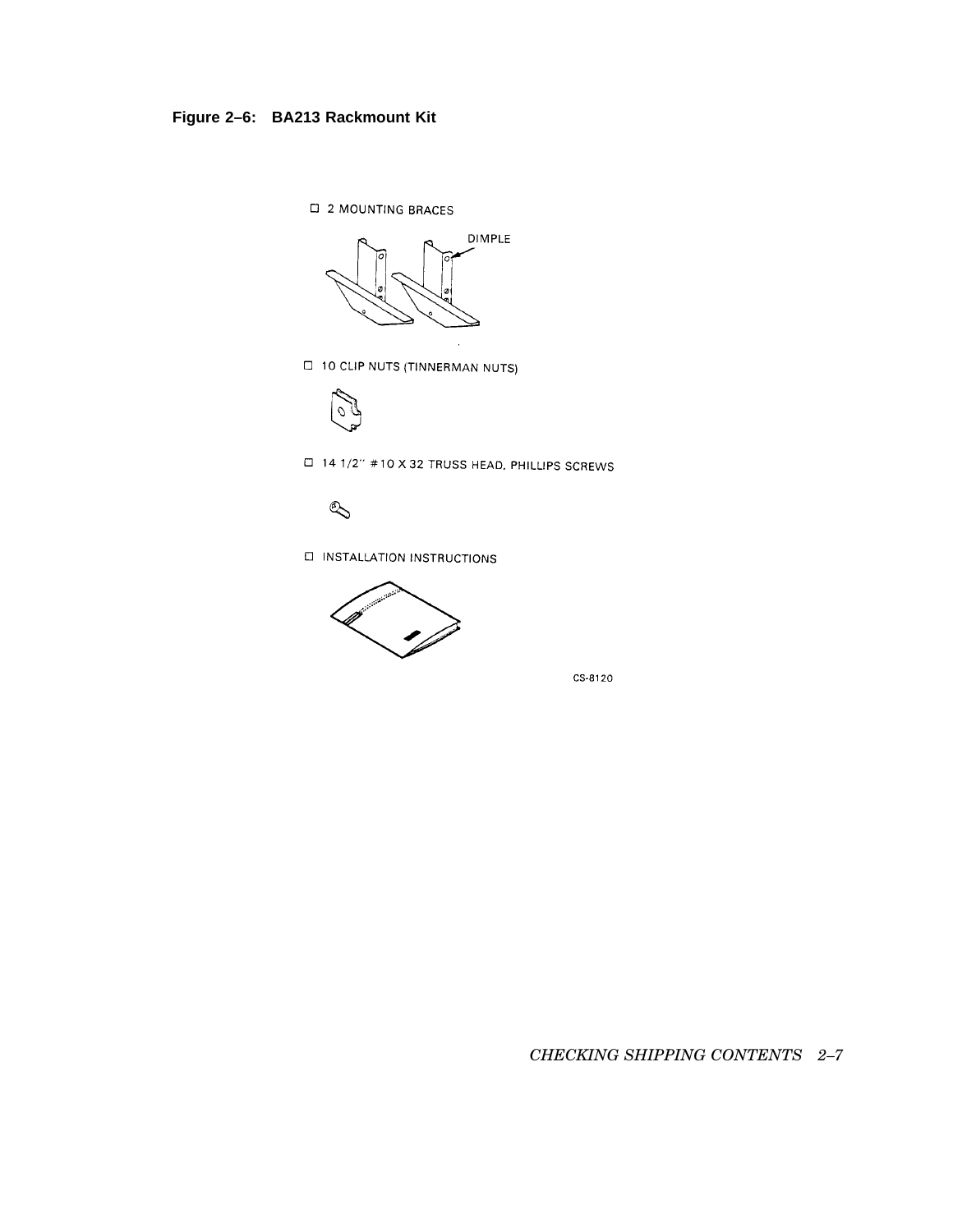# **Chapter 3 SITE VERIFICATION**

This chapter provides instructions to verify that the preselected installation site meets the requirements of the Commserver being installed. The requirements pertain to the following:

- Arranging for Software Installation
- Environment
- DEC Commserver 100 Installation
- DEC Commserver 150 Installation

The instructions in this chapter assume that the customer has completed the following site preparations steps:

- A Commserver installation site is defined.
- The site meets the environmental requirements of the Commserver. (See Appendix B.)
- An appropriate Ethernet device (standard or ThinWire) is available for connecting the Commserver to the Local Area Network (LAN).
- An appropriate power source is within 1.6 meters (5.5 feet) of the Commserver installation site.

*SITE VERIFICATION 3–1*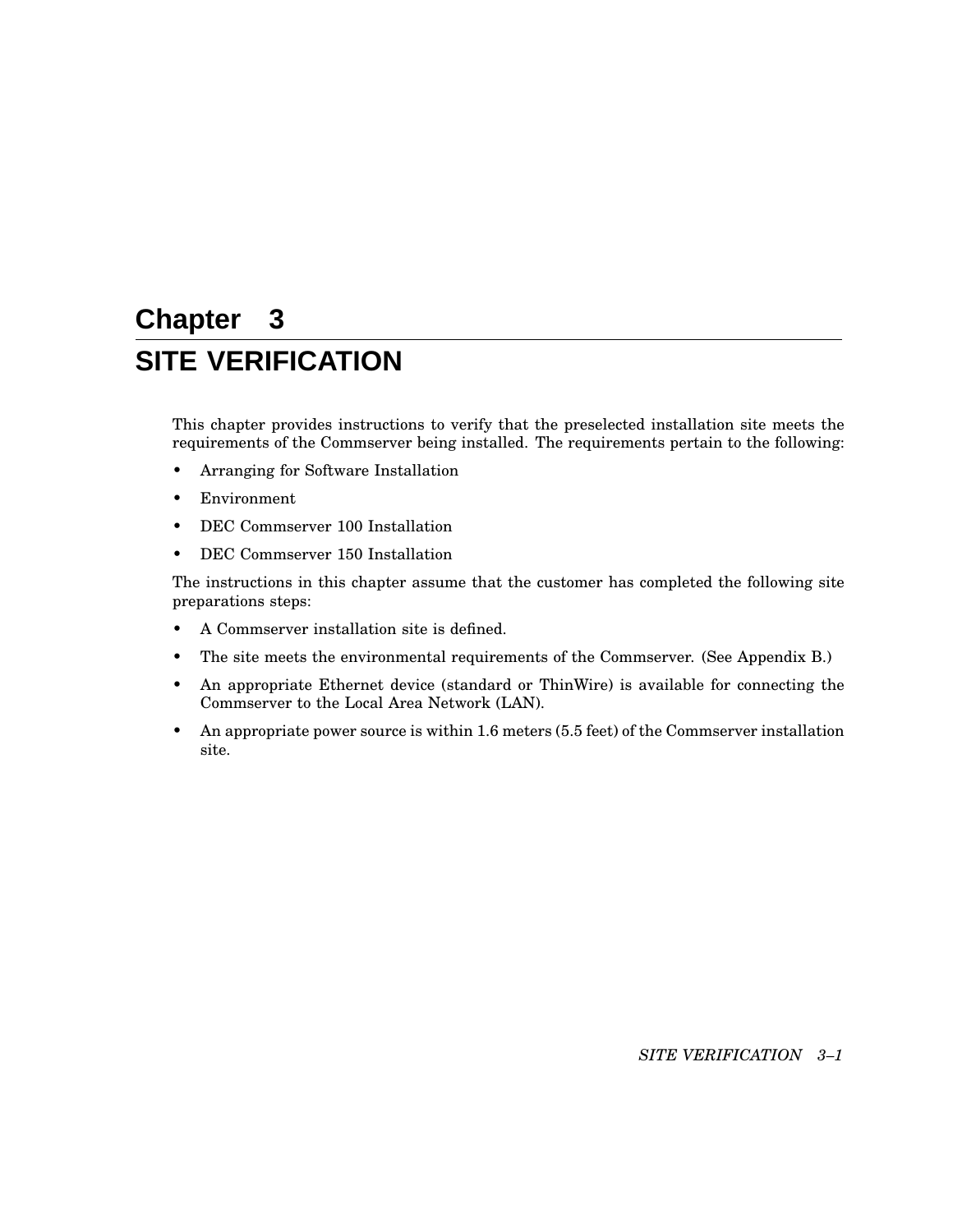## **3.1 ARRANGING FOR SOFTWARE INSTALLATION**

Before the Commserver can be fully operational, the software must be installed on a VAX/VMS host computer system on the Ethernet. (The software and its documentation are shipped in a separate box.) To arrange for the software installation, proceed as follows:

1. Locate the serial number and the Ethernet address on separate labels on the Commserver. See Figure 3–1 for the location of the labels.

*3–2 SITE VERIFICATION*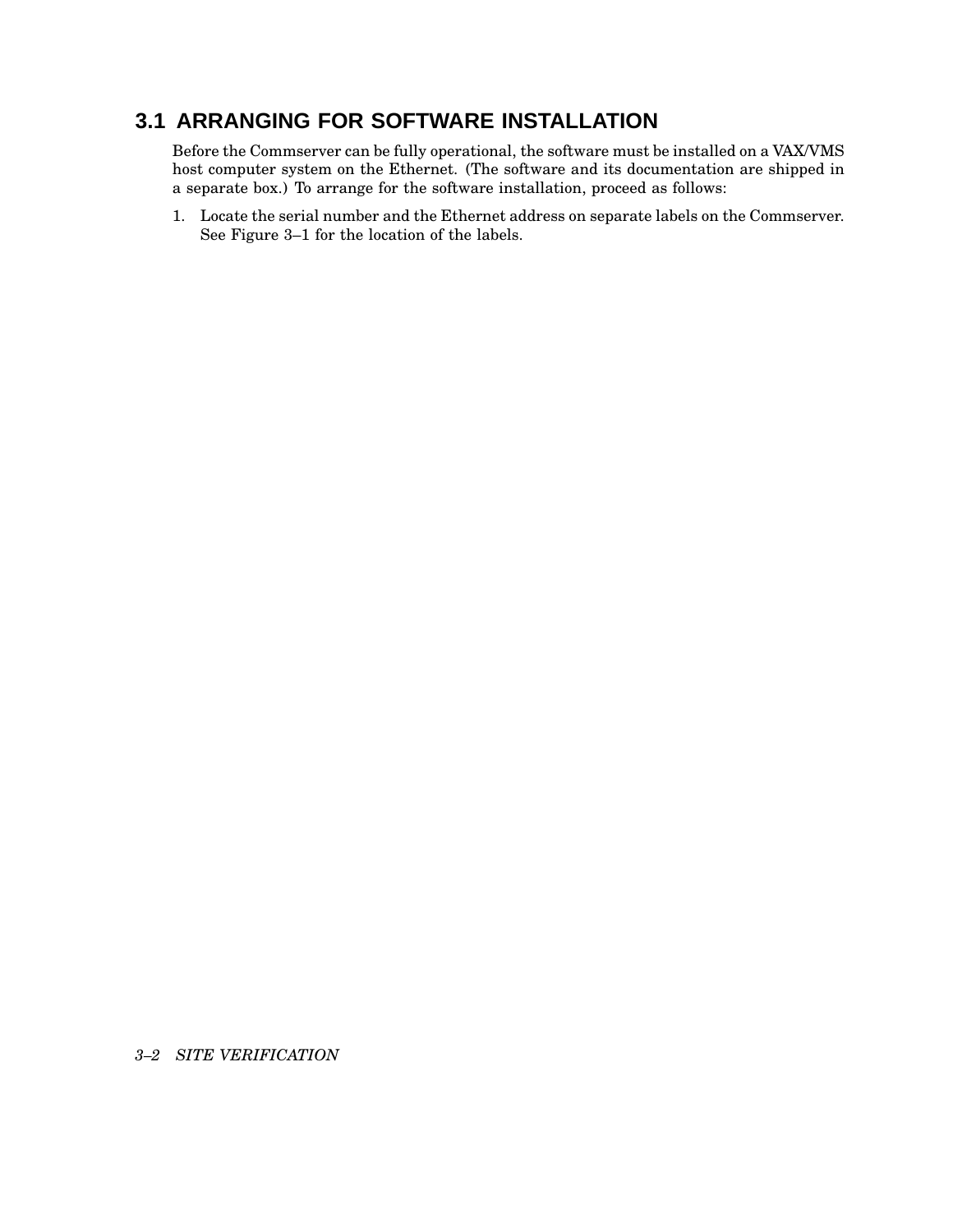### **Figure 3–1: Ethernet and Serial Number Labels, Location**



CS-8105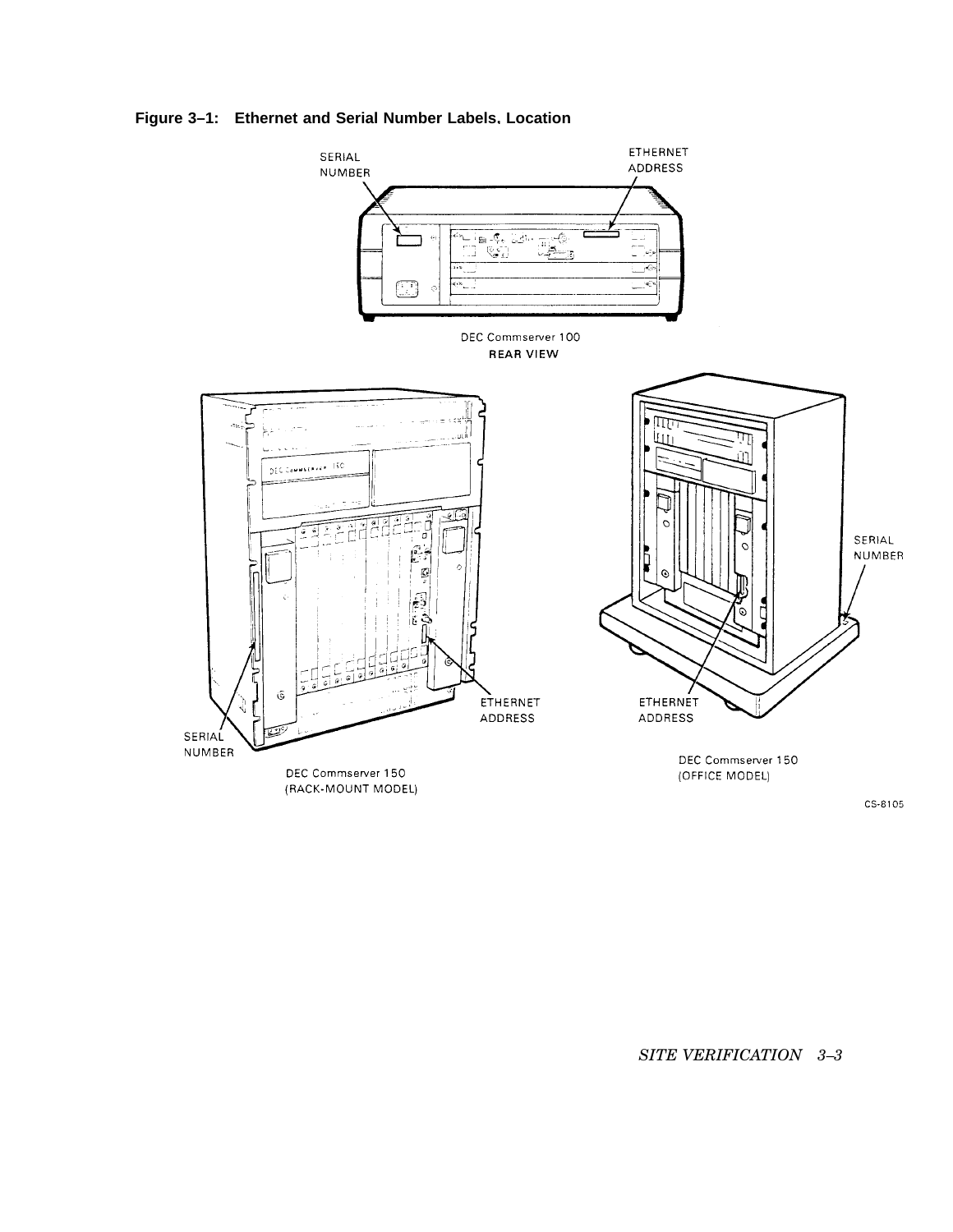- 2. Locate the DEC Commserver Identification Card placed at the end of this manual. Copy the following information in the spaces provided on the identification card as shown in Figure 3–2:
	- The serial number of the Commserver
	- The Ethernet address for the Commserver
	- The location of the Commserver (for example: office number, building, or floor)
	- Your name and the date of installation
- 3. After filling in the information as described above, give the card to the system or network manager to complete. The person installing the software needs this information to configure the Commserver on a load host.

#### **Figure 3–2: Example, Filling Out Hardware Portion of Identification Card**

#### **DEC Commserver Identification Card**

#### **Hardware Installer**

Please copy the serial number and the Ethernet address from the DEC Commserver hardware unit onto this card. Also include your name, the date of the installation, and the location of the hardware unit (for example, office number, building, floor). After completing this information, give this card and the software license to the system/network manager.

| Serial<br>number    | $\overline{2}$<br>. 31 |                               |
|---------------------|------------------------|-------------------------------|
| Ethernet<br>address | 8 0 0 1 2 8 1 1 6 1 0  | $ 2 $ - $ F $                 |
| Location            | ROOM 85                |                               |
| Your name           | R. SMITH               | $_{\text{Date}}$ 10 , 15 , 90 |

CS-8108

*3–4 SITE VERIFICATION*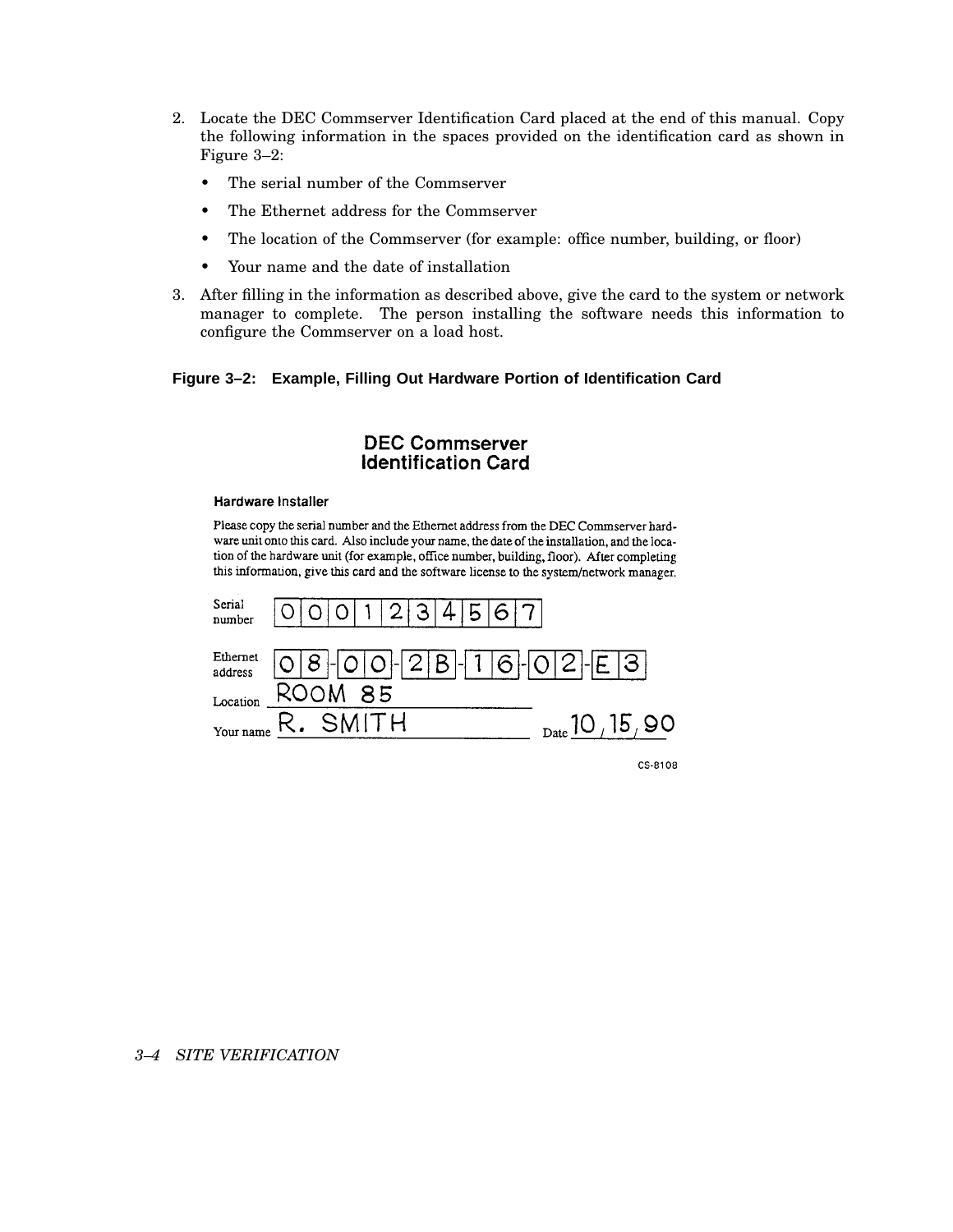## **3.2 ENVIRONMENT**

The DEC Commserver 100 and the DEC Commserver 150 can operate in an office or computer room environment. Regardless of where the Commserver will be installed, verify that all of the requirements in this section are met before beginning the installation. If a DEC Commserver 100 is being installed, proceed to Section 3.2.1. If installing a DEC Commserver 150, proceed to Section 3.2.2.

### **3.2.1 DEC Commserver 100 Physical Requirements**

The tabletop and rackmount versions of the DEC Commserver 100 have different dimensions. Both versions, however, require additional space for cables, air, and service access.

When determining where to place the DEC Commserver 100, take into consideration its dimensions, weight, and clearance space required. Refer to the DEC Commserver 100 specifications in Appendix B for electrical requirements, environmental limits, and physical dimensions.

When the DEC Commserver 100 is installed on a tabletop, there must be 7.7 centimeters (three inches) on either side of it for air circulation. For a rack installation, there must be nine centimeters (3.5 inches) of space between the DEC Commserver 100 and the device below it in the rack.

At the rear (side with slots) of the DEC Commserver 100, a space of 15.4 centimeters (3.5 inches) is needed for cables, and 123 centimeters (48 inches) for easy service access.

Proceed to Section 3.3.

#### **3.2.2 DEC Commserver 150 Physical Requirements**

The office and rackmount models of the DEC Commserver 150 have different dimensions. Both models, however, require additional space for cables, air, and service access.

When determining where to place the DEC Commserver 150, take into consideration its dimensions, weight, and required clearance space. Refer to the DEC Commserver 150 specifications in Appendix B for electrical requirements, environmental limits, and physical dimensions.

If the office model is being installed, there should be at least 123 centimeters (48 inches) of clearance in front of it for service access. Also, make sure that the air vents on the left and right sides (facing unit) of the unit are not blocked.

Proceed to Section 3.3.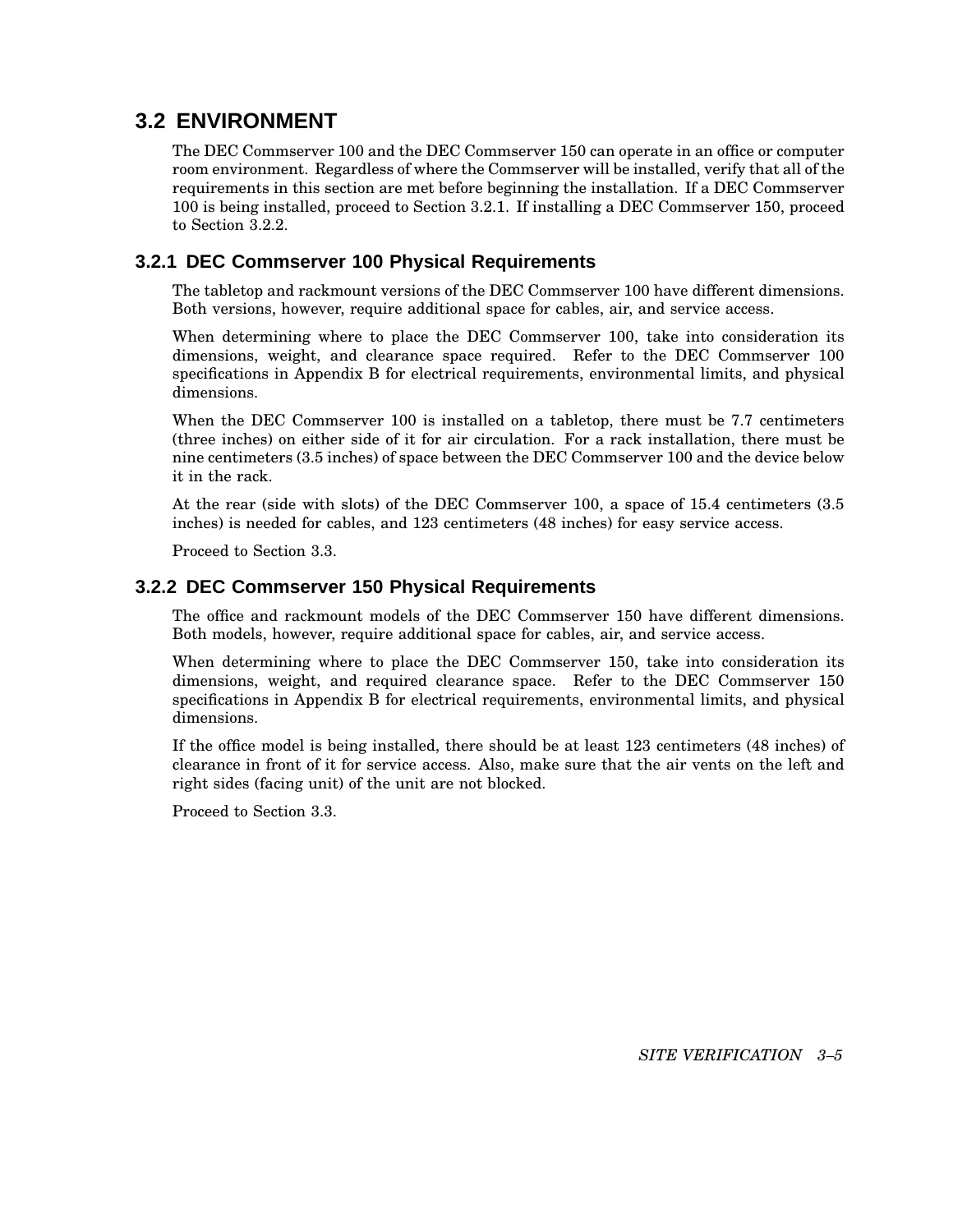## **3.3 CABLING REQUIREMENTS**

Any preinstalled device cables must be long enough so that they can reach and be connected without strain to the Commserver. Additionally, depending on whether the Commserver is to be connected to a standard or a ThinWire Ethernet LAN, the following requirements apply:

• Standard Ethernet Connection

The Ethernet cable must reach the Commserver and must not exceed the maximum length listed in Table 3–1. The table identifies the maximum length according to cable type.

• ThinWire Ethernet Connection

The T connector installed on the ThinWire cable must reach the Commserver.

| From       | Tо                                                        | <b>Maximum Cable</b><br>Length      | <b>Cable Type</b>                    |
|------------|-----------------------------------------------------------|-------------------------------------|--------------------------------------|
| Commserver | Transceiver                                               | $50$ meters $(164$ feet)            | BNE3x-xx standard Ethernet cable $1$ |
| Commserver | Transceiver                                               | $12.5$ meters $(41$ feet)           | BNE4x-xx office Ethernet cable $1$   |
| Commserver | ThinWire<br>device                                        | $185$ meters $(606.8 \text{ feet})$ | BC16M-xx ThinWire cable              |
| Commserver | Console<br>Terminal<br>(used for<br>installation<br>only) | $7.62$ meters $(25$ feet)           | 17-01364-02 console cable            |
| Commserver | Power outlet                                              | $1.6$ meters $(5.5$ feet)           | Commserver power cord                |

**Table 3–1: Maximum Cable Lengths**

<sup>1</sup>Standard Ethernet cable (BNE3*xx-x*) and office Ethernet cable (BNE4*xx-x*) can be interconnected. However, the cable attenuation (electrical characteristic) for the office Ethernet cable is greater than that of the standard Ethernet cable by a factor of four. For example, two meters (6.6 feet) of office Ethernet cable is electrically equivalent to eight meters (26.2 feet) of standard Ethernet cable.

When connecting the Commserver to a transceiver by way of a DELNI, subtract five meters from the maximum cable length to make up for the attenuation of the DELNI.

#### *3–6 SITE VERIFICATION*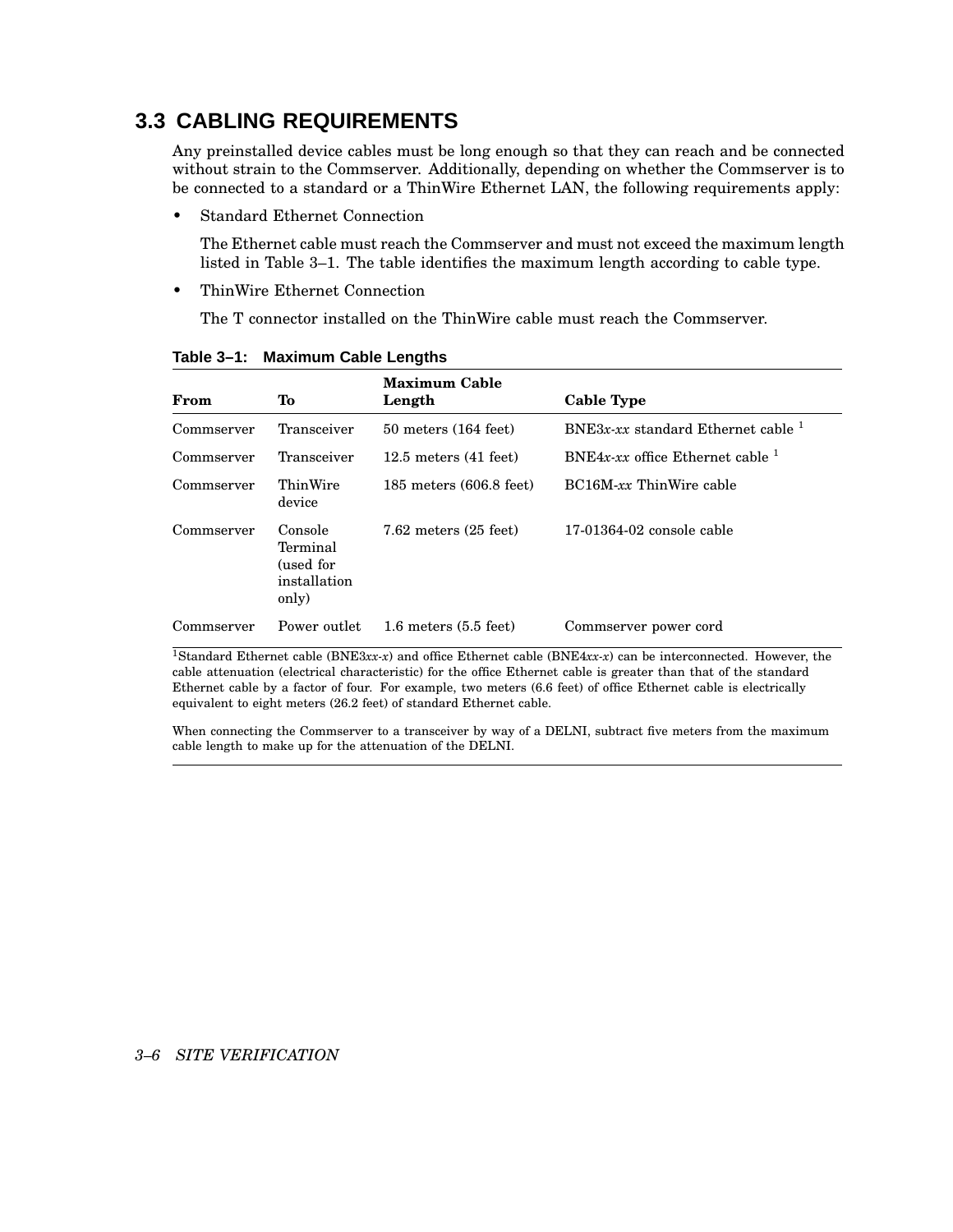## **3.4 PREINSTALLATION CHECKS**

Prior to installing the Commserver, use the following checklists to make sure that site preparation is complete.

#### **Hardware**

Verify the following:

- Ethernet interface device (Etherjack junction box, DELNI, DESTA, DEMPR, or Ethernet transceiver) is installed, and the required Ethernet cabling is in place, tested, and tagged.
- Cables of appropriate length are available for connecting the Commserver to the Ethernet interface device.
- One console terminal (asynchronous, DEC 423, or EIA-232-D compatible) is available for hardware testing and system verification.

#### **Software**

Verify the following:

- The person installing the software has installed or is ready to install the Commserver software on the load host.
- VMS 5.4 or greater is installed.
- DECnet Phase IV is installed and running on the load host.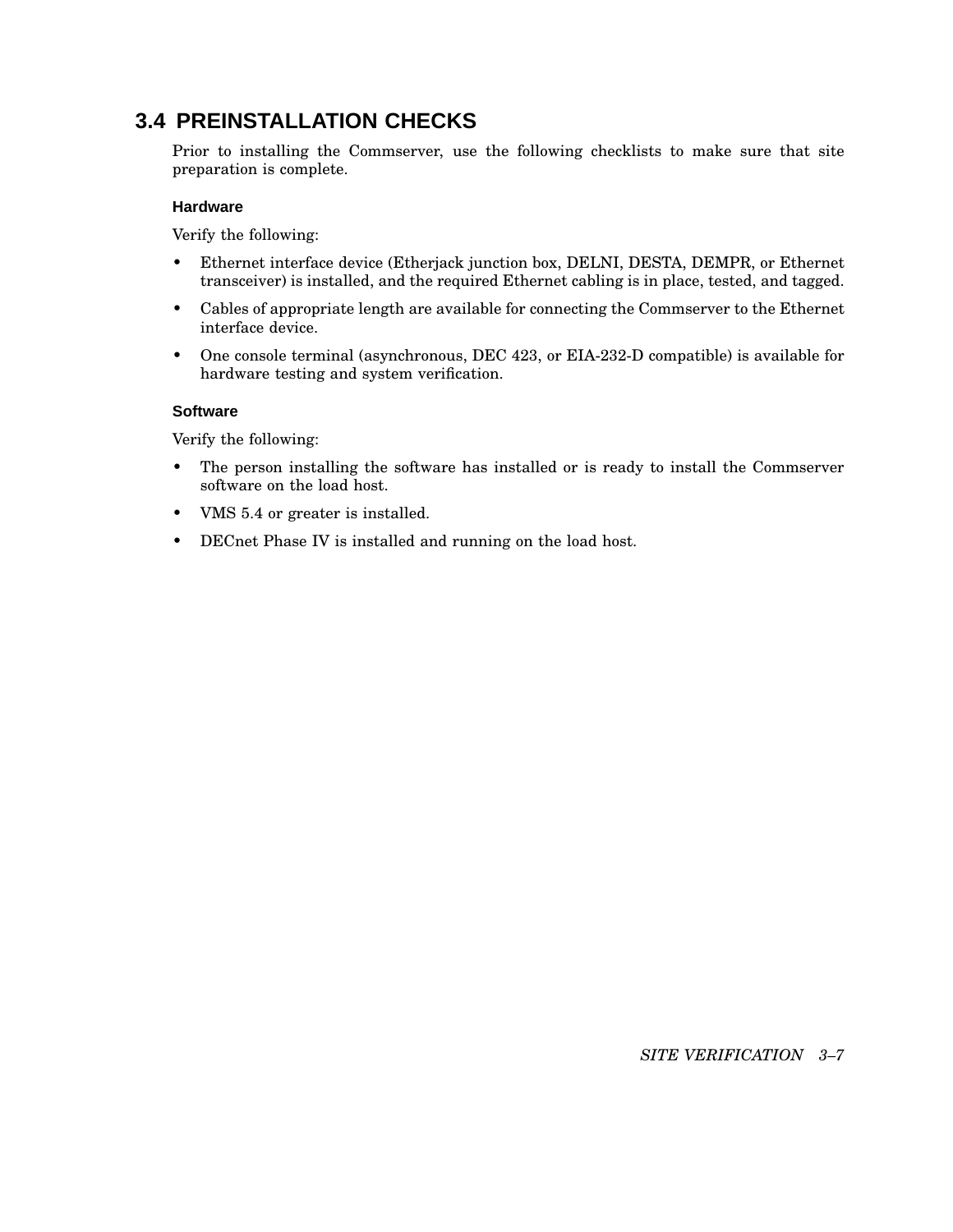# **Chapter 4 INSTALLATION**

This chapter describes how to install, power up, and verify the operation of the DEC Commserver 100 and the DEC Commserver 150.

#### **NOTE**

#### **Installation and service of the Commserver hardware must be performed by trained service personnel.**

Before proceeding with the installation procedures, it is recommended that you read Chapters 1, 2, and 3. These chapters provide a functional overview of the Commserver and information on shipping contents and installation site verification. Information on controls, indicators, and connectors is contained in Appendix A.

#### **NOTE**

**Unless otherwise noted, the installation procedures apply to both the DEC Commserver 100 and the DEC Commserver 150.**

#### **CAUTION**

**To avoid damage to the Commserver, do not plug in the Commserver power cord until instructed to do so.**

## **4.1 INSTALLATION OVERVIEW**

The Commserver installation consists of installing the Commserver hardware and software, and verifying the Commserver installation. This manual describes the hardware installation only. Procedures for installing the software on a load host and for verifying the Commserver installation are in the *DEC Commserver For VMS Installation Manual*.

The customer is required to provide one terminal (asynchronous, DEC 423 or EIA-232-D compatible) for use in the hardware installation and verification procedures only. The terminal connects to the Commserver local console port and should be located near the Commserver.

It is recommended that the hardware installation be performed prior to software installation. The hardware and software must both be installed to verify the Commserver operation.

*INSTALLATION 4–1*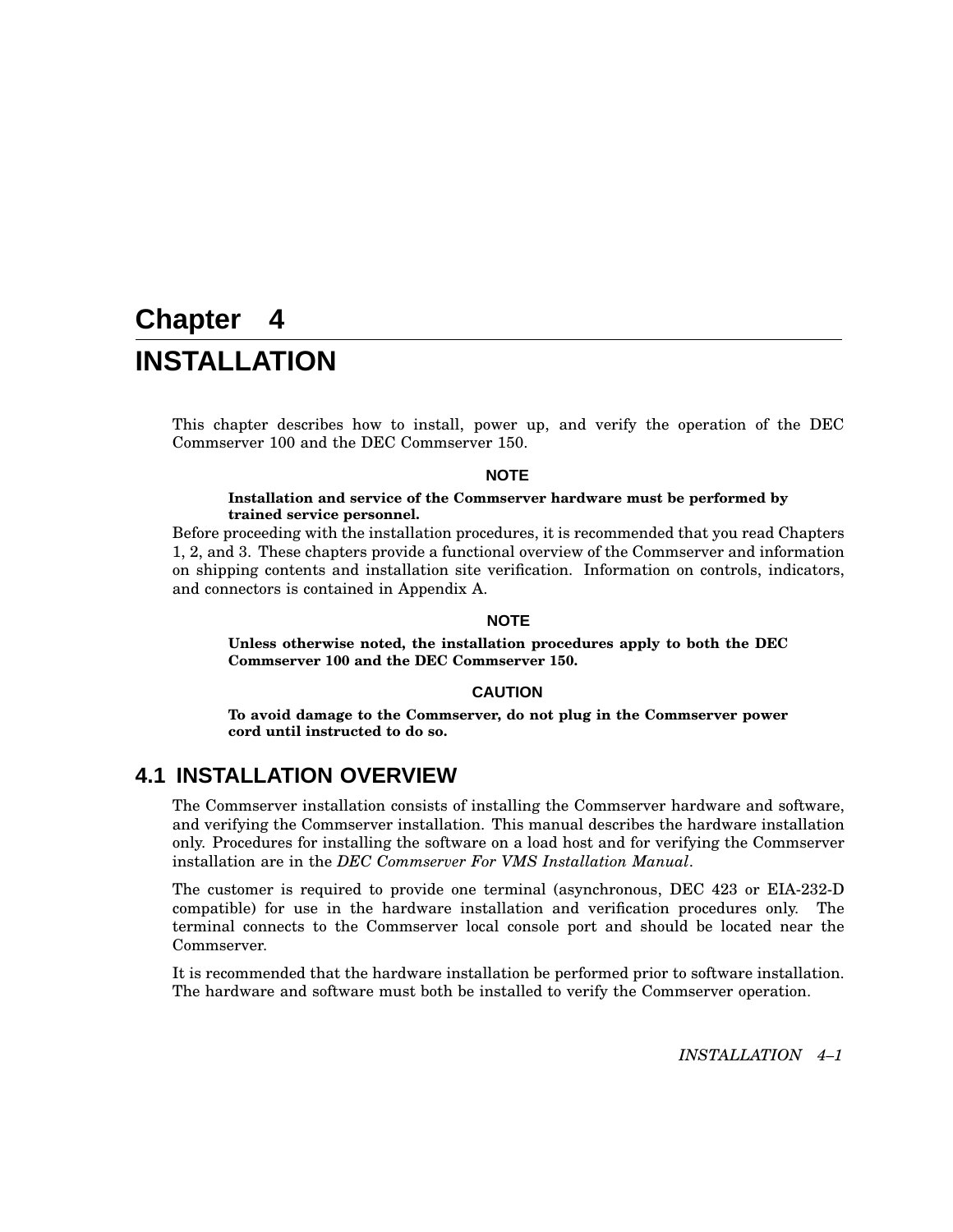## **4.2 INSTALLING THE COMMSERVER HARDWARE**

After verifying the installation site, install the Commserver hardware by performing the procedures in the sequence listed below.

#### **NOTE**

#### **For a rackmount installation, perform the appropriate procedure described in Appendix C, and then continue with the following procedures.**

- Configuring Commserver for Standard or ThinWire LAN ((Section 4.2.1)
- Connecting the Console Terminal (Section 4.2.2)
- Testing the Commserver Hardware (Section 4.2.3)
- Connecting to the Ethernet Network (Section 4.2.4)
- Installing the Front Cover (DEC Commserver 150, Office Model Only) (Section 4.2.5)

#### **4.2.1 Configuring Commserver for Standard or ThinWire Ethernet LAN**

Set the Ethernet Selector switch for either a standard or ThinWire Ethernet connection. Later, when power is turned on the Commserver, the Standard LED or the ThinWire LED on the I/O panel lights to indicate which connector is selected. Figure 4–1 shows the switch set for a connection to the ThinWire Ethernet connector.

#### *4–2 INSTALLATION*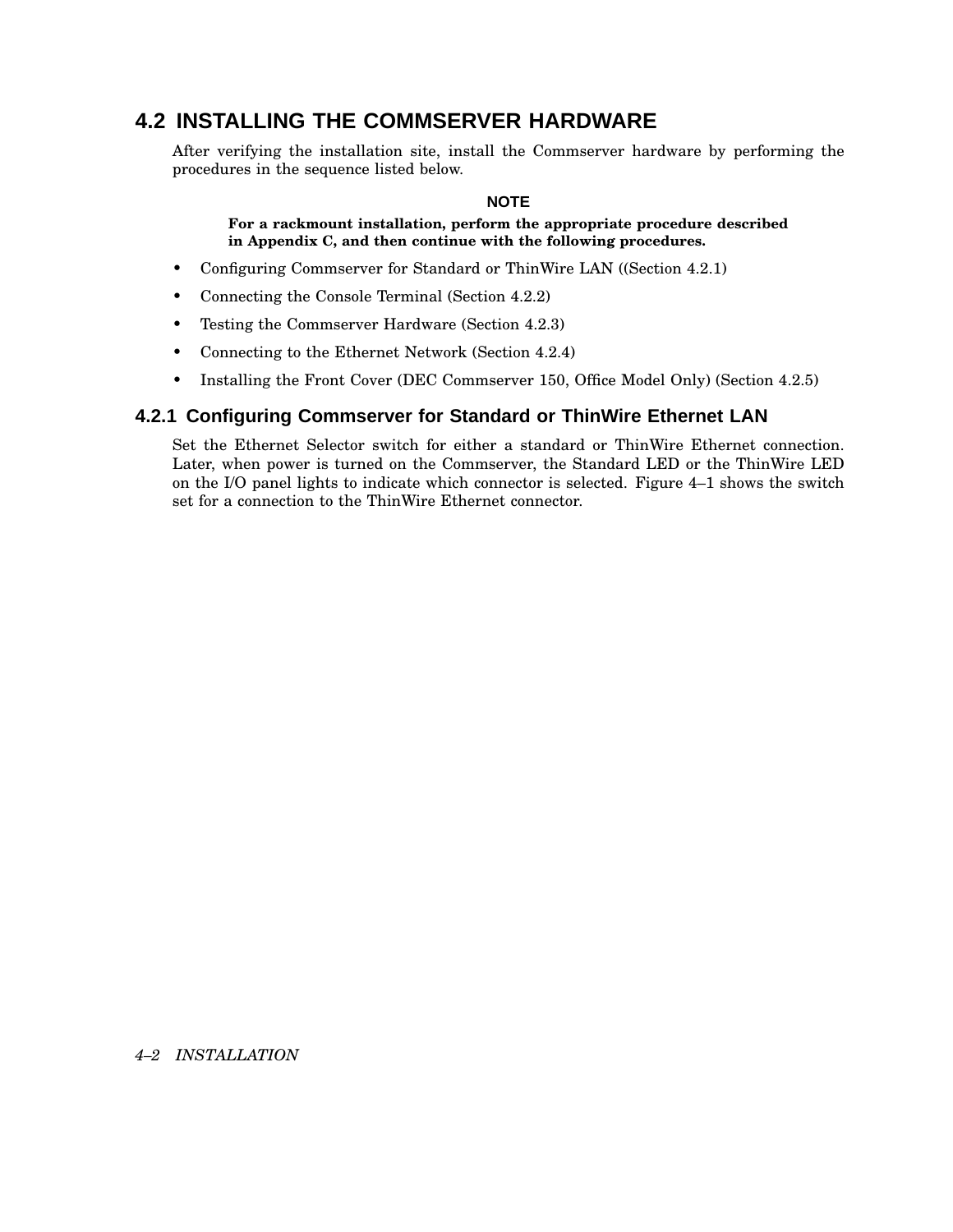![](_page_34_Figure_0.jpeg)

![](_page_34_Figure_1.jpeg)

CS-8111

*INSTALLATION 4–3*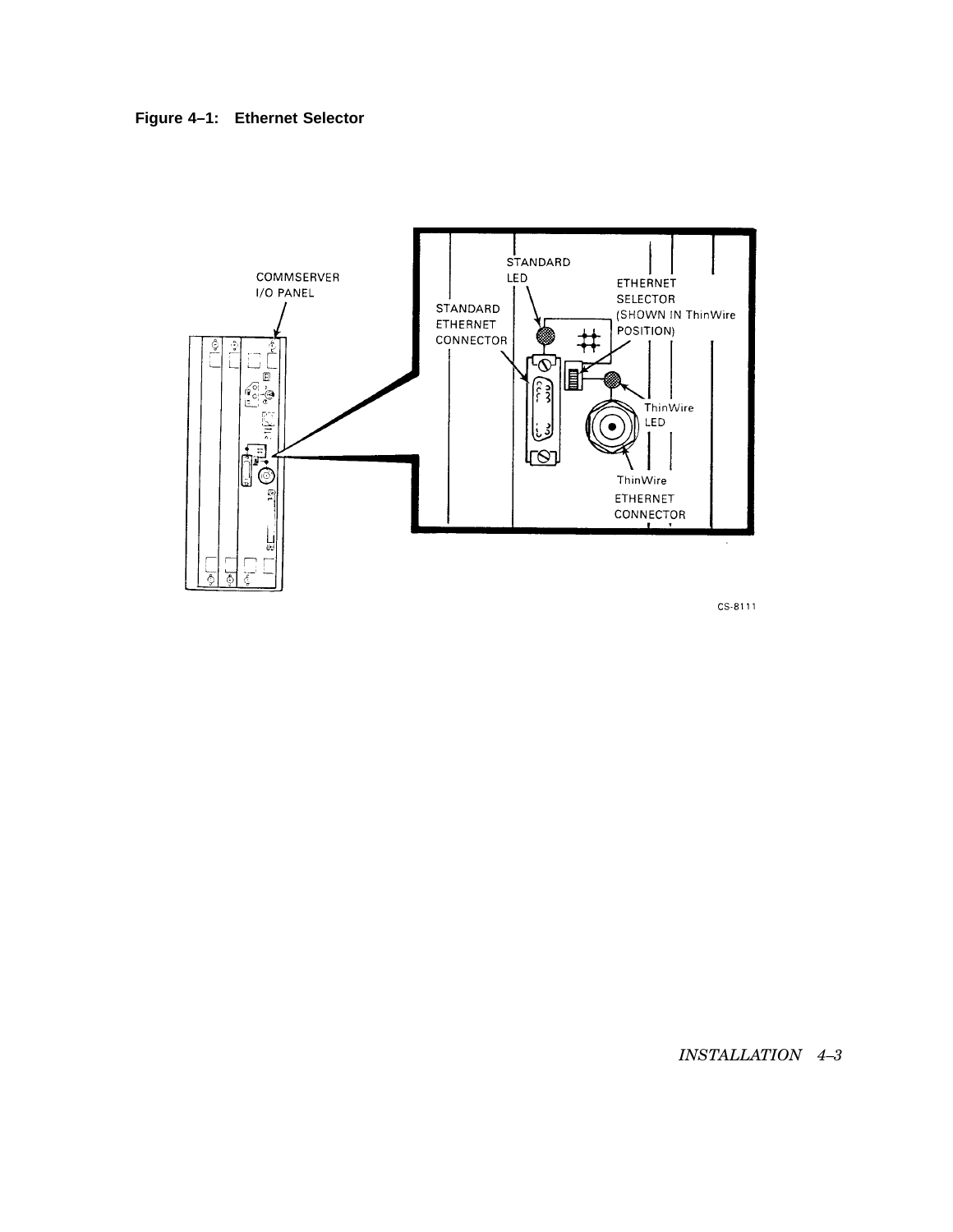#### **4.2.2 Connecting the Console Terminal**

The console terminal used for testing must be EIA-232-D or DEC 423 compatible.

To connect the console terminal to the console port, refer to Figure 4–2 (Figure 4–2 shows the connection to a DEC Commserver 150) and proceed as follows:

- 1. Locate the console cable shipped with the Commserver and connect it to the console port on the Commserver I/O panel.
- 2. Connect the other end of the console cable to the communications port of the console terminal. If necessary, use the H8571-A passive adapter shipped with the Commserver. The adapter is required to interface between the DEC 423 console cable and an EIA-232-D console terminal.
- 3. Power on the console terminal.
- 4. Configure the terminal communication parameters to match the console port default parameters as follows:

Character Size: 8 Parity: None Baud Rate: 9600

#### *4–4 INSTALLATION*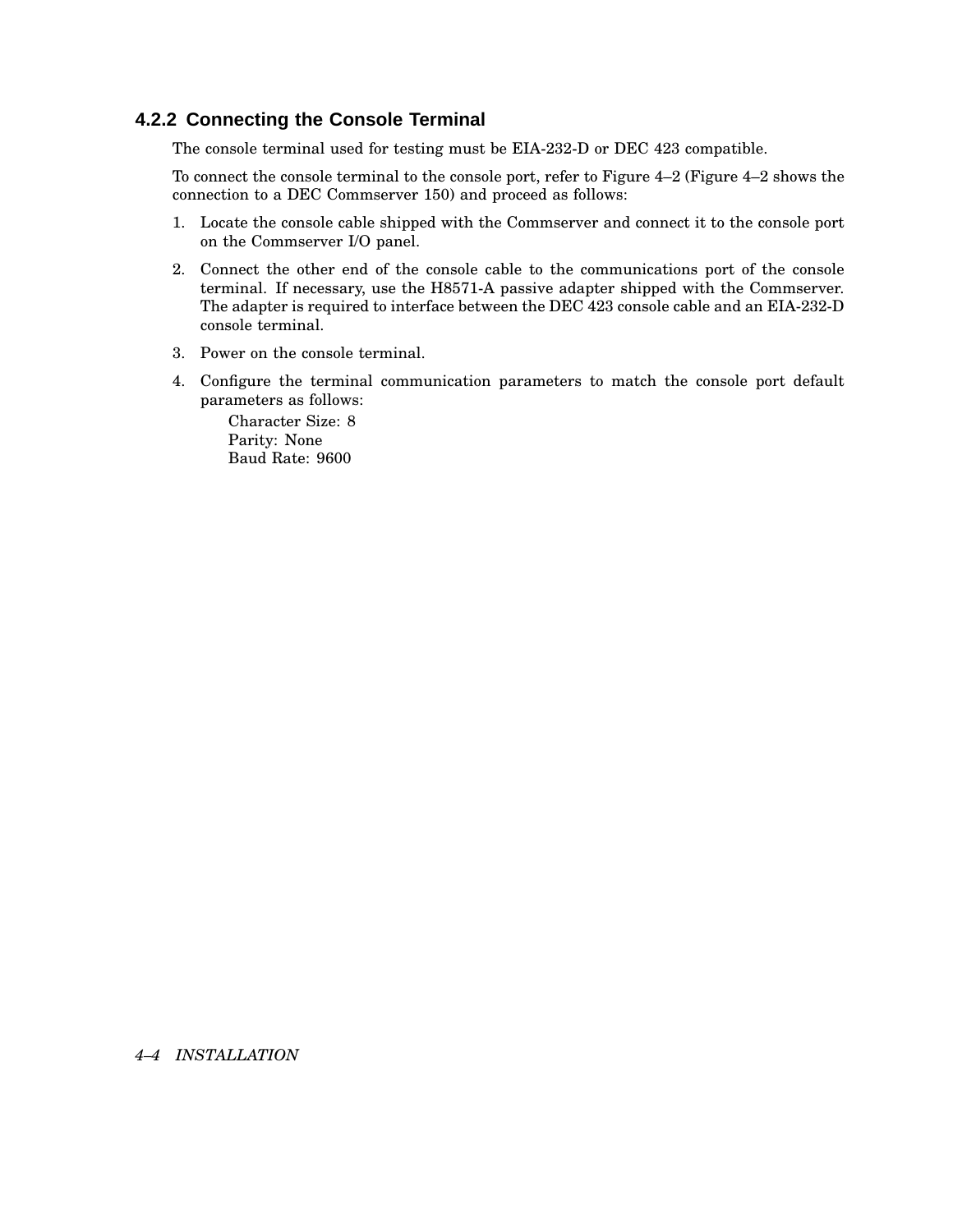**Figure 4–2: Connecting a Console Terminal**

DEC Commserver 150



*INSTALLATION 4–5*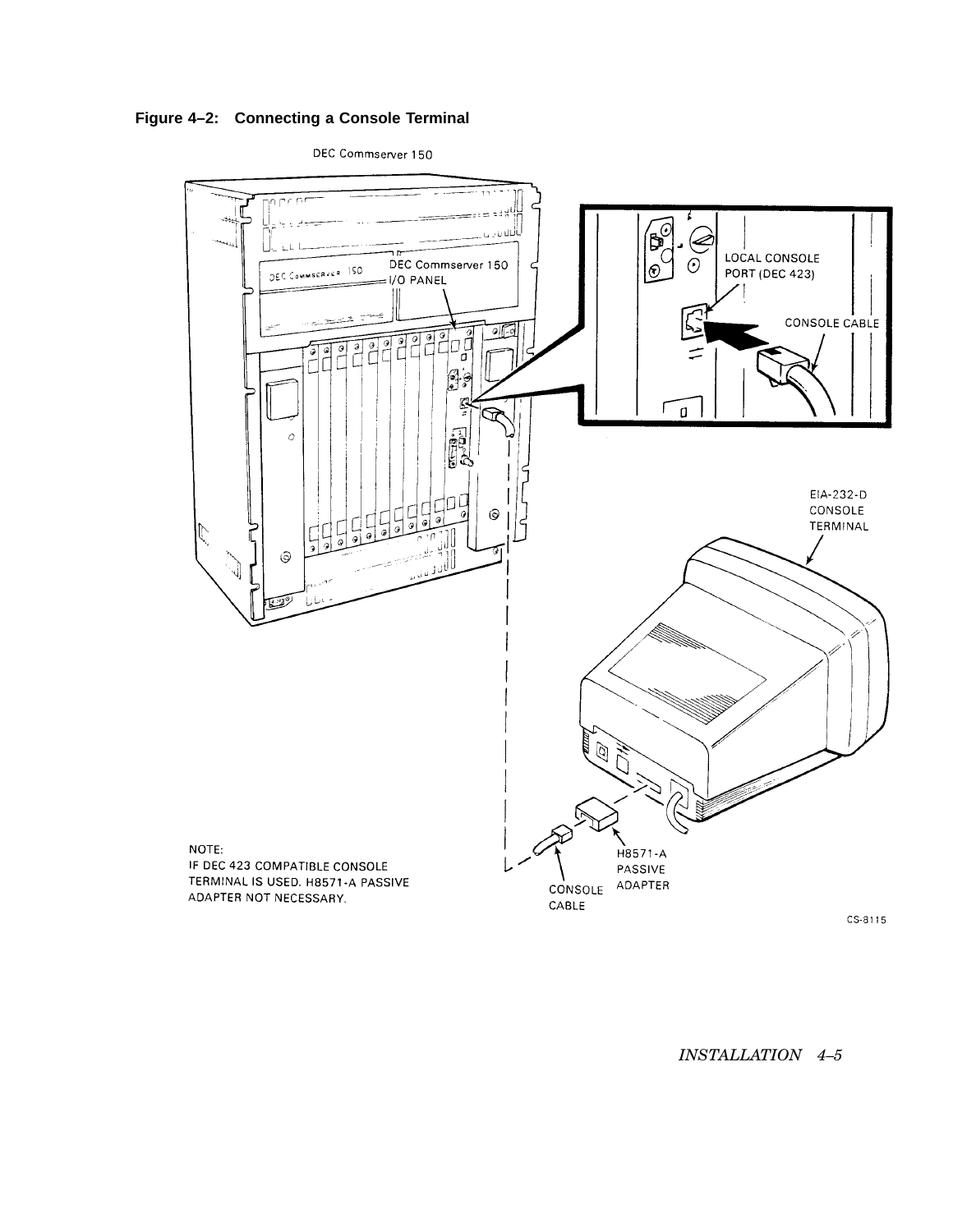## **4.2.3 Testing the Commserver Hardware**

This section provides the following procedures to test the Commserver hardware:

- Connecting ac Power to the Commserver
- Testing the Hardware

### **4.2.3.1 Connecting AC Power to the Commserver**

If the DEC Commserver 100 is being installed, proceed to Section 4.2.3.1.1. For the DEC Commserver 150, proceed to Section 4.2.3.1.2.

## **4.2.3.1.1 Connecting Power to the DEC Commserver 100**

If installing a DEC Commserver 100, plug the appropriate end of the power cord into the DEC Commserver 100 power receptacle only (see Figure 4–3).

## **NOTE**

**Because the DEC Commserver 100 does not have a power on/off switch, do not connect the power cord to the electrical outlet at this time.**

Proceed to Section 4.2.3.2.

#### **Figure 4–3: Connecting Power to the DEC Commserver 100**



CS-8109

## *4–6 INSTALLATION*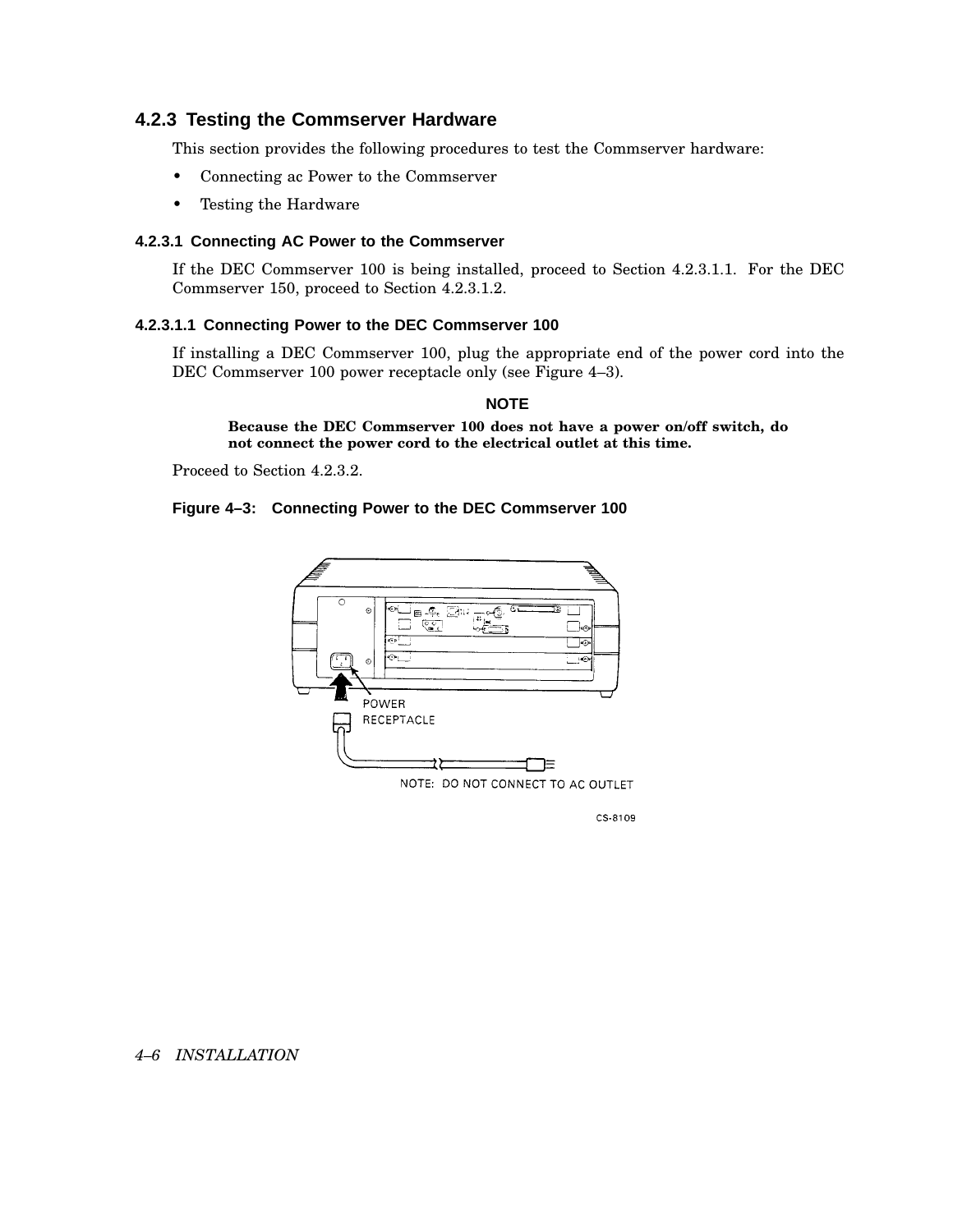### **4.2.3.1.2 Connecting Power to the DEC Commserver 150**

To connect power to the DEC Commserver 150, proceed as follows:

- 1. Locate the yellow voltage label covering the DEC Commserver 150 power receptacle on the front panel. (See Figure 4–4 for the location of the power receptacle. The label is not shown in the figure.)
- 2. Note the operating range indicated by the arrow on the label. This is the factory-set operating range of the Commserver.
- 3. Peel off the yellow voltage label from the Commserver to expose the power receptacle.
- 4. Make sure the power on/off switch is pushed to the off (O) position (see Figure 4–4).
- 5. Plug the appropriate end of the power cord into the Commserver power receptacle.

## **CAUTION**

#### **Before performing the next step, ensure that the electrical outlet provides the same voltage as indicated on the power label.**

6. Plug the other end of the power cord into the electrical outlet.

Proceed to Section 4.2.3.2.

*INSTALLATION 4–7*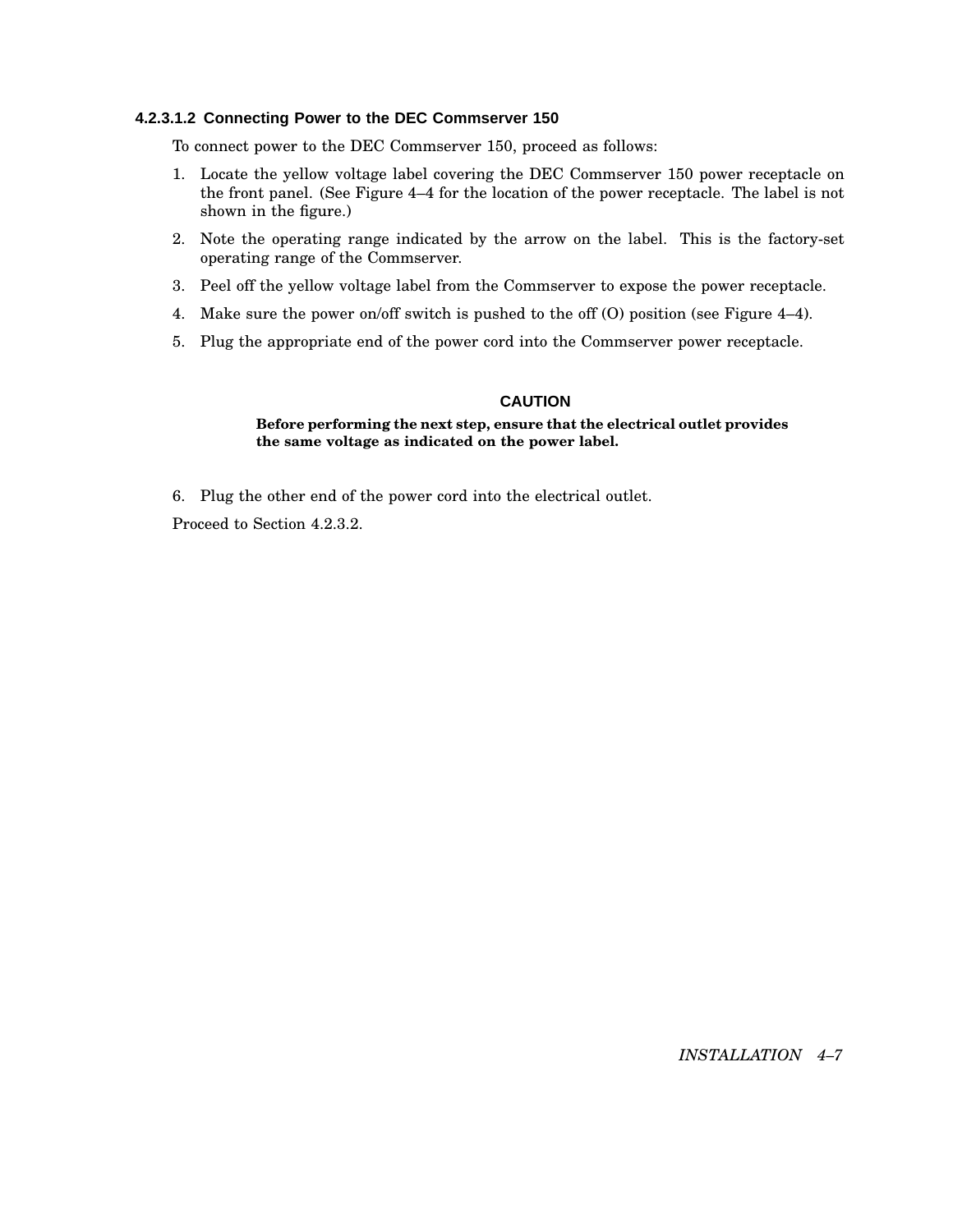**Figure 4–4: Connecting Power to the DEC Commserver 150**



## *4–8 INSTALLATION*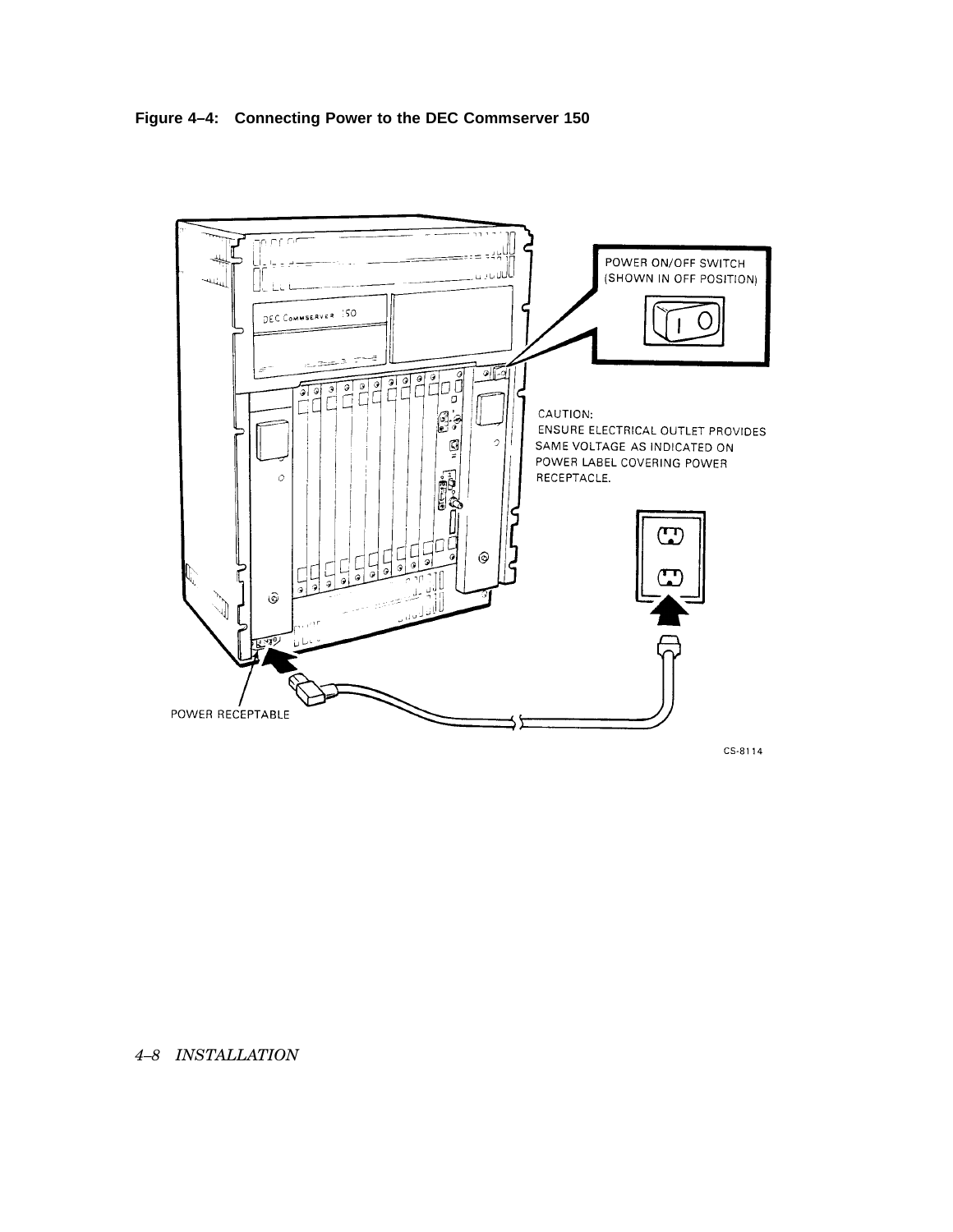## **4.2.3.2 Testing the Hardware**

This section describes how to use a local console terminal to verify that the Commserver hardware is operating properly, and the I/O panel is configured correctly for an Ethernet connection:

1. Power on the Commserver as follows:

#### **CAUTION**

**Before performing step a., ensure that the DEC Commserver 150 is connected to the proper voltage source: 120 volts for 120 volt versions, or 240 volts for 240 volt version.**

- a. If testing a DEC Commserver 150, push the power on/off switch to the on position ( | ). If the wrong I/O panel Ethernet LED lights, immediately set the power on/off switch to off (O). Go back to Section 4.2.1 and set the I/O panel Ethernet selector correctly, and then repeat this step.
- b. If testing a DEC Commserver 100, plug the power cord into the ac electrical outlet. The power supply automatically switches to 120 or 240 Vac operation, depending on the ac source voltage. If the wrong I/O panel Ethernet LED lights, immediately unplug the power cord from the ac source. Go back to Section 4.2.1 and set the I/O panel Ethernet selector correctly, and then repeat this step.
- 2. Note the following events:
	- The DC OK LED(s) light. (See Figure 4–5 and Figure 4–6 for DC OK LED location.)
	- The console terminal displays the results of the self-test. Typical output is shown in Figure 4–7.
	- The LED display shows the testing sequence during power up.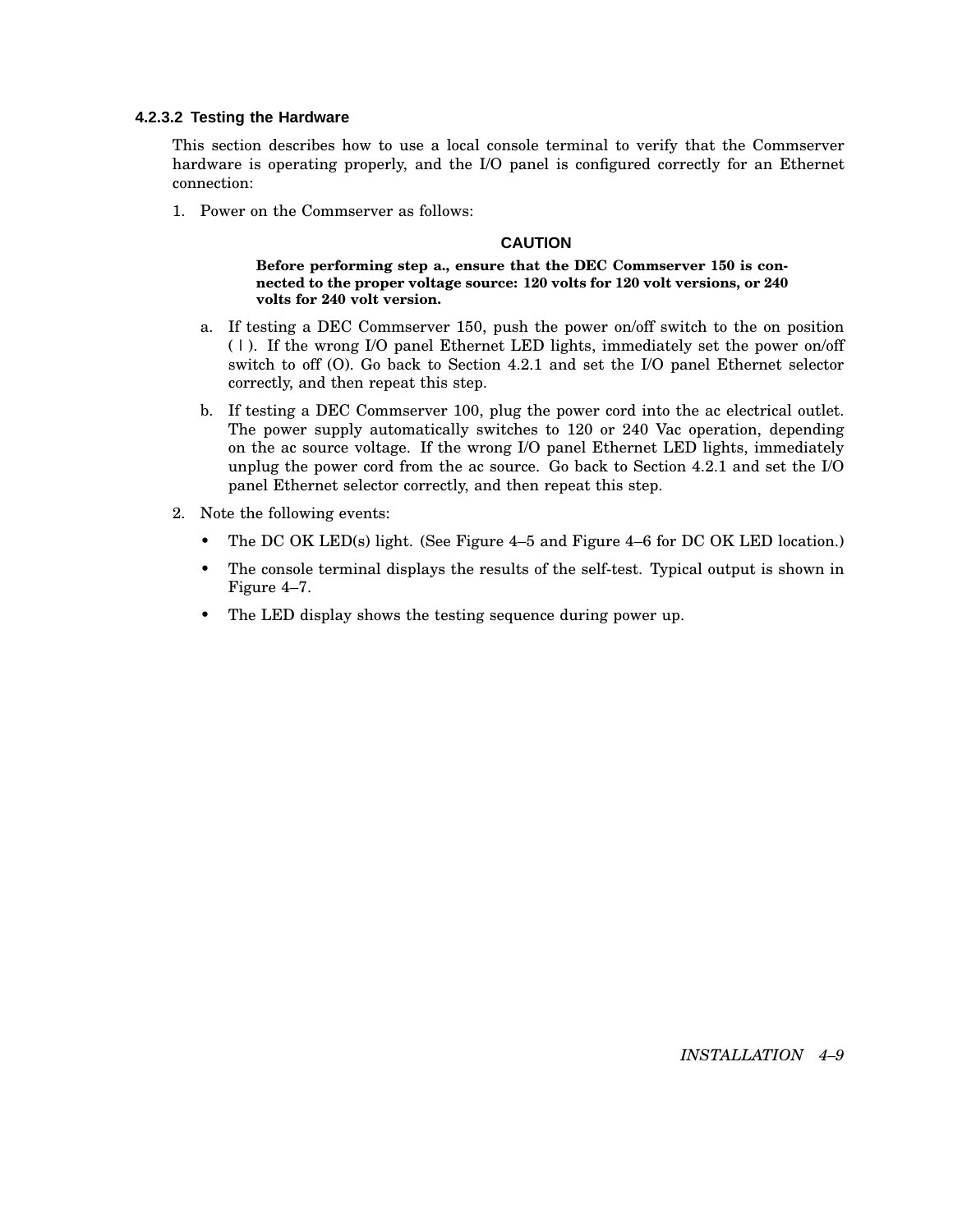**Figure 4–5: Initial Power-Up of the DEC Commserver 100**



*4–10 INSTALLATION*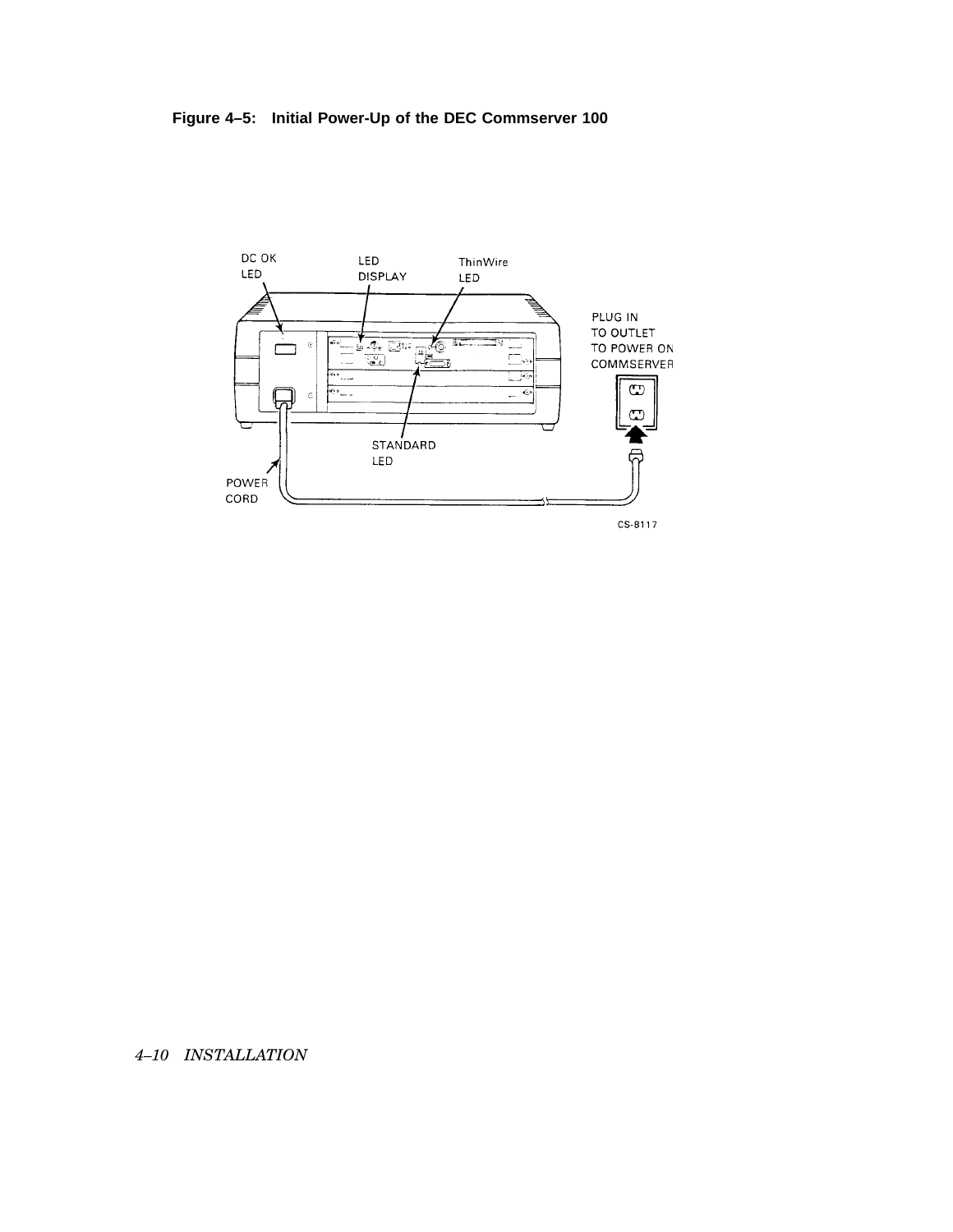**Figure 4–6: Initial Power-Up of the DEC Commserver 150**



CS-8118

*INSTALLATION 4–11*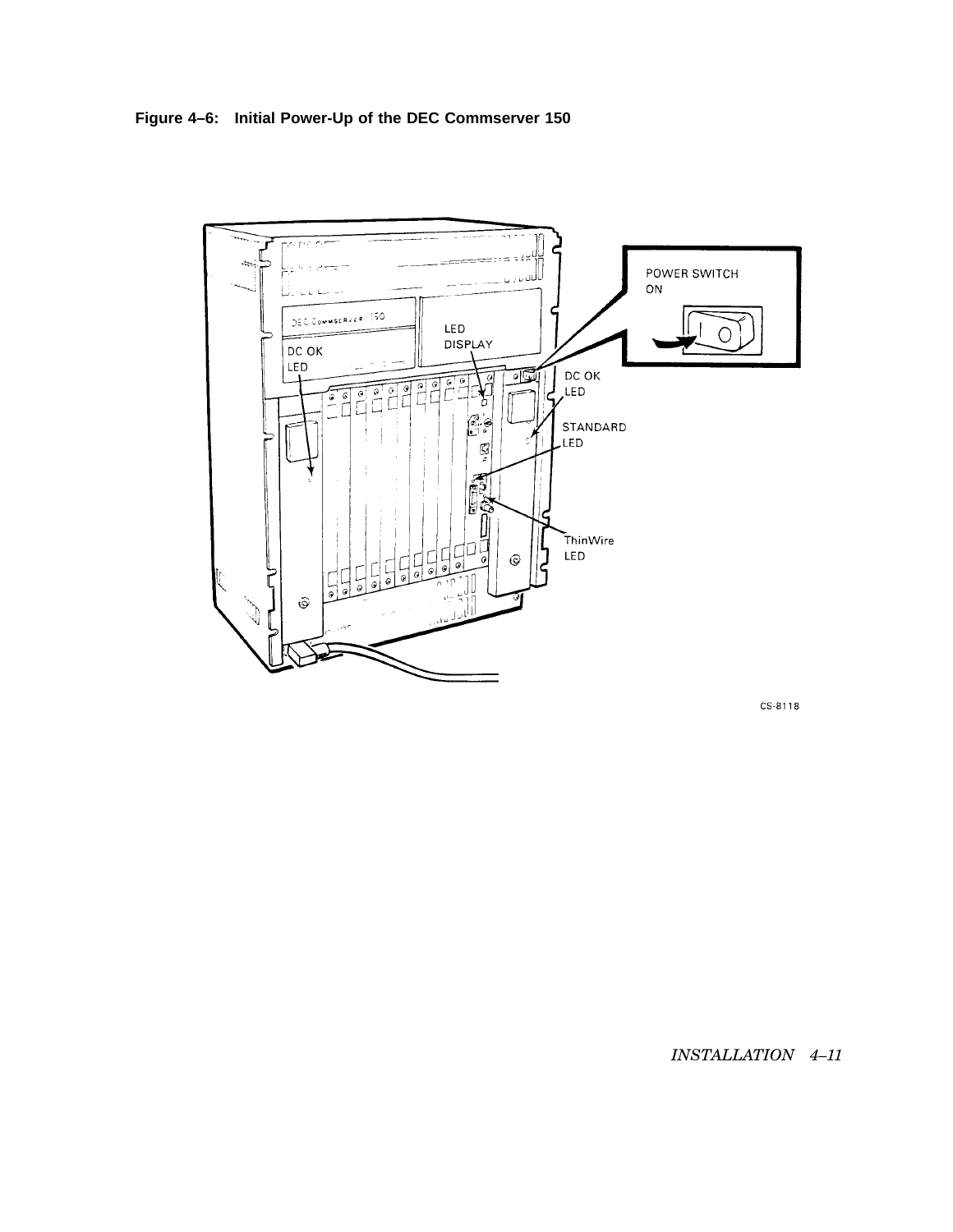### **Figure 4–7: Typical Commserver Power-Up Self-Test Display**

KA640-B V5.3, VMB 2.7 Performing Normal System Tests 41..40..39..38..37..36..35..34..33..32..31..30..29..28..27..26.. 25..24..23..22..21..20..19..18..17..16..15..14..13..12..11..10.. 09..08..07..06..05..04..03.. Tests Completed >>>

3. If an error is detected during the power-up self test, proceed to Chapter 5 for troubleshooting information. If the self-test is completed without error, verify the address printed on the I/O panel by entering SHOW ETHERNET at the console and note the Ethernet address displayed as shown in Example 4–1. (In this example, 08-00-2B-16-02-E3 is the address.)

#### **Example 4–1: Command to Display Ethernet Address**

```
>>>SHOW ETHERNET
Ethernet Adapter
-ESAO (08-00-2B-16-02-E3)
>>>
```
#### **NOTE**

**If the address displayed does not match the address on the I/O panel and the one recorded on the identification card, change the address on the I/O panel and identification card, accordingly.**

- 4. After verifying that the Commserver is operating properly, disconnect the power (DEC Commserver 100) or set the power switch to off (O) (DEC Commserver 150). Then proceed to the appropriate appendix for information concerning the installation and verification of communications modules.
- 5. Disconnect the console cable and console terminal.

#### **NOTE**

**After installing and verifying the operation of the communications modules, continue with Section 4.2.4 to complete the Commserver hardware installation. However, if you do not intend to install the communications modules at this time, you may proceed to Section 4.2.4.**

#### *4–12 INSTALLATION*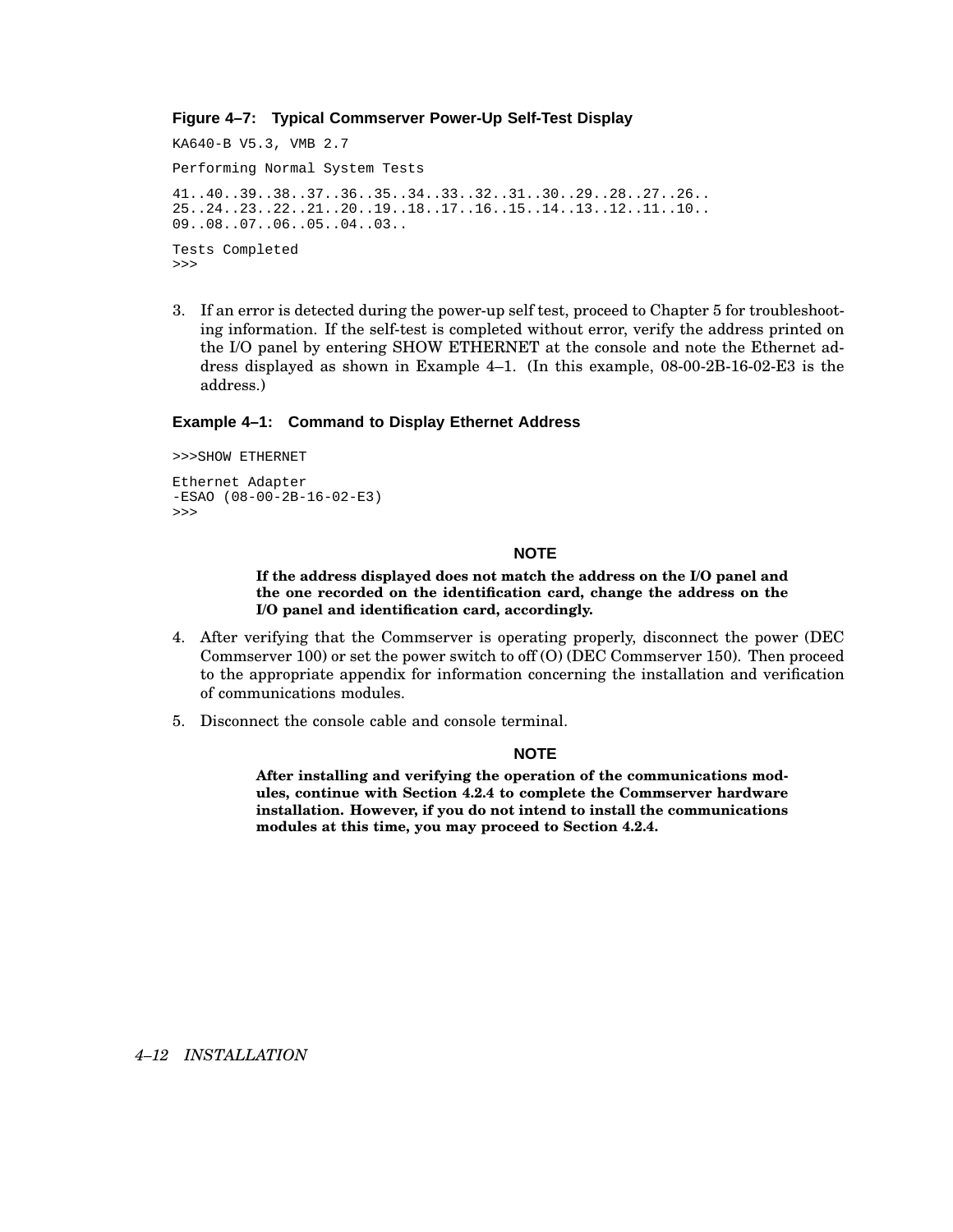## **4.2.4 Connecting to the Ethernet Network**

The Ethernet controller supports connections to standard and ThinWire Ethernet LANs. If in Section 4.2.1 you configured the Commserver for the standard Ethernet LAN connection, proceed to Section 4.2.4.1. If you configured the Commserver for a ThinWire Ethernet LAN connection, proceed to Section 4.2.4.2.

## **4.2.4.1 Connecting to a Standard Ethernet LAN**

Perform the following steps to connect the standard Ethernet cable to the Commserver standard Ethernet connector:

- 1. If necessary, unlock the slide switch on the Commserver standard Ethernet connector.
- 2. Connect the standard Ethernet cable to the Commserver standard Ethernet connector. Figure 4–8 shows the connection being made on a DEC Commserver 100. (The cable should have a right-angle end connector.)
- 3. Lock the slide latch on the Ethernet connector. Tug gently on the cable to make sure it is securely connected.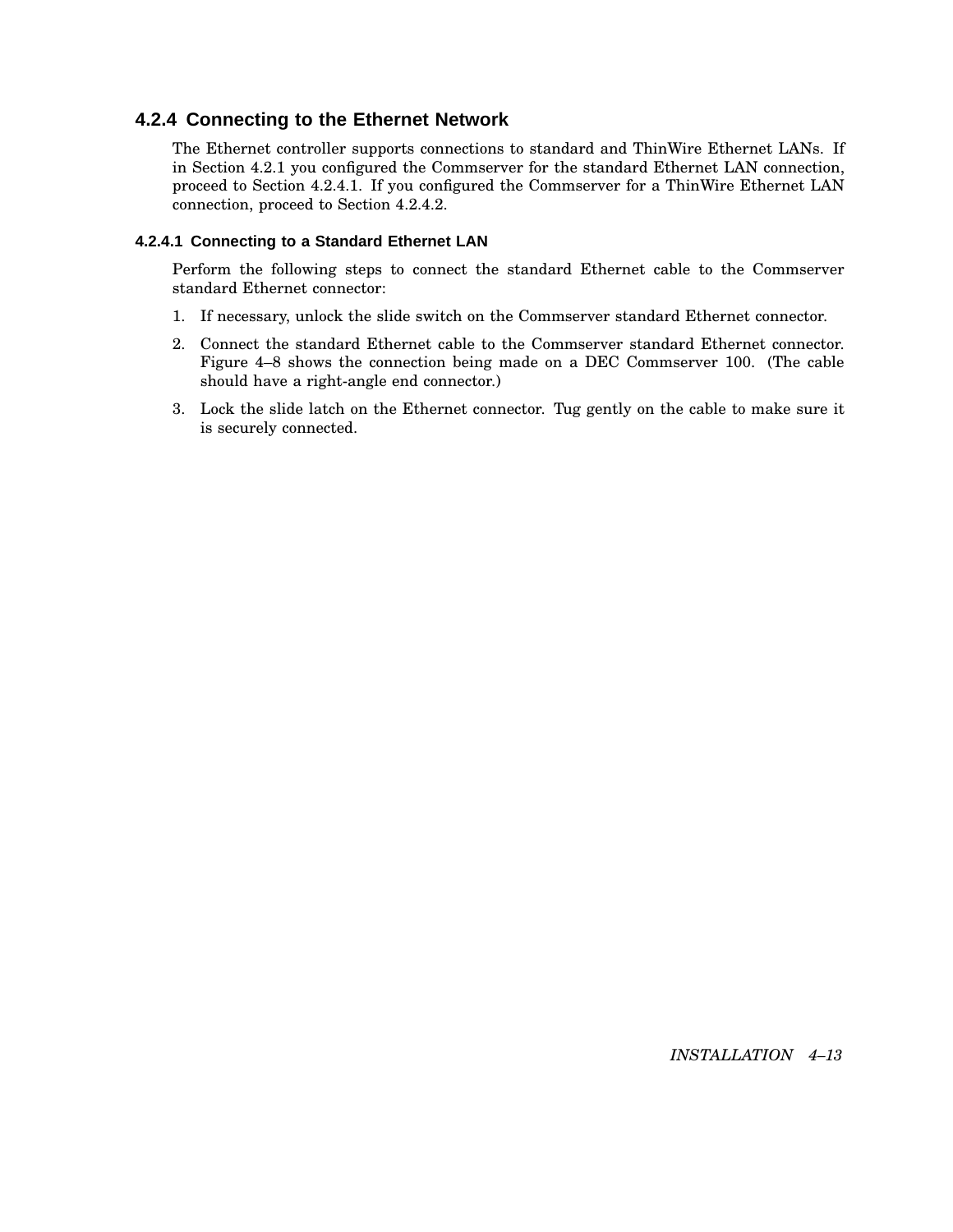## **Figure 4–8: Connecting to the Standard Ethernet LAN**



CS-8110

## *4–14 INSTALLATION*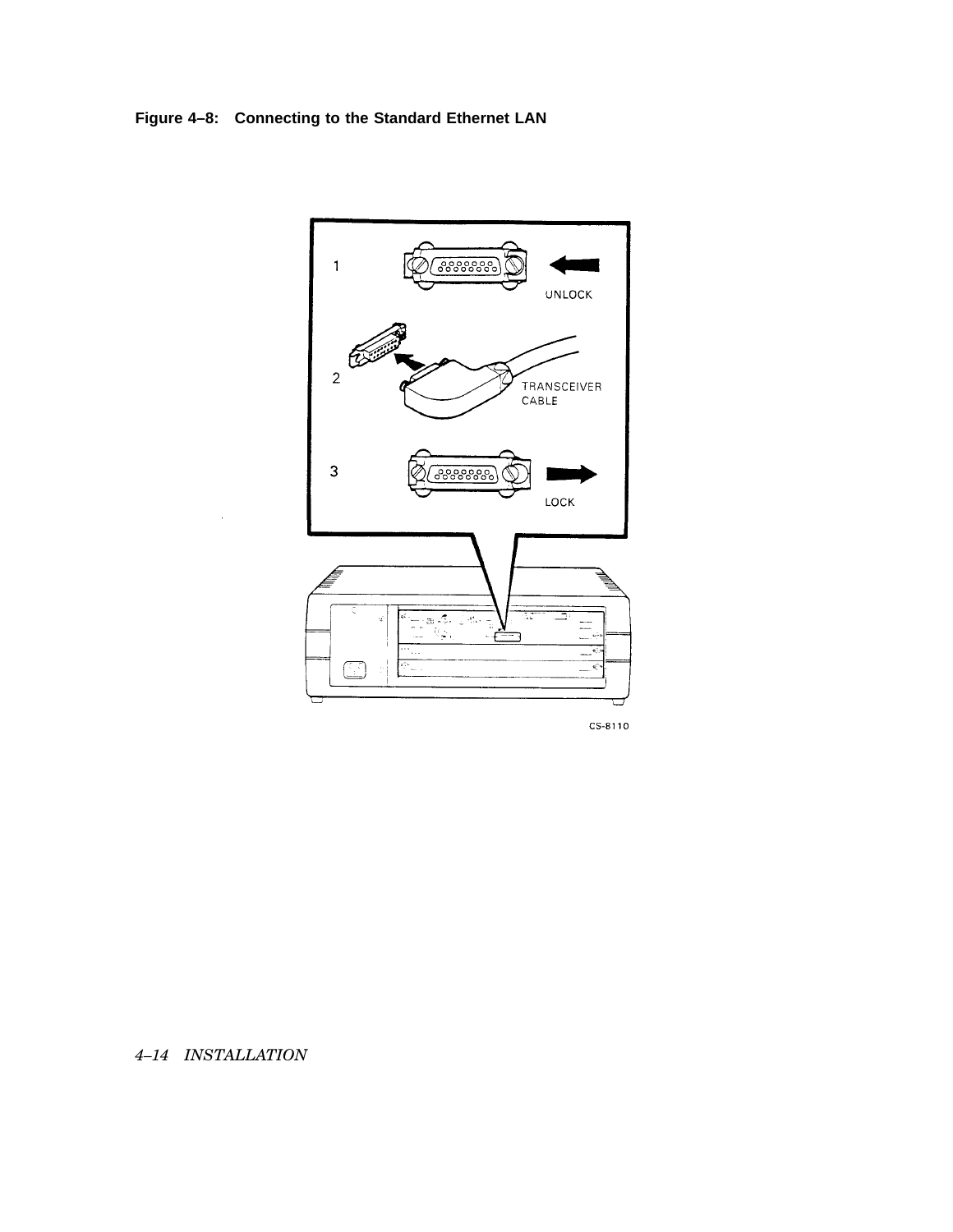#### **4.2.4.2 Connecting to a ThinWire Ethernet LAN**

Perform the following steps to connect the ThinWire Ethernet cable to the Commserver ThinWire Ethernet connector:

- 1. Locate the T connector shipped with the Commserver.
- 2. Hold the T connector so that the T portion is in a horizontal position (for the DEC Commserver 100) or vertical position (for the DEC Commserver 150). Then, install the connector onto the ThinWire Ethernet (BNC) connector on the Commserver I/O panel. The example in Figure 4–9, insert A, shows the connection being made on a DEC Commserver 100.
- 3. If the Commserver is the last device in the Ethernet network, be sure to install a terminator on the T connector as shown in Figure 4–9, insert B.
- 4. If the Commserver is not the last device in the network, you must install the strain-relief clamp as described in Section 4.2.4.3.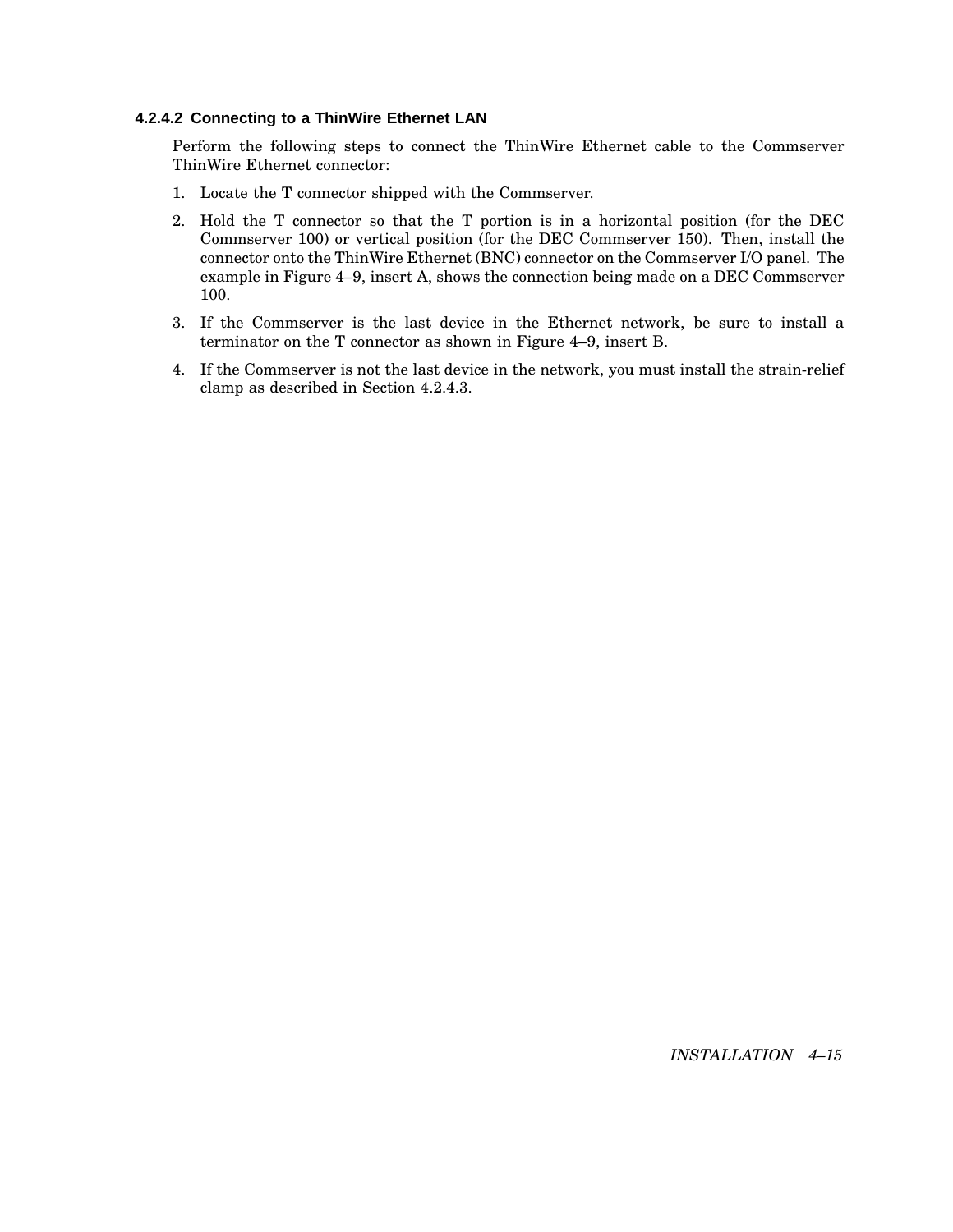

**Figure 4–9: Connecting to the ThinWire Ethernet LAN**

\*IF THIS IS THE LAST DEVICE

CS-8112

*4–16 INSTALLATION*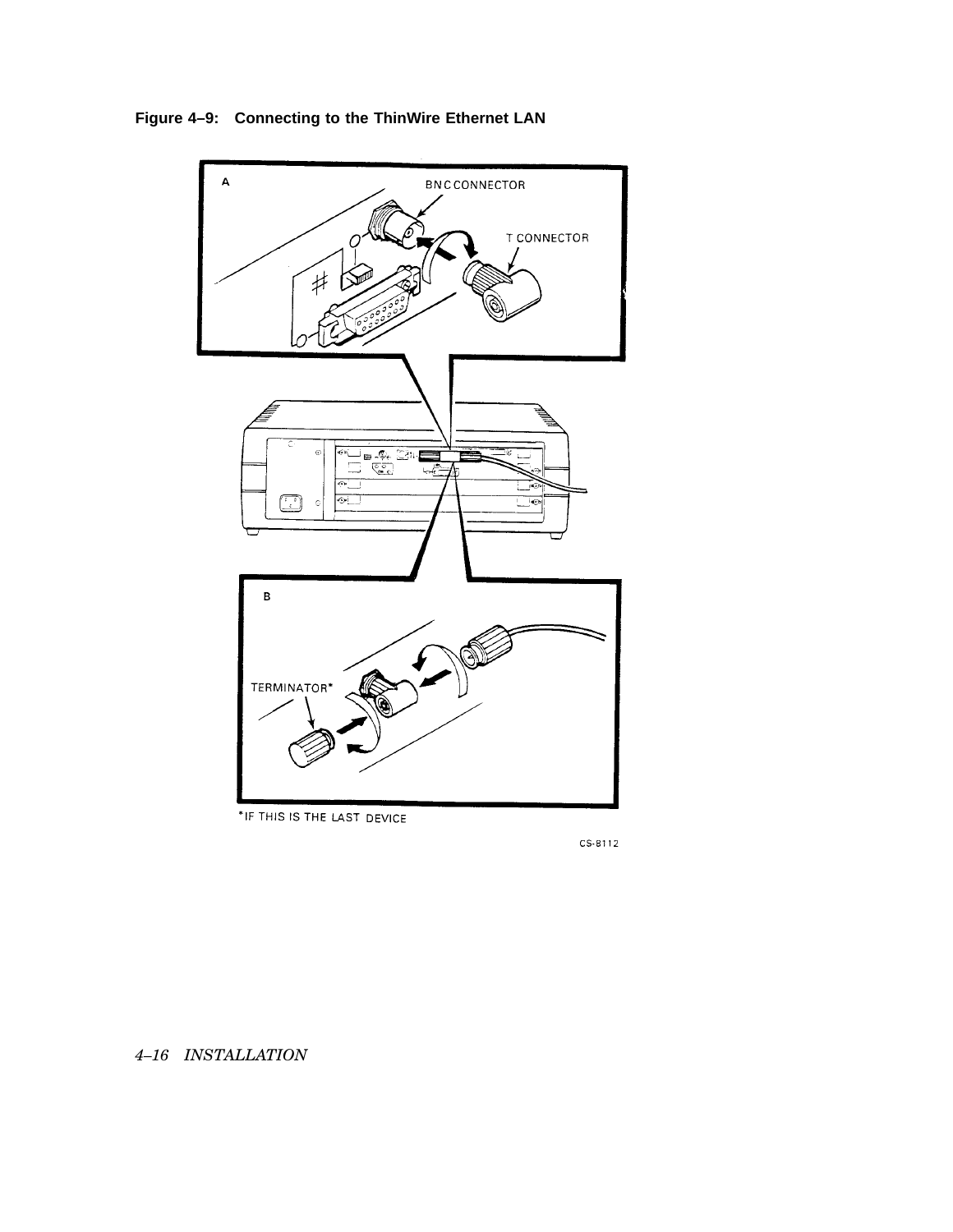## **4.2.4.3 Installing the ThinWire Ethernet Strain-Relief Clamp**

If the Commserver is not the last device in the ThinWire Ethernet network, you must install the strain-relief clamp and adhere to the minimum bend radius as described in the following instructions:

- 1. Locate the ThinWire strain-relief cable clamp shipped with the Commserver, and keep it handy for use in the following steps.
- 2. Connect the cable going to the next device, as shown in Figure 4–10, insert A.

#### **CAUTION**

### **To prevent damaging the cable in the next step, make sure the cable is not crimped and has a loop radius greater than 4 centimeters (1.6 inches).**

- 3. Make a loop in the cable going to the next device, as shown in Figure 4–10, insert B.
- 4. Use the ThinWire strain-relief cable clamp to secure the cable, as shown in Figure 4–10.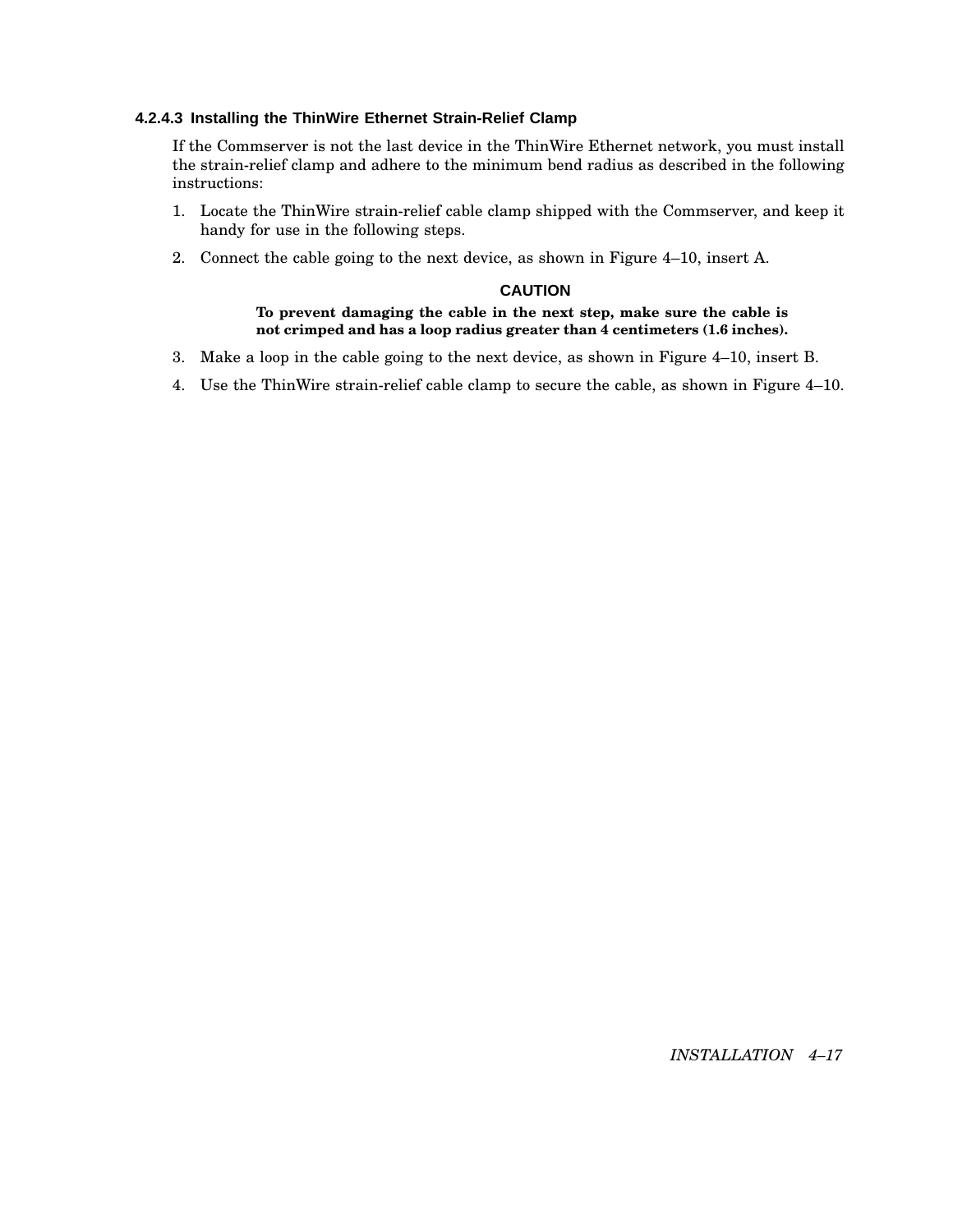**Figure 4–10: Installing the ThinWire Strain-Relief Clamp**



CS-8113

## *4–18 INSTALLATION*

 $\bar{\psi}$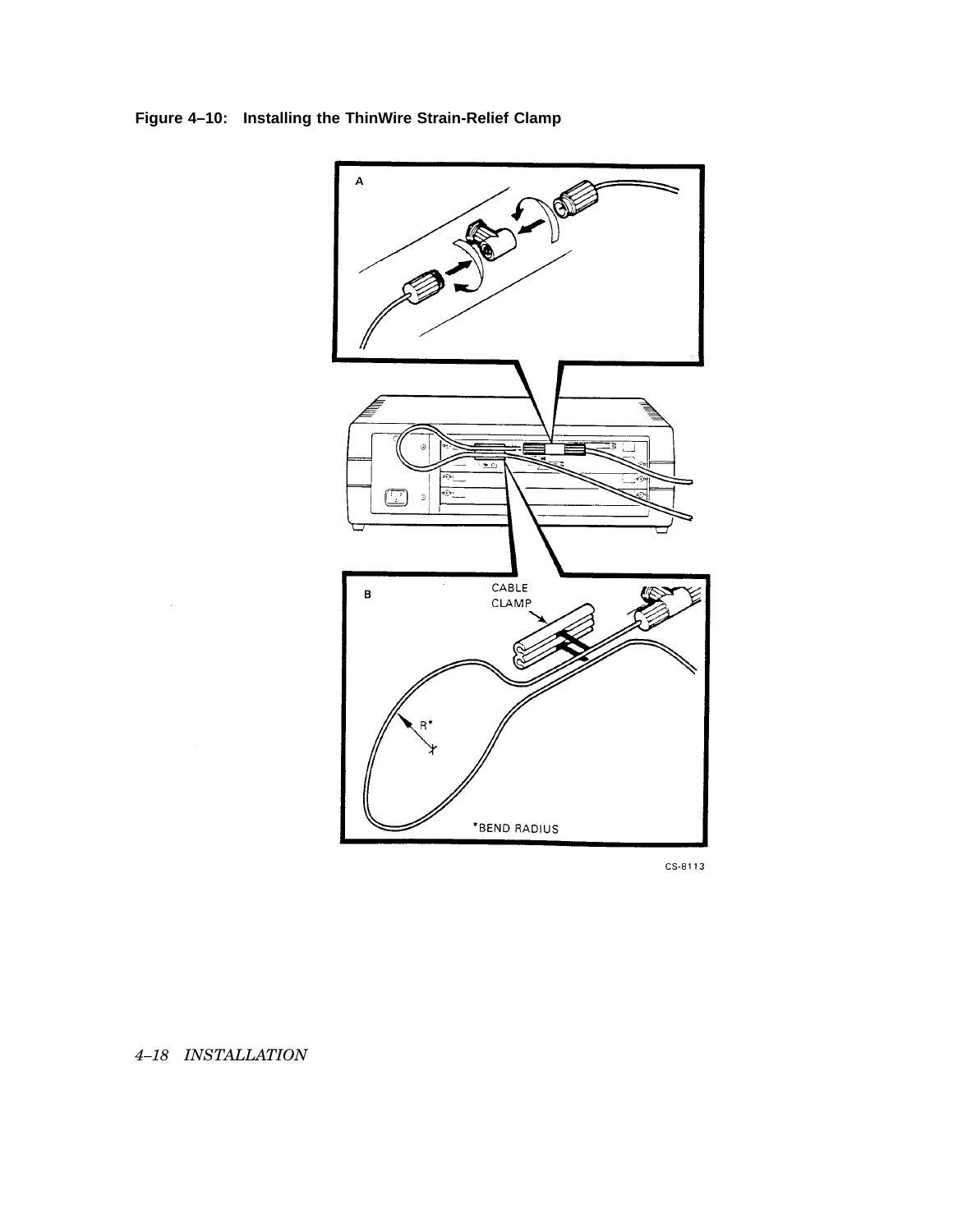## **4.2.5 Installing the Front Cover (DEC Commserver 150, Office Model Only)**

After the office model is completely cabled and the Commserver operation verified, install the front cover as follows:

1. As shown in Figure 4–11, insert the antistatic key (supplied with the shipment) in the keyhole on the front cover, and turn the key clockwise until it stops.

**Figure 4–11: Unlocking the Front Cover (Office Model)**



CS-8116

- 2. As shown in Figure 4–12, position the front cover so that the brackets slide into the notches in the Commserver frame.
- 3. Lock the cover in place by turning the key counterclockwise until it stops.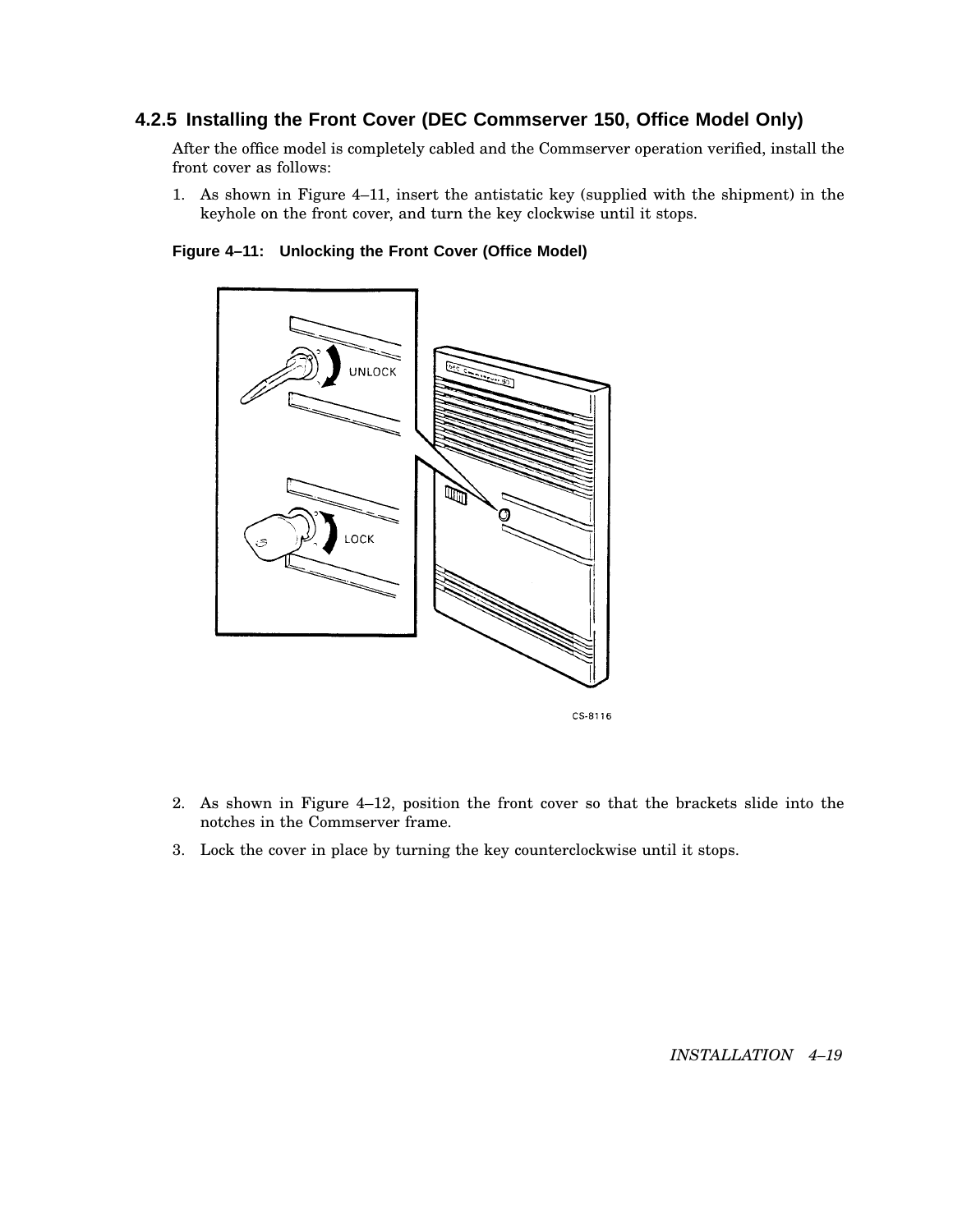



CS-8119

*4–20 INSTALLATION*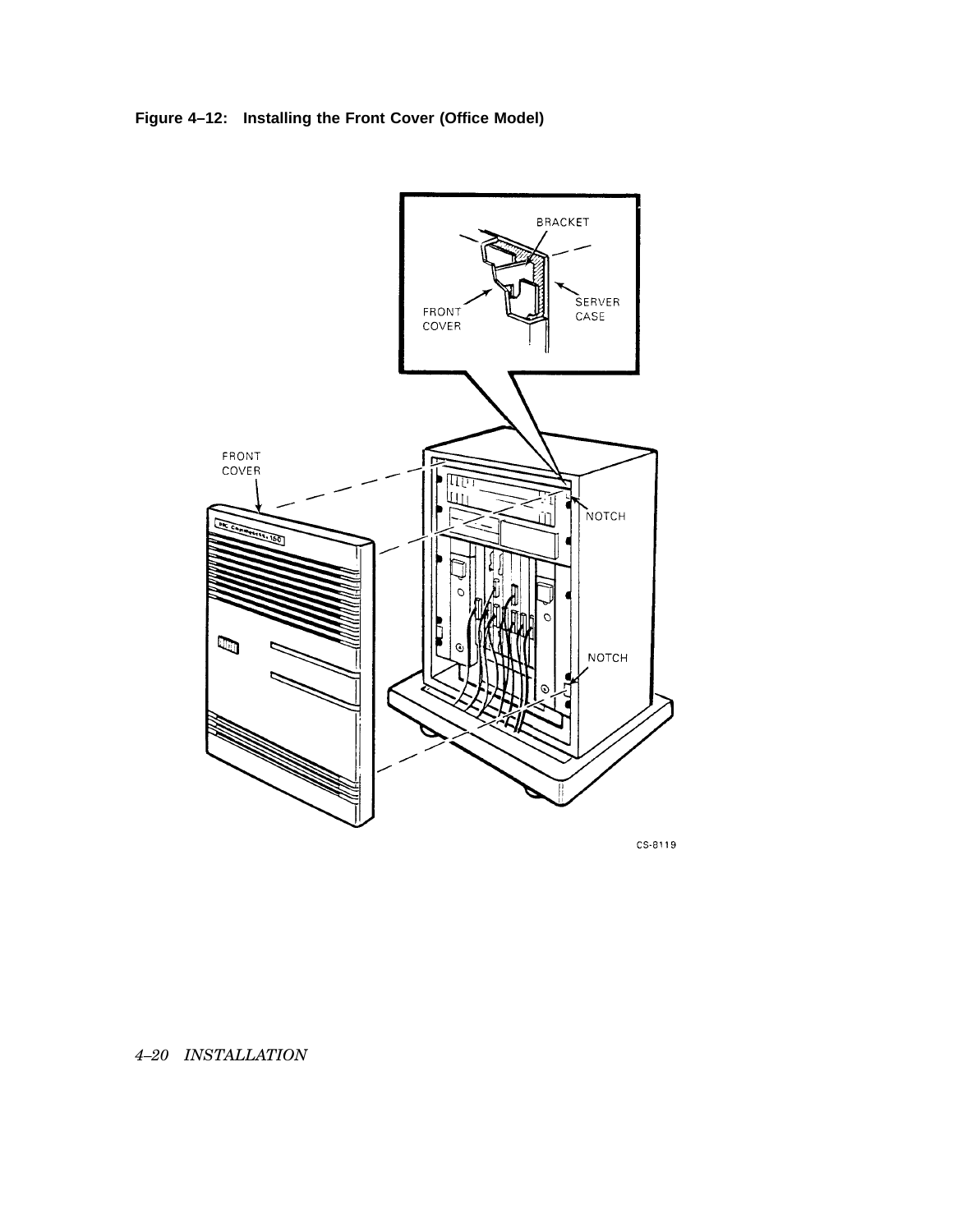# **4.3 Preparing the Commserver for Downloading of Software**

Complete the Commserver hardware installation as described in Sections 4.1 and 4.2. Set the Break Enable/Disable Switch to disable the break function and to prepare the Commserver for the downloading of the Commserver software, and for normal system operation. For the location and description of the Break Enable/Disable switch, refer to Appendix A.

*INSTALLATION 4–21*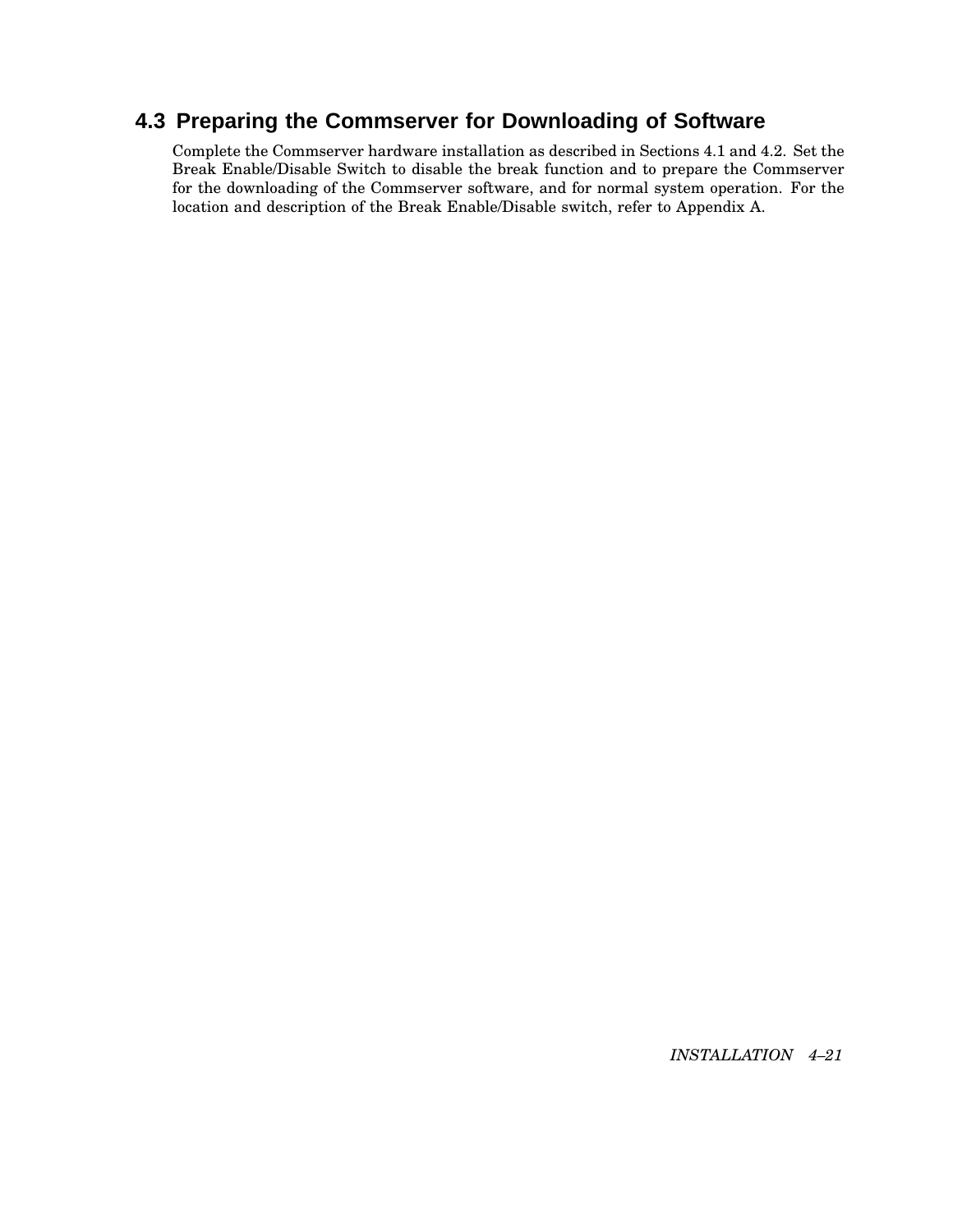# **Chapter 5 WHAT TO DO IF YOU HAVE PROBLEMS**

This chapter provides help in isolating and correcting problems found during the poweron self-test. Table 5–1 lists troubleshooting power-on problems and includes the cause and corrective action. If the recommended corrective action does not remedy the problem, call Digital Customer Service.

## **NOTE**

**For problems related to communications modules, refer to the applicable documentation for troubleshooting information.**

| Problem<br><b>Possible Cause</b><br>No DC OK lit or no<br>Commserver power cord not<br>plugged into power outlet.<br>response when powered |                                                                      | <b>Corrective Action</b>                                                                                                                                                                                 |  |
|--------------------------------------------------------------------------------------------------------------------------------------------|----------------------------------------------------------------------|----------------------------------------------------------------------------------------------------------------------------------------------------------------------------------------------------------|--|
|                                                                                                                                            |                                                                      | If DEC Commserver 100, plug power<br>cord into outlet.                                                                                                                                                   |  |
| on.                                                                                                                                        |                                                                      | If DEC Commserver 150, set the on/off<br>switch to O. Plug in the power cord<br>to an outlet with the same ac voltage<br>rating as the Commserver. Set the<br>on/off switch to $\perp$ .                 |  |
|                                                                                                                                            | No power at the wall outlet.                                         | Use a different wall outlet, or check<br>the circuit breaker controlling power<br>to the wall outlet.                                                                                                    |  |
|                                                                                                                                            | System circuit breaker(s) is<br>tripped. DEC Commserver 150<br>only. | Set the on/off switch to O. Reset the<br>circuit breaker(s) by pushing it in. Set<br>the on/off switch to $\parallel$ . If either circuit<br>breaker trips again, call your Digital<br>Customer Service. |  |

**Table 5–1: Troubleshooting Power-on Problems**

*WHAT TO DO IF YOU HAVE PROBLEMS 5–1*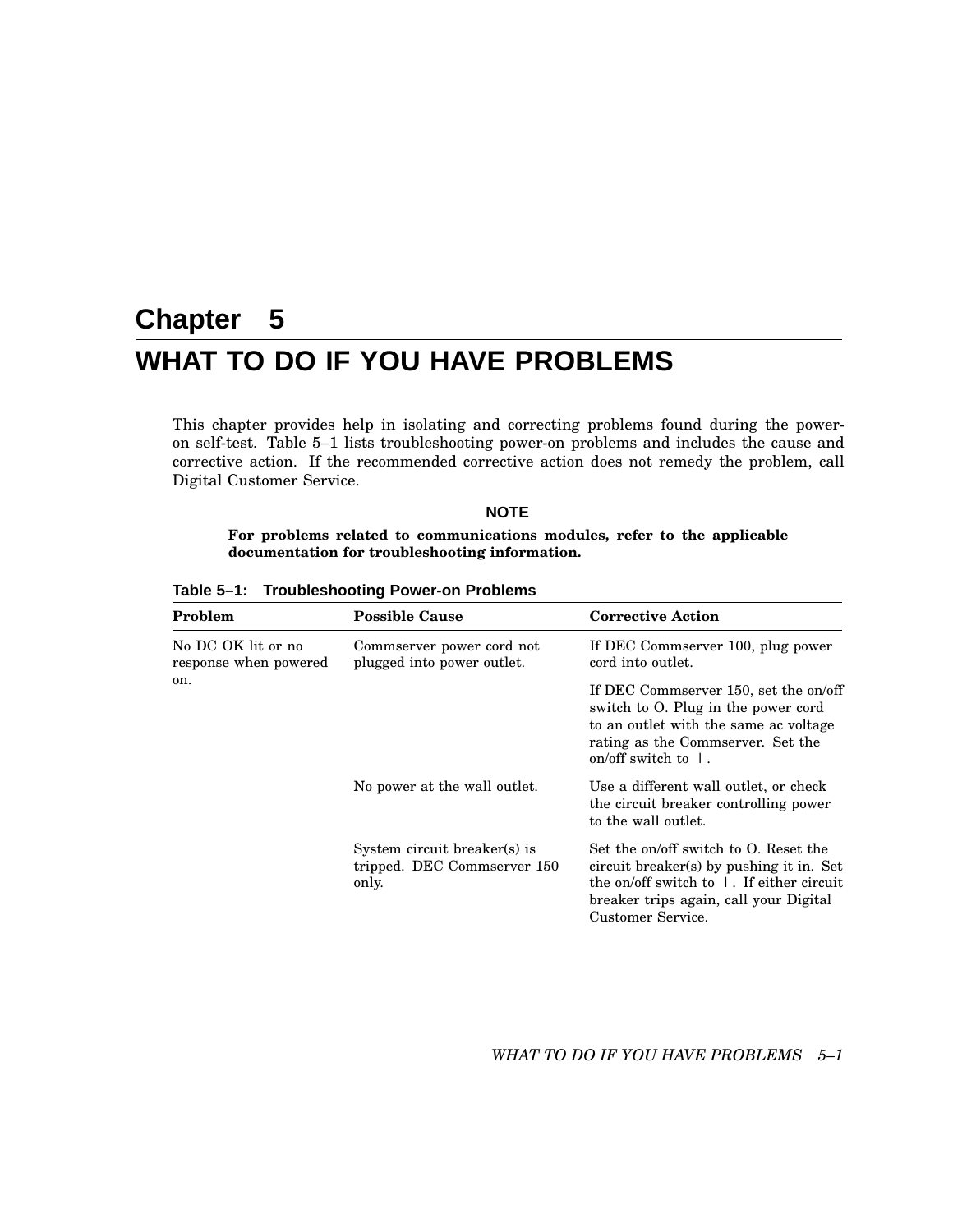| Problem                                                                                                                                                                                   | <b>Possible Cause</b>                                             | <b>Corrective Action</b>                                                                                                                                         |
|-------------------------------------------------------------------------------------------------------------------------------------------------------------------------------------------|-------------------------------------------------------------------|------------------------------------------------------------------------------------------------------------------------------------------------------------------|
|                                                                                                                                                                                           | Power cable is incorrectly<br>installed.                          | If DEC Commserver 100, check if<br>power cord plug is fully seated in the<br>Commserver power receptacle.                                                        |
|                                                                                                                                                                                           |                                                                   | If DEC Commserver 150, set the on/off<br>switch to O. Check that the cable is<br>fully seated in the Commserver power<br>receptacle. Set the on/off switch to 1. |
| The Commserver has<br>power (power connected<br>to DEC Commserver 100<br>or on/off switch is set to<br>1 on DEC Commserver<br>150), but no display<br>appears on the console<br>terminal. | Console terminal is turned off.                                   | Turn on the console terminal.                                                                                                                                    |
|                                                                                                                                                                                           | Console terminal is off-line.                                     | Put the terminal on-line. Refer<br>to the terminal documentation for<br>instructions.                                                                            |
|                                                                                                                                                                                           | Console terminal cable is not<br>installed correctly.             | Make sure the cable is installed<br>properly at both ends.                                                                                                       |
|                                                                                                                                                                                           | Baud rate setting of the system<br>and the terminal do not match. | Set the terminal baud rate to match<br>the system. The normal operating<br>system setting is 9600.                                                               |
|                                                                                                                                                                                           | Power-up Mode switch on I/O<br>panel is set to T.                 | Set the switch to Run (indicated by an<br>arrow).                                                                                                                |
|                                                                                                                                                                                           | Terminal is defective.                                            | Connect a new terminal.                                                                                                                                          |
| The self-tests halted<br>before completion<br>and an error message<br>displayed on the console<br>terminal.                                                                               | The system detected an error<br>while testing the CPU.            | Copy the number of the error message<br>and call Digital Customer Service.                                                                                       |

|  |  | Table 5-1 (Cont.): Troubleshooting Power-on Problems |
|--|--|------------------------------------------------------|
|--|--|------------------------------------------------------|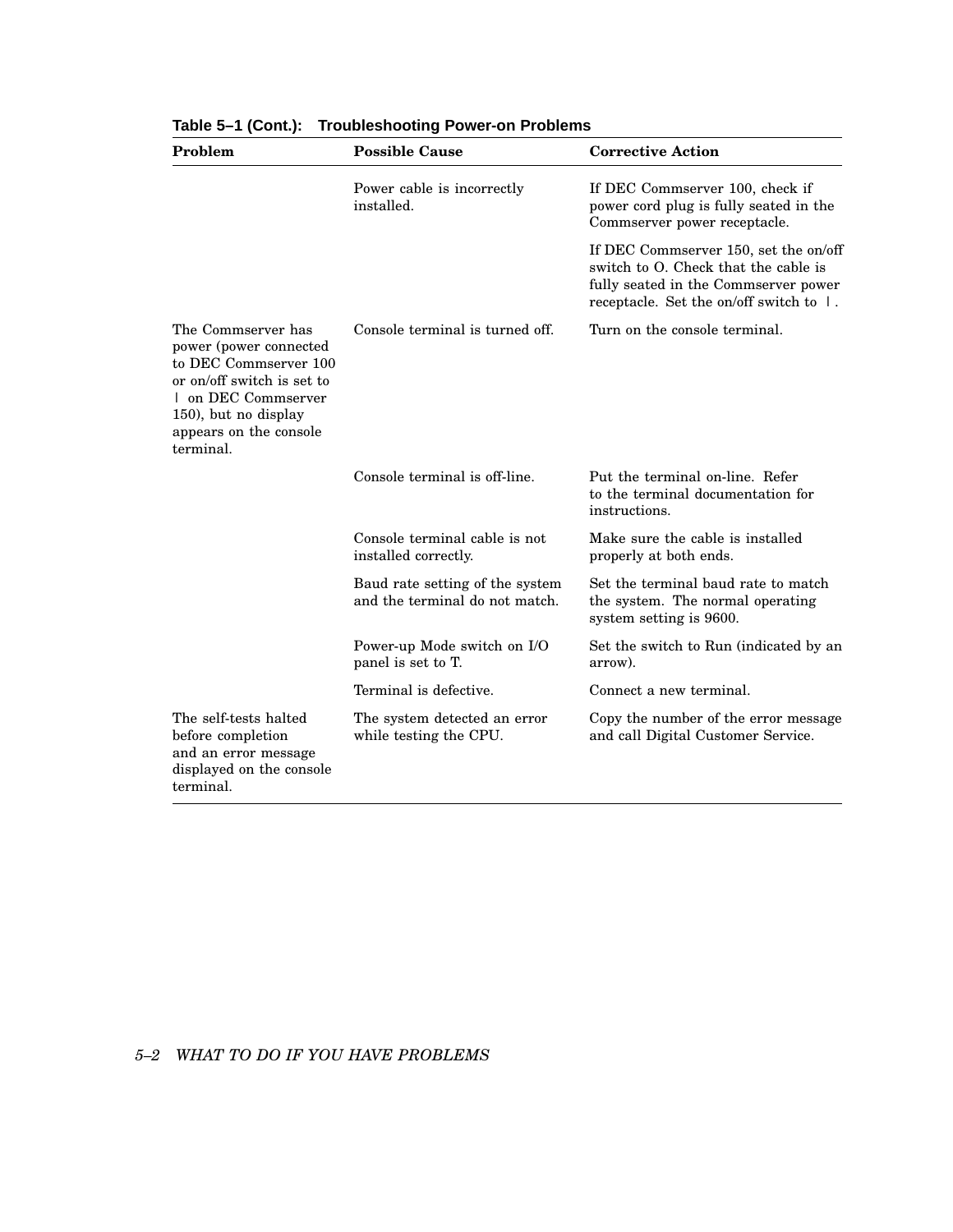# **Appendix A CONTROLS, INDICATORS, AND CONNECTORS**

This appendix identifies and describes the controls, indicators, and connectors on the DEC Commserver 100 and the DEC Commserver 150.

## **A.1 DEC Commserver 100**

The controls, indicators, and connectors are located on the rear of the DEC Commserver 100. For the description and location of the controls, indicators and connectors, refer to Table A–1 and Figure A–1.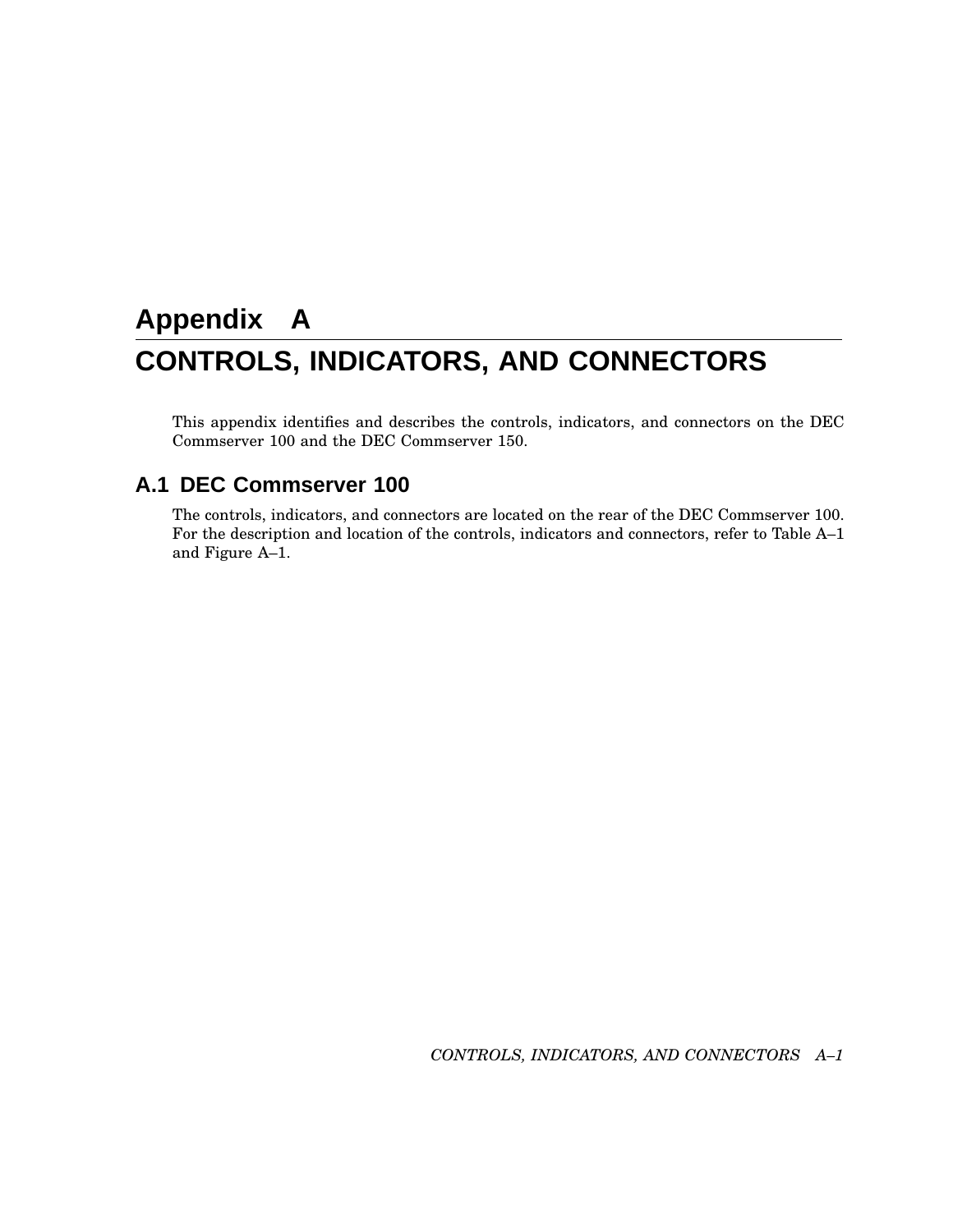| <b>Symbol</b>     | Item                                | <b>Function</b>                                                                                                                                                                          |
|-------------------|-------------------------------------|------------------------------------------------------------------------------------------------------------------------------------------------------------------------------------------|
| None              | <b>AC</b> Power<br>Connector        | Receives the ac power cord to provide power to the DEC<br>Commserver 100.                                                                                                                |
|                   |                                     | <b>Caution</b>                                                                                                                                                                           |
|                   |                                     | The DEC Commserver 100 does not<br>have a power switch. Connection of<br>the ac power cord serves as the power<br>switch.                                                                |
|                   |                                     | When power is connected, the DEC Commserver 100 automatically<br>adjusts to operate on the ac voltage supplied (120 Vac or 240 Vac)<br>and then initiates its power-on self-test.        |
| None              | DC OK<br><b>LED</b>                 | When lit (green), indicates the power supply is functioning<br>properly. When off, a problem exists with the Commserver or<br>power is not connected properly.                           |
| None              | <b>LED</b><br>Display               | Shows the testing sequence during power-up.                                                                                                                                              |
|                   | Break En-<br>able/Disable<br>Switch | Two-position switch that enables or disables the break feature as<br>follows:                                                                                                            |
| $\mathbf{\Theta}$ |                                     | † Break Enable position: Enables the Break key on the console<br>terminal to stop the processor and transfer control to the console<br>program.                                          |
|                   |                                     | # Break Disable position: Disables the break feature and enables<br>the server to be downline loaded with DEC Commserver software.                                                       |
|                   | Power-<br>Up Mode<br>Switch         | Three-position rotary switch that determines how the system<br>responds at power-up:                                                                                                     |
| →                 |                                     | † Run Mode position: This is the normal operation setting.                                                                                                                               |
|                   |                                     | Language Inquiry Mode position: Causes the system to display<br>a language selection menu at power-up (assuming the console<br>terminal supports character sets for multiple languages). |

**Table A–1: DEC Commserver 100 Controls, Indicators, and Connectors**

†Indicates a factory set switch setting.

‡Must be set in this position prior to software installation.

## *A–2 CONTROLS, INDICATORS, AND CONNECTORS*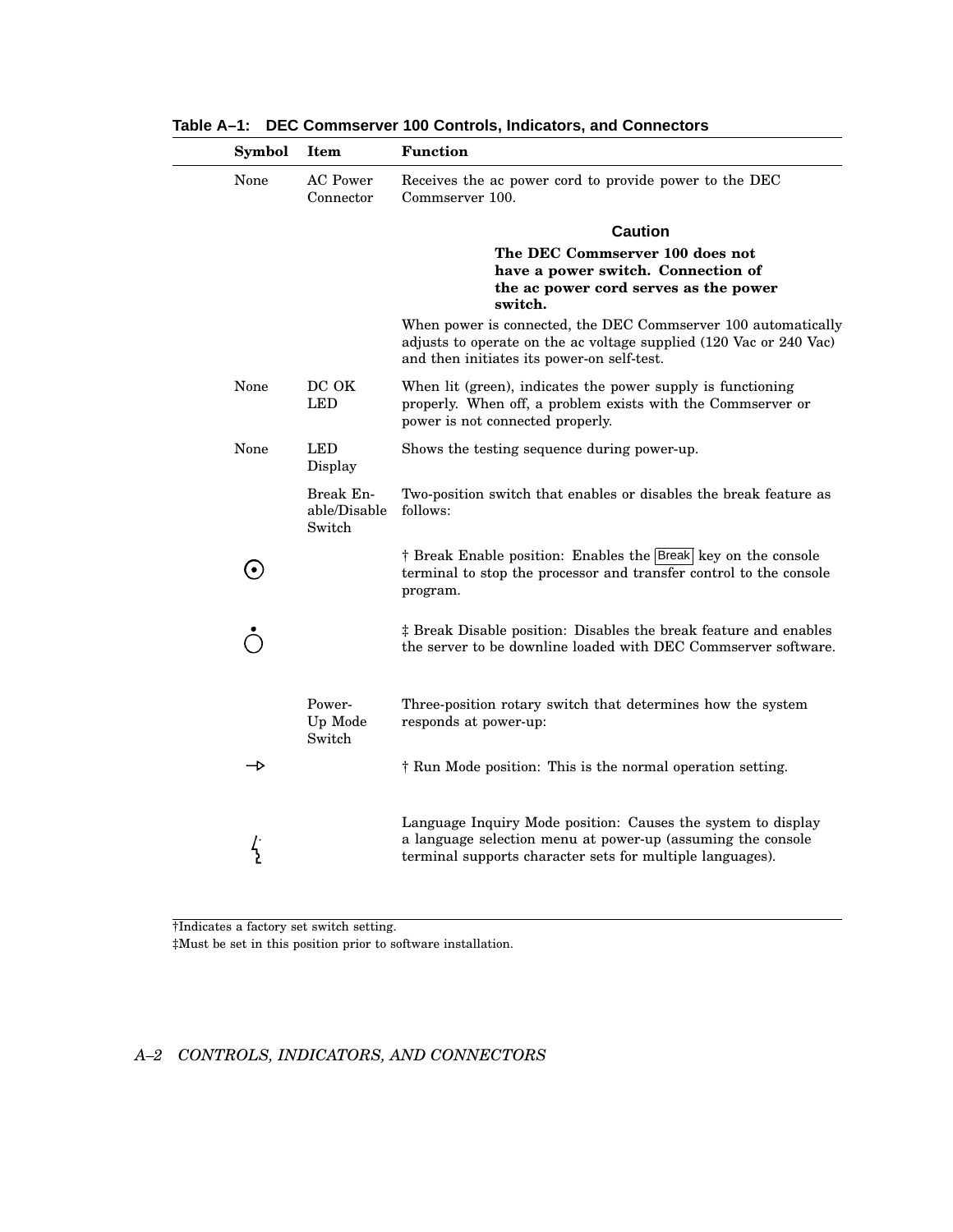| Symbol                                   | Item                              | <b>Function</b>                                                                                                                                |
|------------------------------------------|-----------------------------------|------------------------------------------------------------------------------------------------------------------------------------------------|
| $\left( \top \right)$                    |                                   | Loopback Test Mode position: Causes the system to run loopback<br>tests at power-up. This setting is for Digital Customer Service use<br>only. |
|                                          | Local<br>Console<br>Port          | This is a modular DEC 423 connector used for Commserver<br>installation and diagnostic purposes only.                                          |
| ♯                                        | Ethernet<br>Selector              | When set towards the symbol, the Standard Ethernet Connector is<br>set to accept an Ethernet connection.                                       |
|                                          | Switch                            | † When set away from the symbol, the ThinWire Ethernet<br>Connector is set to accept an Ethernet connection.                                   |
| None                                     | ThinWire<br><b>LED</b>            | When lit, indicates that the Ethernet Selector Switch is set for a<br>ThinWire Ethernet connection.                                            |
| None                                     | ThinWire<br>Ethernet<br>Connector | BNC connector that supports connection to a ThinWire Ethernet<br>local area network using a Thin Wire cable.                                   |
| None                                     | Standard<br>Ethernet<br>Connector | Female D connector that supports connection to a Standard<br>Ethernet local area network using a transceiver cable.                            |
| None                                     | Standard<br><b>LED</b>            | When lit, indicates that the Ethernet Selector Switch is set for a<br>standard Ethernet connection.                                            |
| †Indicates a factory set switch setting. |                                   |                                                                                                                                                |

**Table A–1 (Cont.): DEC Commserver 100 Controls, Indicators, and Connectors**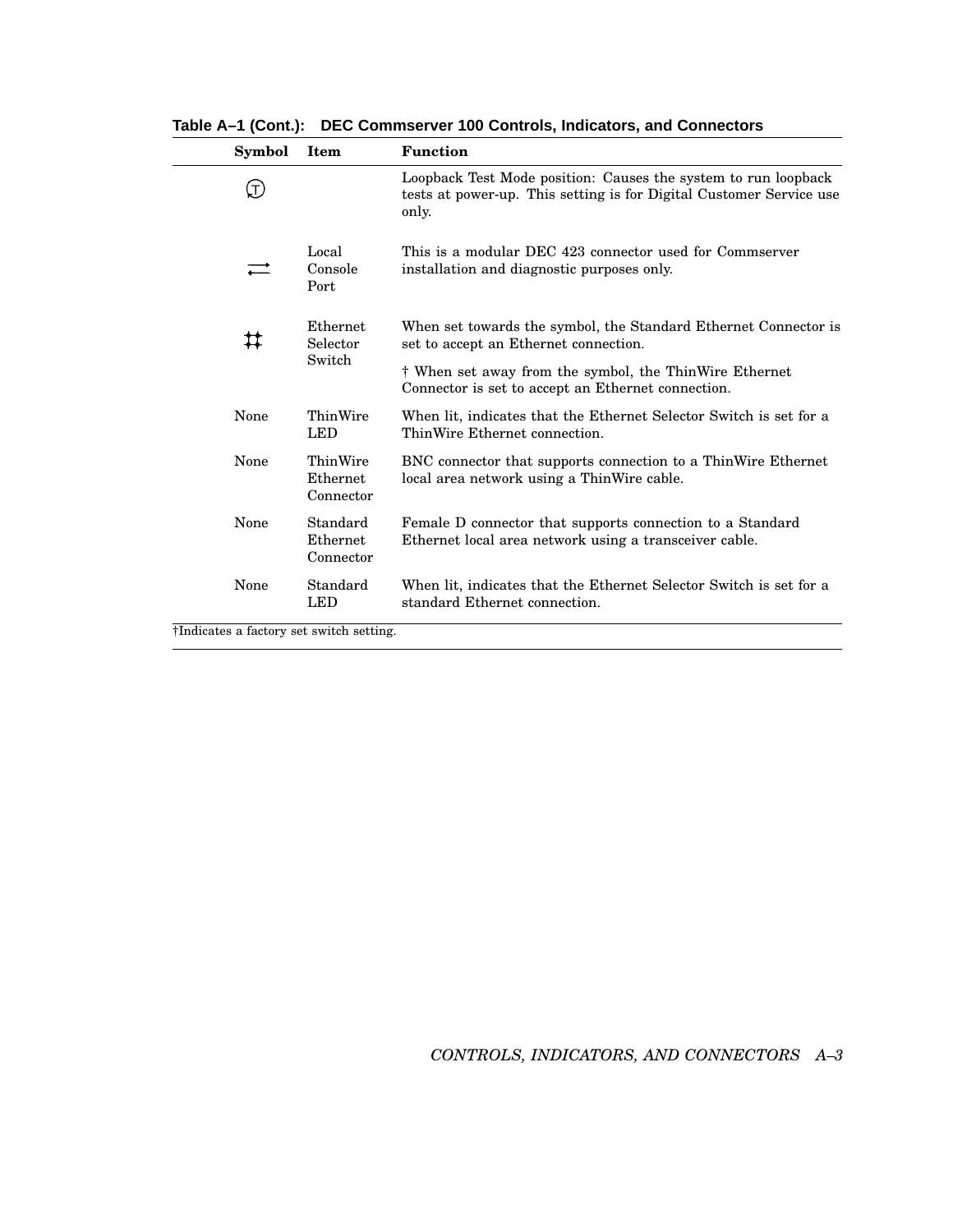**Figure A–1: DEC Commserver 100 Controls, Indicators, and Connectors**



CS-8124

## *A–4 CONTROLS, INDICATORS, AND CONNECTORS*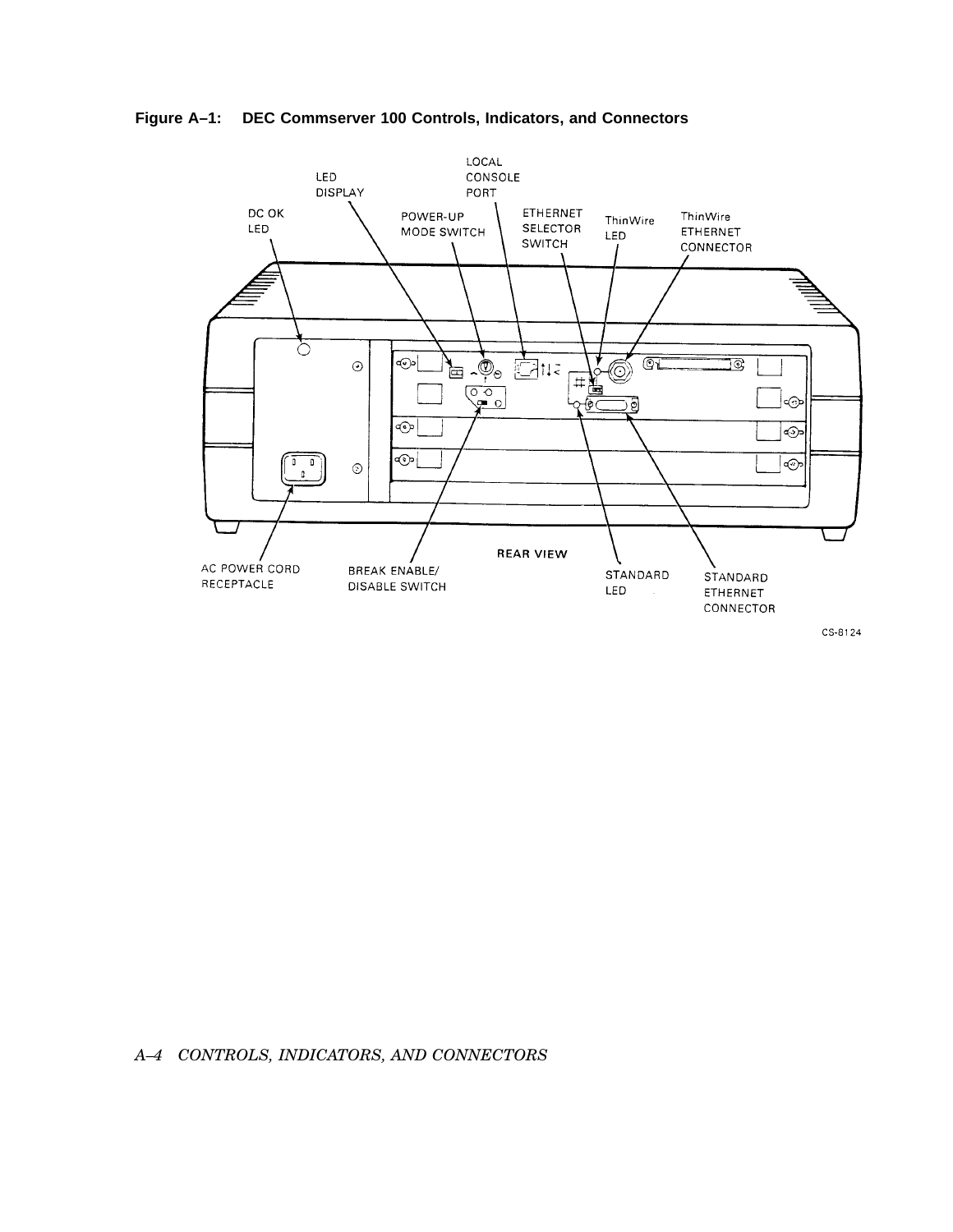## **A.2 DEC Commserver 150**

The DEC Commserver 150 indicators, controls, and connectors used during operation are located on the front of the Commserver.

On the rackmount model of the DEC Commserver 150, the controls, indicators, and connectors are immediately accessible because the front panel is exposed. On the office model, the controls, indicators, and connectors are behind the front cover of the cabinet.

For the description and location of the DEC Commserver 150 controls, indicators, and connectors, refer to Table A–2 and Figure A–2.

| Symbol | Item                                | <b>Function</b>                                                                                                                                                                                                                                                              |
|--------|-------------------------------------|------------------------------------------------------------------------------------------------------------------------------------------------------------------------------------------------------------------------------------------------------------------------------|
| None   | <b>AC</b> Power<br>Connector        | Receives the ac power cord to provide power to the DEC<br>Commserver 150.                                                                                                                                                                                                    |
| None   | Circuit<br><b>Breaker</b>           | Provides overcurrent protection for the Commserver. If the power<br>supply draws too much current, a button in the center of the circuit<br>breaker pops out. To reset the breaker, press the button back in.                                                                |
|        | Power<br>Reset<br>Switch            | Resets the dc output (operating) voltages of the power supply.<br>The left power supply (facing unit) provides operating voltages for<br>the six leftmost slots. The right power supply provides operating<br>voltages for the remaining slots, including CPU and I/O panel. |
| None   | DC OK<br><b>LEDs</b>                | When lit (green), indicates that the power supply is functioning<br>properly. If either LED is off, a problem exists with the<br>Commserver.                                                                                                                                 |
| None   | <b>LED</b><br>Display               | Shows the testing sequence during power-up.                                                                                                                                                                                                                                  |
| 1/0    | Power<br>On/Off<br>Switch           | When set to $\vert$ , power to the Commserver is on. When set to O,<br>power is off. When power is switched on, the Commserver initiates<br>its power-on self-test.                                                                                                          |
|        | Break En-<br>able/Disable<br>Switch | Two-position switch that enables or disables the break feature as<br>follows:                                                                                                                                                                                                |
|        |                                     | † Break Enable position: Enables the Break key on the console<br>terminal to stop the processor and transfer control to the console<br>program.                                                                                                                              |
|        |                                     | # Break Disable position: Disables the break feature and enables<br>the server to be downline loaded with DEC Commserver software.                                                                                                                                           |

**Table A–2: DEC Commserver 150 Controls, Indicators, and Connectors**

†Indicates a factory set switch setting.

‡Must be set in this position prior to software installation.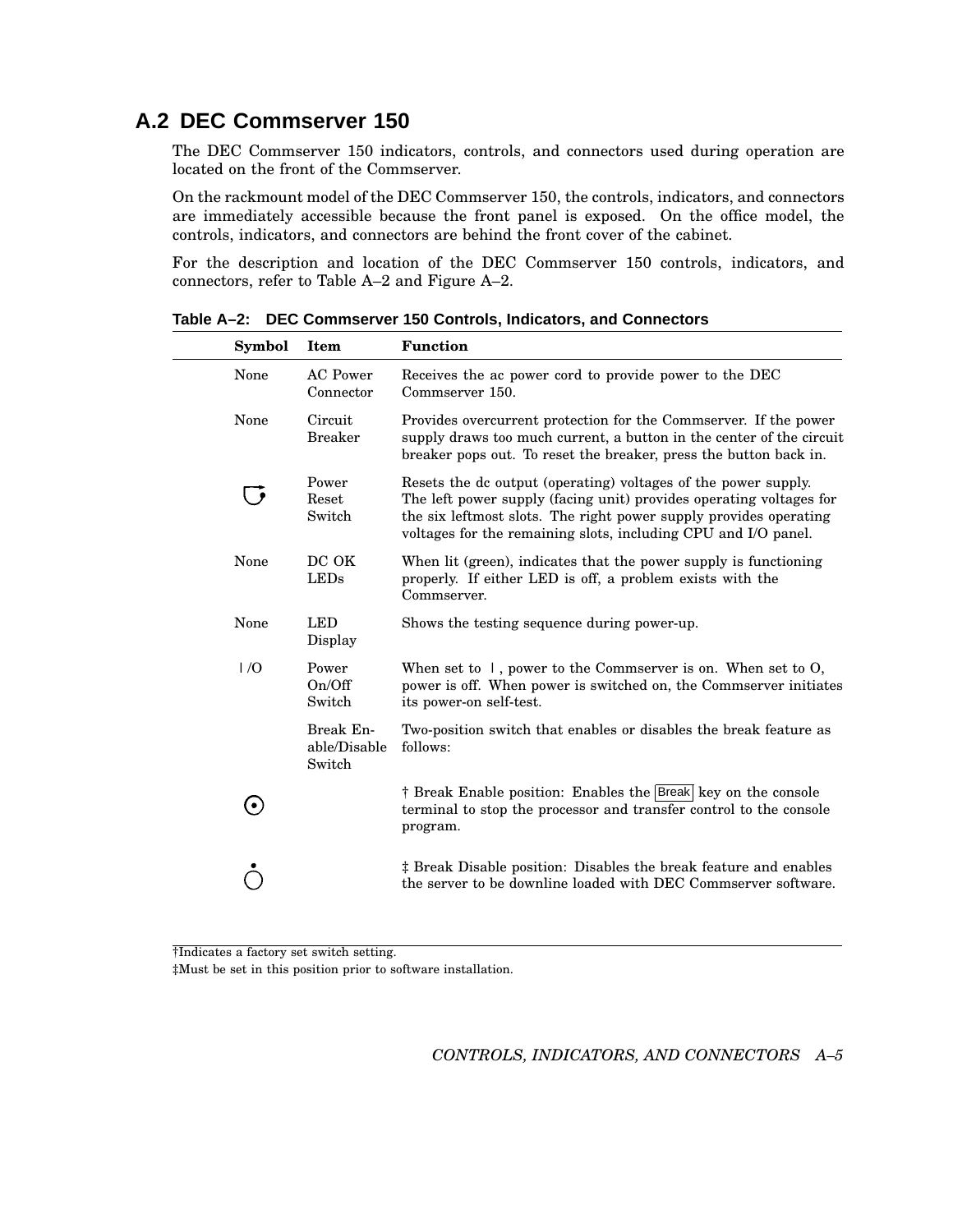| <b>Symbol</b> | Item                              | <b>Function</b>                                                                                                                                                                          |
|---------------|-----------------------------------|------------------------------------------------------------------------------------------------------------------------------------------------------------------------------------------|
|               | Power-<br>Up Mode<br>Switch       | Three-position rotary switch that determines how the system<br>responds at power-up:                                                                                                     |
| →             |                                   | † Run Mode position: This is the normal operation setting.                                                                                                                               |
| $\frac{1}{2}$ |                                   | Language Inquiry Mode position: Causes the system to display<br>a language selection menu at power-up (assuming the console<br>terminal supports character sets for multiple languages). |
| (T)           |                                   | Loop Back Test Mode position: Causes the system to run loopback<br>tests at power-up. This setting is for Digital Customer Service use<br>only.                                          |
|               | Local<br>Console<br>Port          | This is a modular DEC 423 connector used for Commserver<br>installation and diagnostic purposes only.                                                                                    |
| ♯             | Ethernet<br>Selector              | When set towards the symbol, the Standard Ethernet Connector is<br>set to accept an Ethernet connection.                                                                                 |
|               | Switch                            | † When set away from the symbol, the ThinWire Ethernet<br>Connector is set to accept an Ethernet connection.                                                                             |
| None          | ThinWire<br>LED                   | When lit, indicates that the Ethernet Selector Switch is set for a<br>ThinWire Ethernet connection.                                                                                      |
| None          | ThinWire<br>Ethernet<br>Connector | BNC connector that supports connection to a ThinWire Ethernet<br>local area network using a ThinWire cable.                                                                              |
| None          | Standard<br>Ethernet<br>Connector | Female D connector that supports connection to a Standard<br>Ethernet local area network using a transceiver cable.                                                                      |
| None          | Standard<br><b>LED</b>            | When lit, indicates that the Ethernet Selector Switch is set for a<br>standard Ethernet connection.                                                                                      |

**Table A–2 (Cont.): DEC Commserver 150 Controls, Indicators, and Connectors**

†Indicates a factory set switch setting.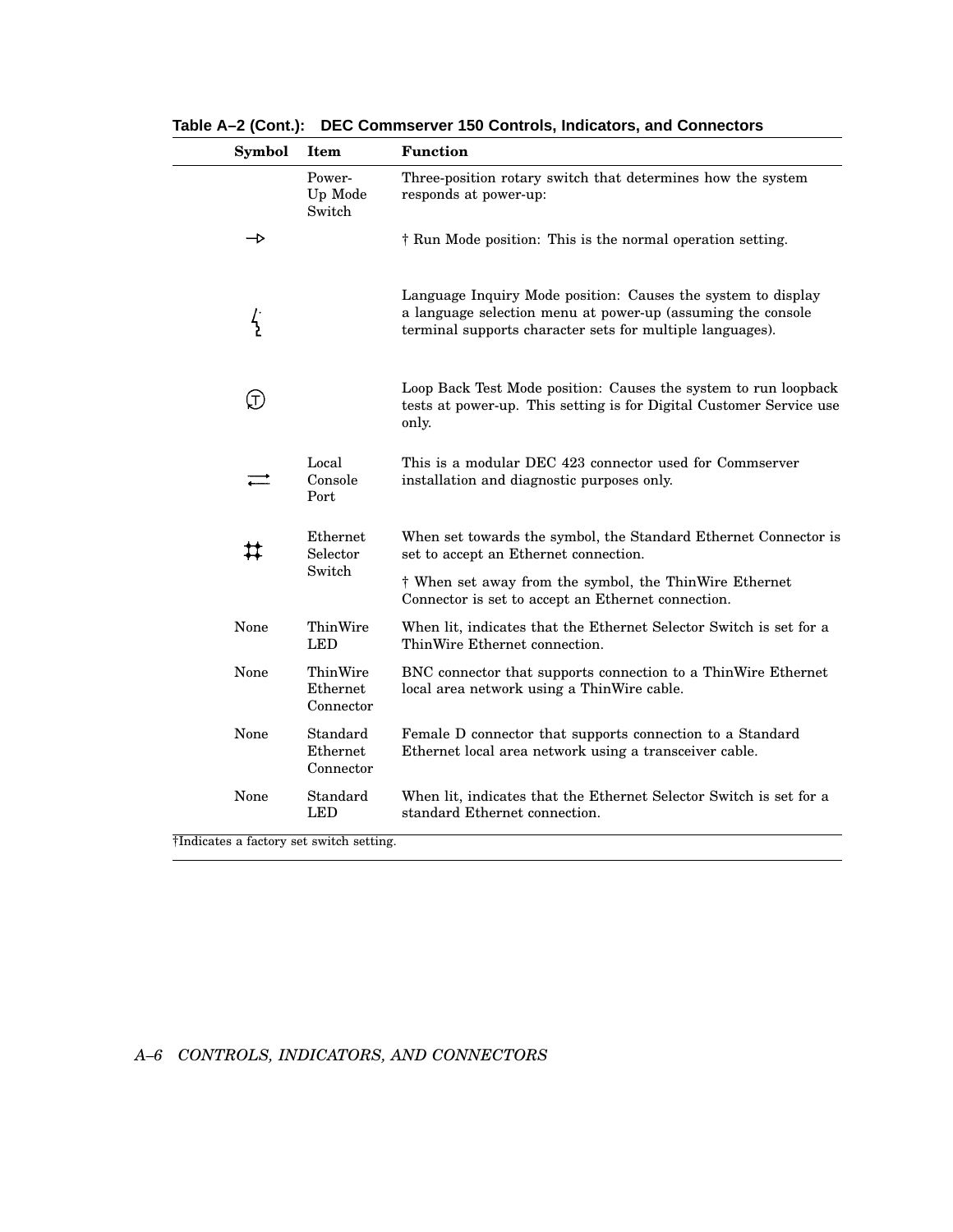**Figure A–2: DEC Commserver 150 Controls, Indicators, and Connectors**

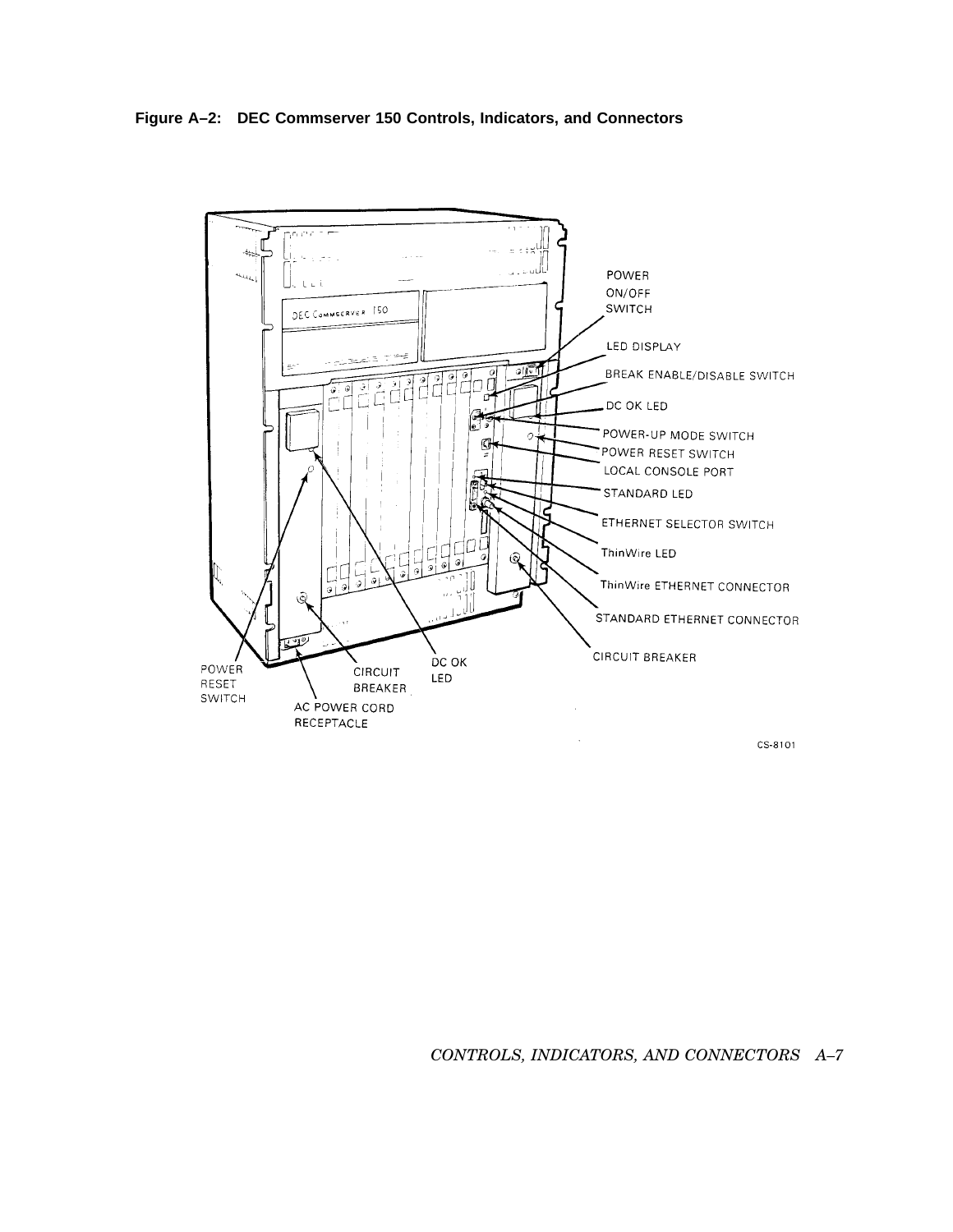# **Appendix B SPECIFICATIONS**

Table B–1 and Table B–2 list the specifications for the DEC Commserver 100 and DEC Commserver 150, respectively.

*SPECIFICATIONS B–1*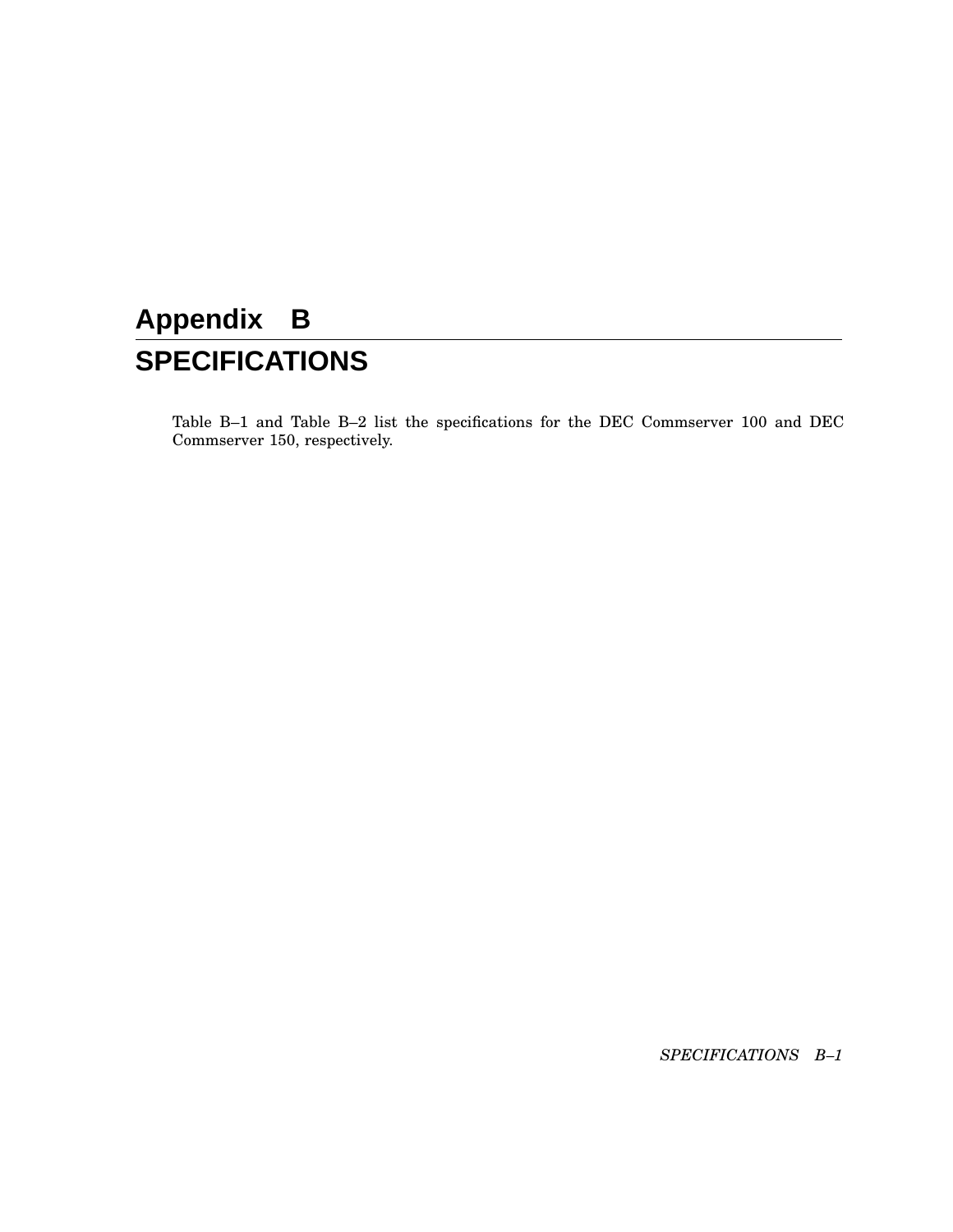| Item                                 | Specification                                                                                                                                                   |
|--------------------------------------|-----------------------------------------------------------------------------------------------------------------------------------------------------------------|
| <b>I/O PORTS</b>                     |                                                                                                                                                                 |
| Ethernet                             | Ethernet/IEEE 802.3 serial port. Switch<br>selectable for Standard or ThinWire Ethernet<br>connection. Interfaces with Digital Network<br>Interface (NI) ports. |
| Available slots for optional modules | $\boldsymbol{2}$                                                                                                                                                |
| <b>PHYSICAL</b>                      |                                                                                                                                                                 |
| <b>With Plastic Covers</b>           |                                                                                                                                                                 |
| Height                               | 16.2 cm $(6.4 \text{ in})$                                                                                                                                      |
| Width                                | 49.4 cm (19.4 in)                                                                                                                                               |
| Depth                                | 31.3 cm $(12.3 \text{ in})$                                                                                                                                     |
| Weight                               | 9.5 kg (21 lbs) (without optional modules)<br>11.4 kg (25 lbs) maximum (with optional modules)                                                                  |
| <b>Without Plastic Covers</b>        |                                                                                                                                                                 |
| Height                               | $13.3$ cm $(5.3 \text{ in})$                                                                                                                                    |
| Width                                | 46.0 cm $(18.28 \text{ in})$                                                                                                                                    |
| Depth                                | 29.8 cm (11.7 in)                                                                                                                                               |
| Weight                               | 7.7 kg (17 lbs) (without optional modules)<br>9.5 kg (21 lbs) maximum (with optional modules)                                                                   |
| <b>ENVIRONMENTAL</b>                 |                                                                                                                                                                 |
| Temperature                          |                                                                                                                                                                 |
| Operating                            | $10^{\circ}$ C (50°F) to 40°C (104°F)                                                                                                                           |
| Nonoperating                         | -40°C (-40°F) to 66°C (151°F)                                                                                                                                   |
| Temperature Change/Hour              | $11^{\circ}$ C (20 $^{\circ}$ F) maximum                                                                                                                        |

**Table B–1: DEC Commserver 100 Specifications**

## *B–2 SPECIFICATIONS*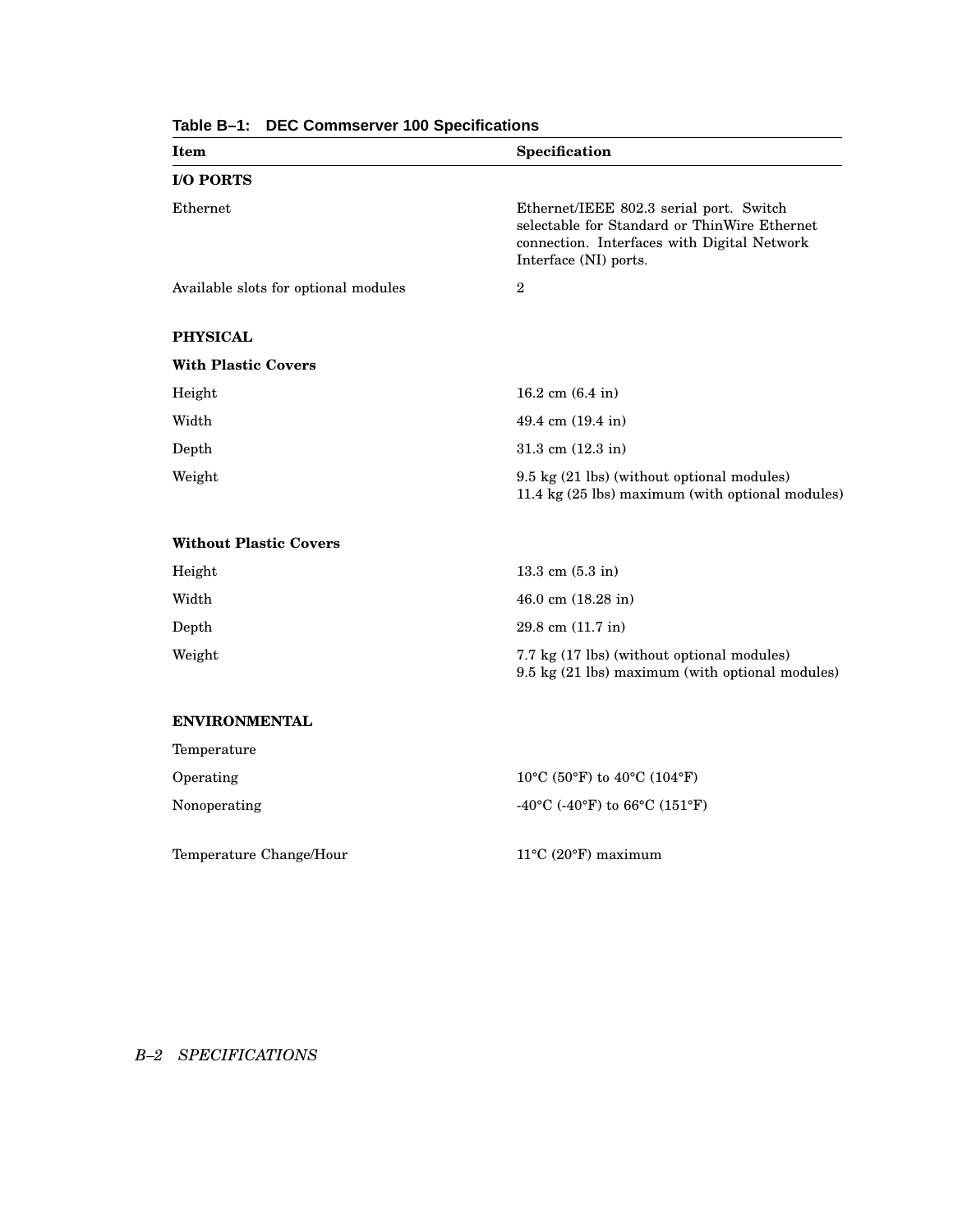| Item                                                          | Specification                              |
|---------------------------------------------------------------|--------------------------------------------|
| <b>RELATIVE HUMIDITY</b>                                      |                                            |
| Operating (noncondensing)                                     | 10% to 90%                                 |
| Nonoperating (noncondensing)                                  | 10% to 90%                                 |
| Wet-bulb temperature (operating)                              | $28^{\circ}$ C (90 $^{\circ}$ F) maximum   |
| Dew point (operating)                                         | $2^{\circ}$ C (36 $^{\circ}$ F) maximum    |
| Air flow                                                      | 40.0 CFM minimum                           |
| <b>ALTITUDE</b>                                               |                                            |
| Operating                                                     | $2.4 \text{ km}$ (8,000 ft) maximum        |
| Nonoperating                                                  | 4.9 km (16,000 ft)                         |
| <b>AC POWER</b>                                               |                                            |
| Automatic Power Sensing for 120-Volt or 240-Volt<br>operation |                                            |
| 120-Volt Operation                                            | 100 to 120 Vac, 47 to 63 Hz, 1.2 A maximum |
| 240-Volt Operation                                            | 220 to 240 Vac, 47 to 63 Hz, 0.6 A maximum |
| Power Phase                                                   | Single                                     |
| Power Consumption                                             | 120 W maximum                              |
| <b>HEAT DISSIPATION</b>                                       | 410 Btu/hr                                 |

## **Table B–1 (Cont.): DEC Commserver 100 Specifications**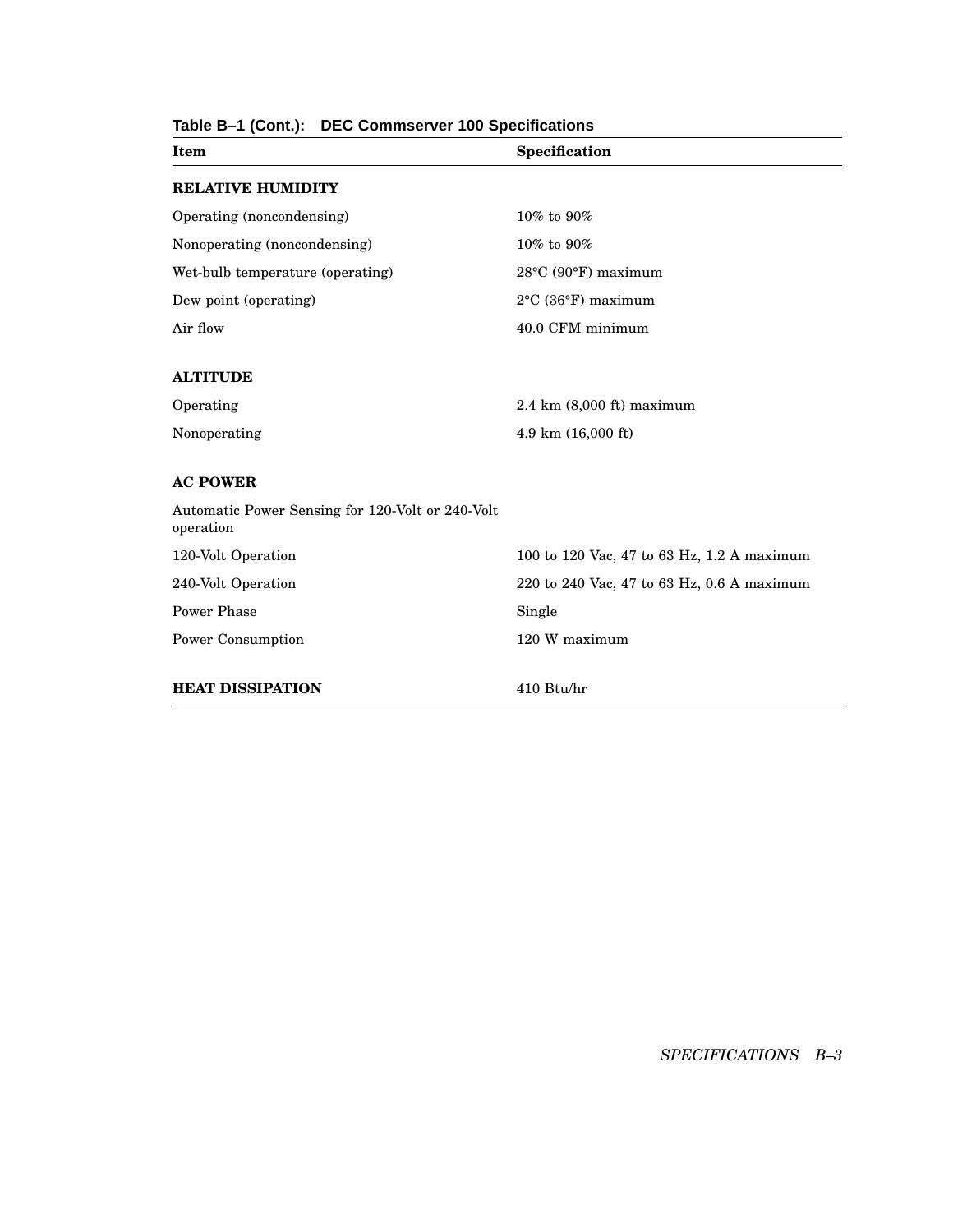| Item                                 | Specification                                                                                                                                                   |
|--------------------------------------|-----------------------------------------------------------------------------------------------------------------------------------------------------------------|
| <b>I/O PORTS</b>                     |                                                                                                                                                                 |
| Ethernet                             | Ethernet/IEEE 802.3 serial port. Switch<br>selectable for Standard or ThinWire Ethernet<br>connection. Interfaces with Digital Network<br>Interface (NI) ports. |
| Available slots for optional modules | 10                                                                                                                                                              |
| <b>PHYSICAL</b>                      |                                                                                                                                                                 |
| <b>Office Model</b>                  |                                                                                                                                                                 |
| Height                               | 69.0 cm (27.0 in)                                                                                                                                               |
| Width                                | 53.0 cm $(21.0 \text{ in})$                                                                                                                                     |
| Depth                                | $45.0$ cm $(17.8$ in)                                                                                                                                           |
| Weight                               | 39.5 kg (85 lbs) (without optional modules)<br>45 kg (100 lbs) maximum (with optional modules)                                                                  |
| <b>Rack-Mount Model</b>              |                                                                                                                                                                 |
| Height                               | 66.0 cm (26.25 in) (without optional modules)                                                                                                                   |
| Height                               | 70.4 cm (28.0 in) (with one or more optional<br>modules)                                                                                                        |
| Width                                | 46.0 cm $(18.28 \text{ in})$                                                                                                                                    |
| Depth                                | $45.0$ cm $(17.8$ in)                                                                                                                                           |
| Weight                               | 27.3 kg (60 lbs) (without optional modules)<br>34 kg (75 lbs) maximum (with optional modules)                                                                   |
| <b>ENVIRONMENTAL</b>                 |                                                                                                                                                                 |
| Temperature                          |                                                                                                                                                                 |
| Operating                            | 10°C (50°F) to 40°C (104°F)                                                                                                                                     |
| Nonoperating                         | -40°C (-40°F) to 66°C (151°F)                                                                                                                                   |
| Temperature Change/Hour              | $11^{\circ}$ C (20 $^{\circ}$ F) maximum                                                                                                                        |

**Table B–2: DEC Commserver 150 Specifications**

## *B–4 SPECIFICATIONS*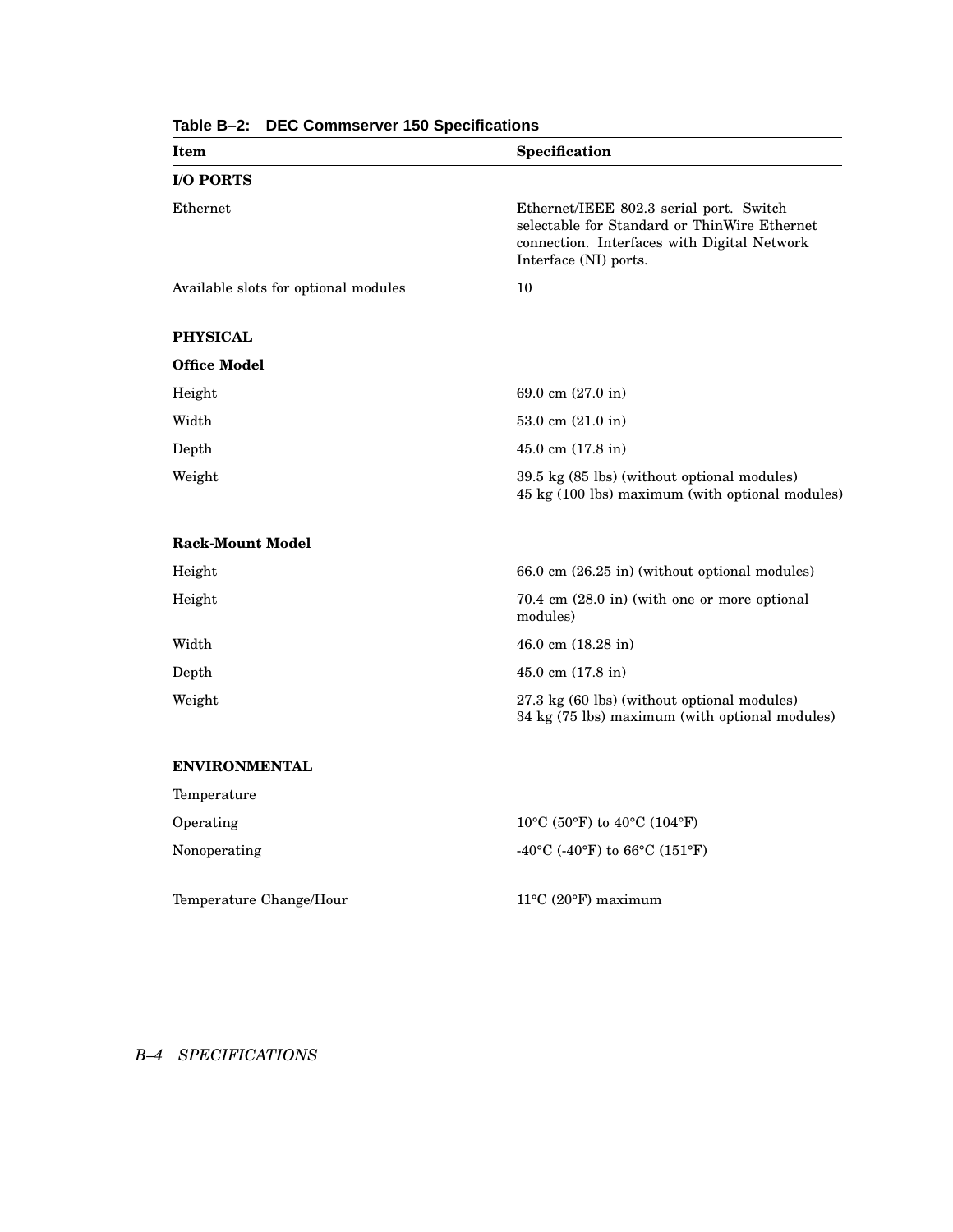| Item                             | Specification                               |  |
|----------------------------------|---------------------------------------------|--|
| <b>RELATIVE HUMIDITY</b>         |                                             |  |
| Operating (noncondensing)        | $10\%$ to $90\%$                            |  |
| Nonoperating (noncondensing)     | 10% to 90%                                  |  |
| Wet-bulb temperature (operating) | $28^{\circ}$ C (90 $^{\circ}$ F), maximum   |  |
| Dew point (operating)            | $2^{\circ}$ C (36 $^{\circ}$ F), maximum    |  |
| Air flow                         | 40.0 CFM, minimum                           |  |
|                                  |                                             |  |
| <b>ALTITUDE</b>                  |                                             |  |
| Operating                        | $2.4 \text{ km}$ (8,000 ft) maximum         |  |
| Nonoperating                     | 4.9 km (16,000 ft)                          |  |
|                                  |                                             |  |
| <b>AC POWER</b>                  |                                             |  |
| 120-Vac Version                  | 100 to 120 Vac, 47 to 63 Hz, 10.2 A maximum |  |
| 240-Vac Version                  | 220 to 240 Vac, 47 to 63 Hz, 4.7 A maximum  |  |
| Power Phase                      | Single                                      |  |
| Power Consumption                | 670 W maximum                               |  |
|                                  |                                             |  |
| <b>HEAT DISSIPATION</b>          | $2,304$ Btu/hr                              |  |

## **Table B–2 (Cont.): DEC Commserver 150 Specifications**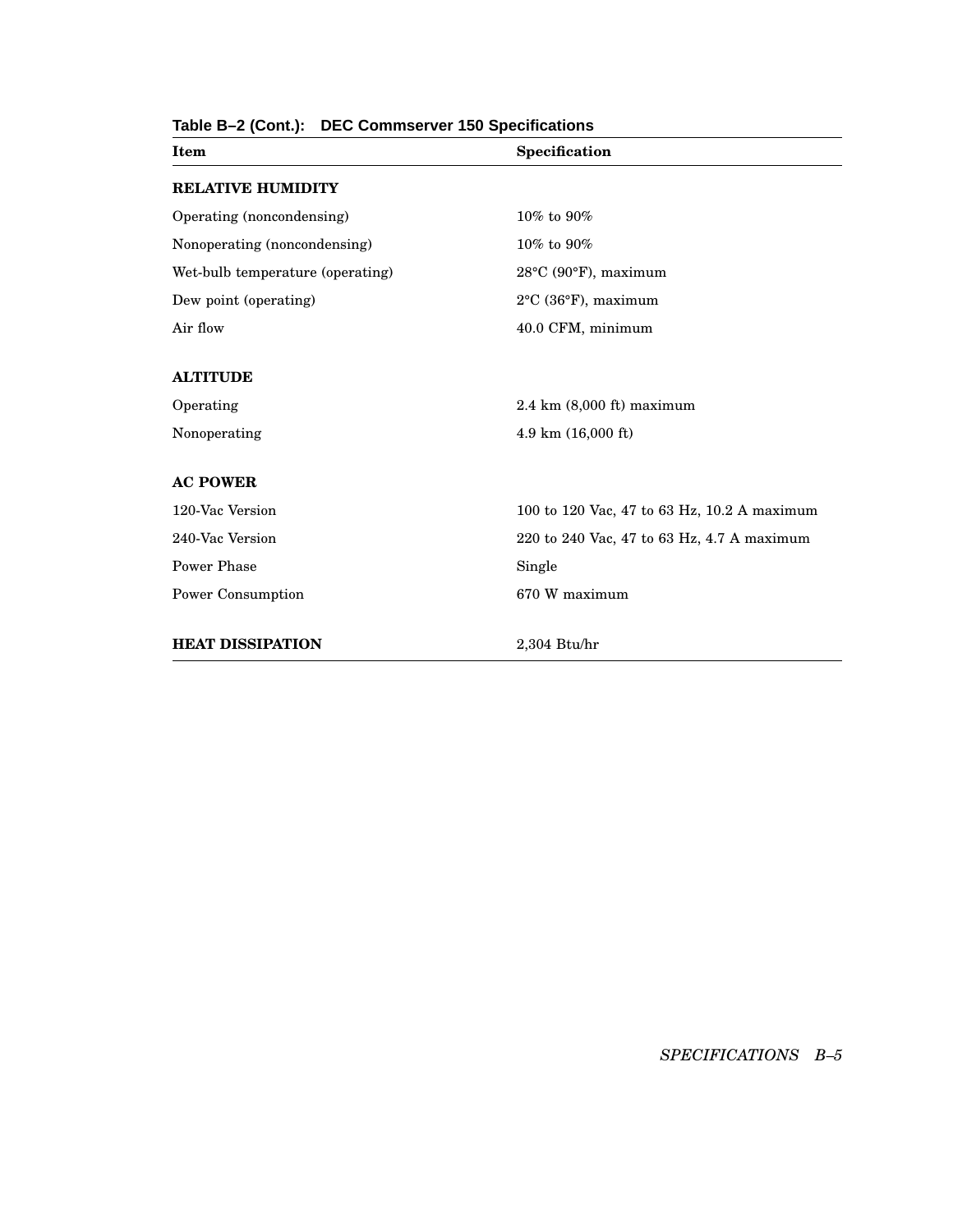# **Appendix C RACKMOUNT HARDWARE INSTALLATION**

The DEC Commserver 100 is shipped with the hardware necessary to mount it in a standard 19-inch RETMA rack. The DEC Commserver 150 (rackmount model) is shipped with a BA213 Rackmount Kit. Follow the instructions in that kit to rack mount the DEC Commserver 150. This appendix describes how to prepare and rack mount the DEC Commserver 100.

### **NOTE**

#### **Complete the appropriate rack mounting procedure and then return to Chapter 4 to complete the Commserver installation.**

The following DEC Commserver 100 installation procedures consist of:

- Removing the plastic covers
- Attaching the mounting brackets
- Mounting the DEC Commserver 100 into the rack

A medium-sized Phillips screwdriver is needed to rack mount the Commserver.

## **C.1 REMOVING THE PLASTIC COVERS**

To remove the plastic covers, see Figure C–1 and proceed as follows:

- 1. Place the Commserver upside down on a sturdy table or floor.
- 2. Remove and save the four long screws with rubber feet and four short screws from the bottom of the Commserver.
- 3. Remove the bottom cover and the two side covers, then lift the unit out of the top cover and place it right side up on the sturdy surface.
- 4. Store the eight screws and the plastic covers for possible future use or reconfiguration for a table top installation.

*RACKMOUNT HARDWARE INSTALLATION C–1*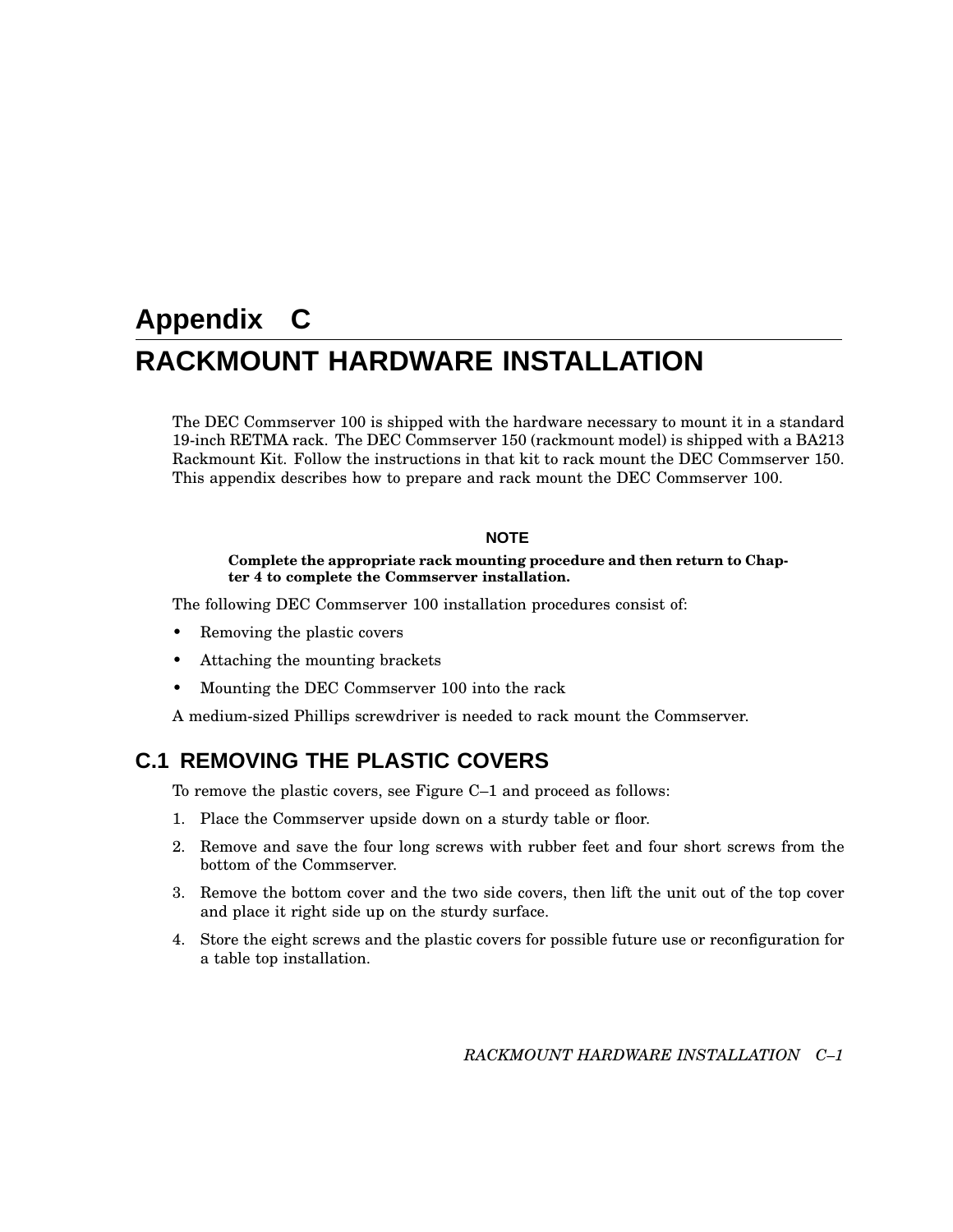



*C–2 RACKMOUNT HARDWARE INSTALLATION*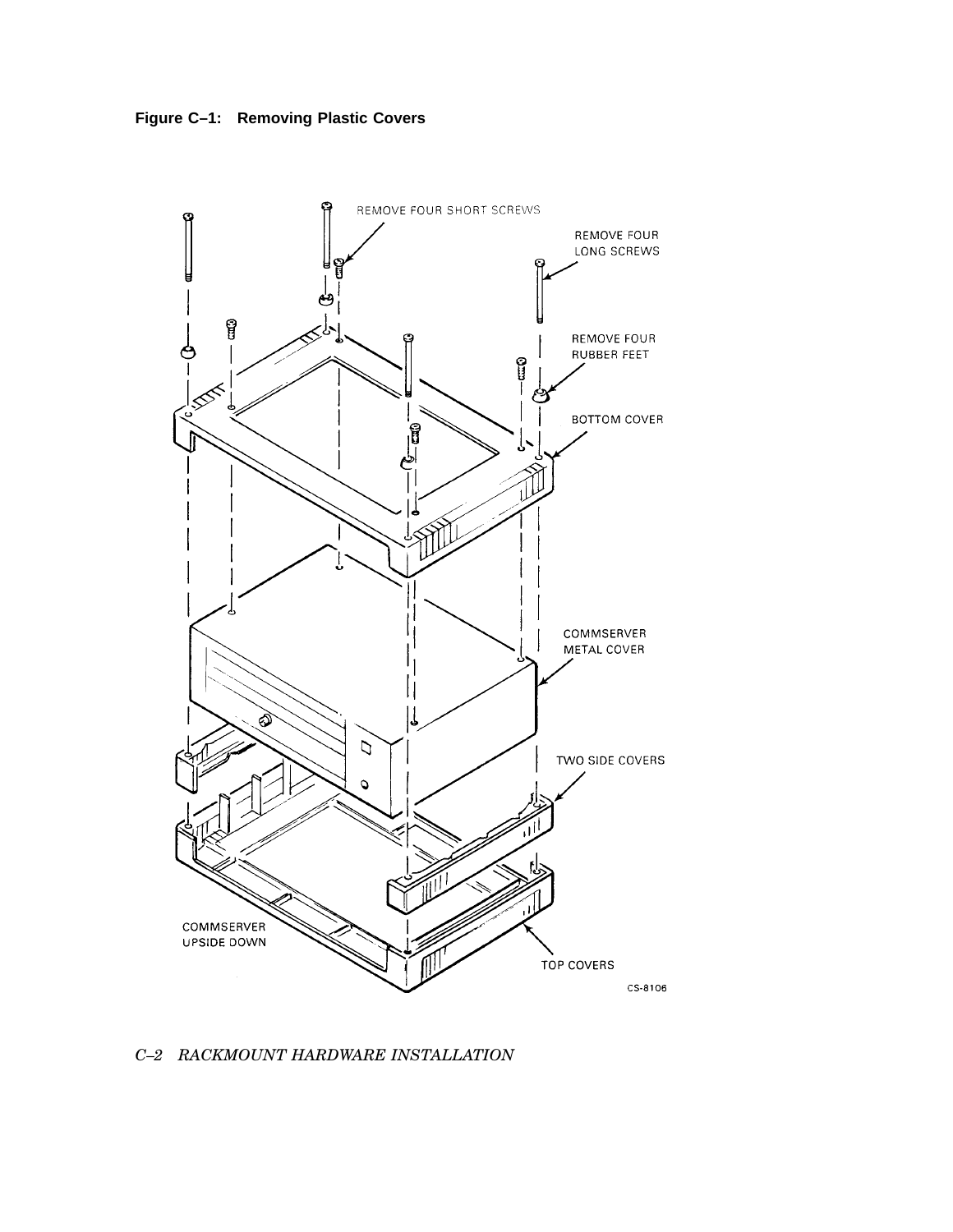# **C.2 ATTACHING THE MOUNTING BRACKETS**

Attach the mounting brackets as follows:

1. Remove the two screws from the side of the metal cover as shown in Figure C–2.





CS-8102

2. Locate the two mounting brackets and the six 8-32 Phillips-head screws with lockwashers shipped with the Commserver. You will need only four of these screws.

*RACKMOUNT HARDWARE INSTALLATION C–3*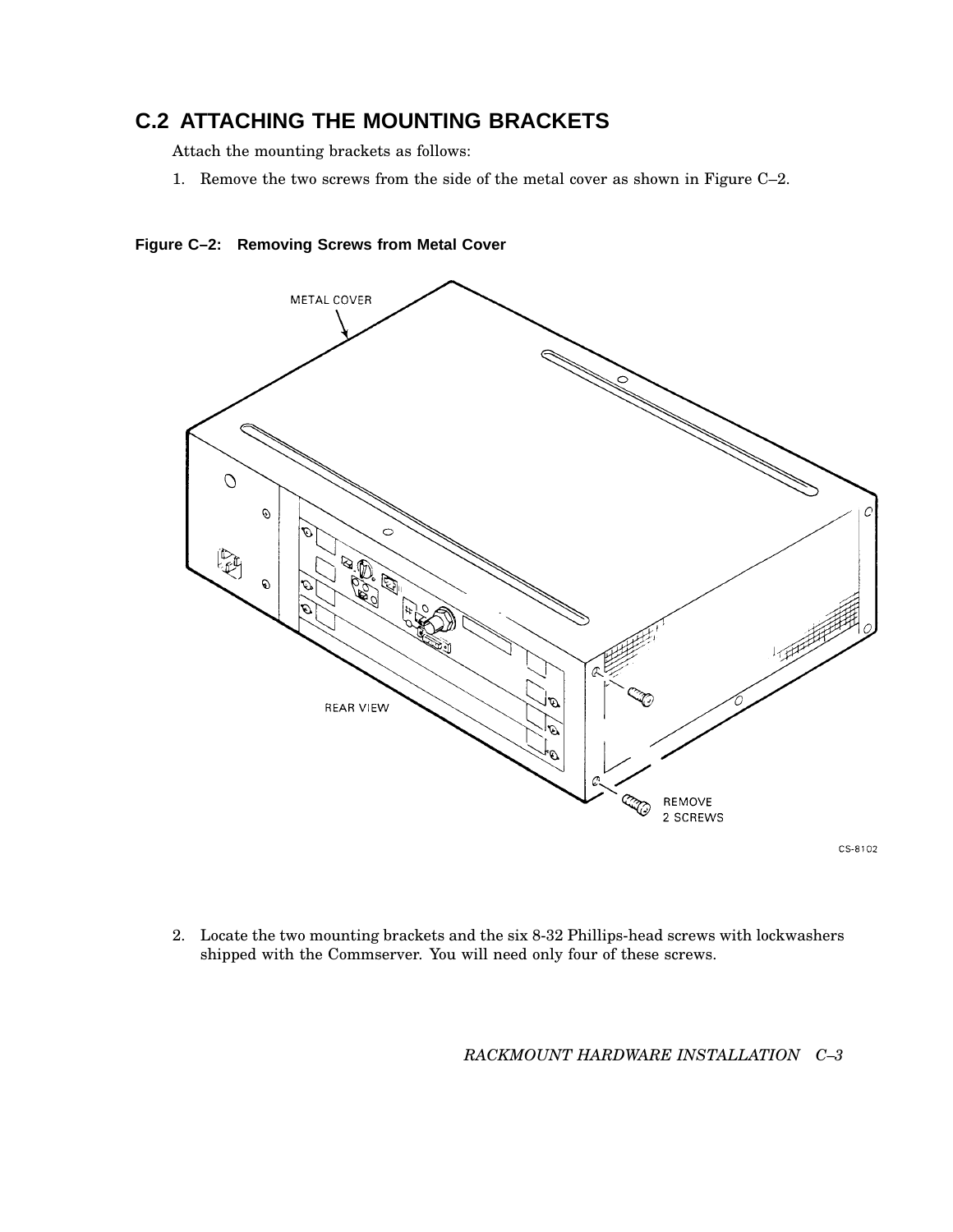3. Use the four screws to fasten the brackets to the sides of the metal cover as shown in Figure C–3.



## **Figure C–3: Attaching the Mounting Brackets**

*C–4 RACKMOUNT HARDWARE INSTALLATION*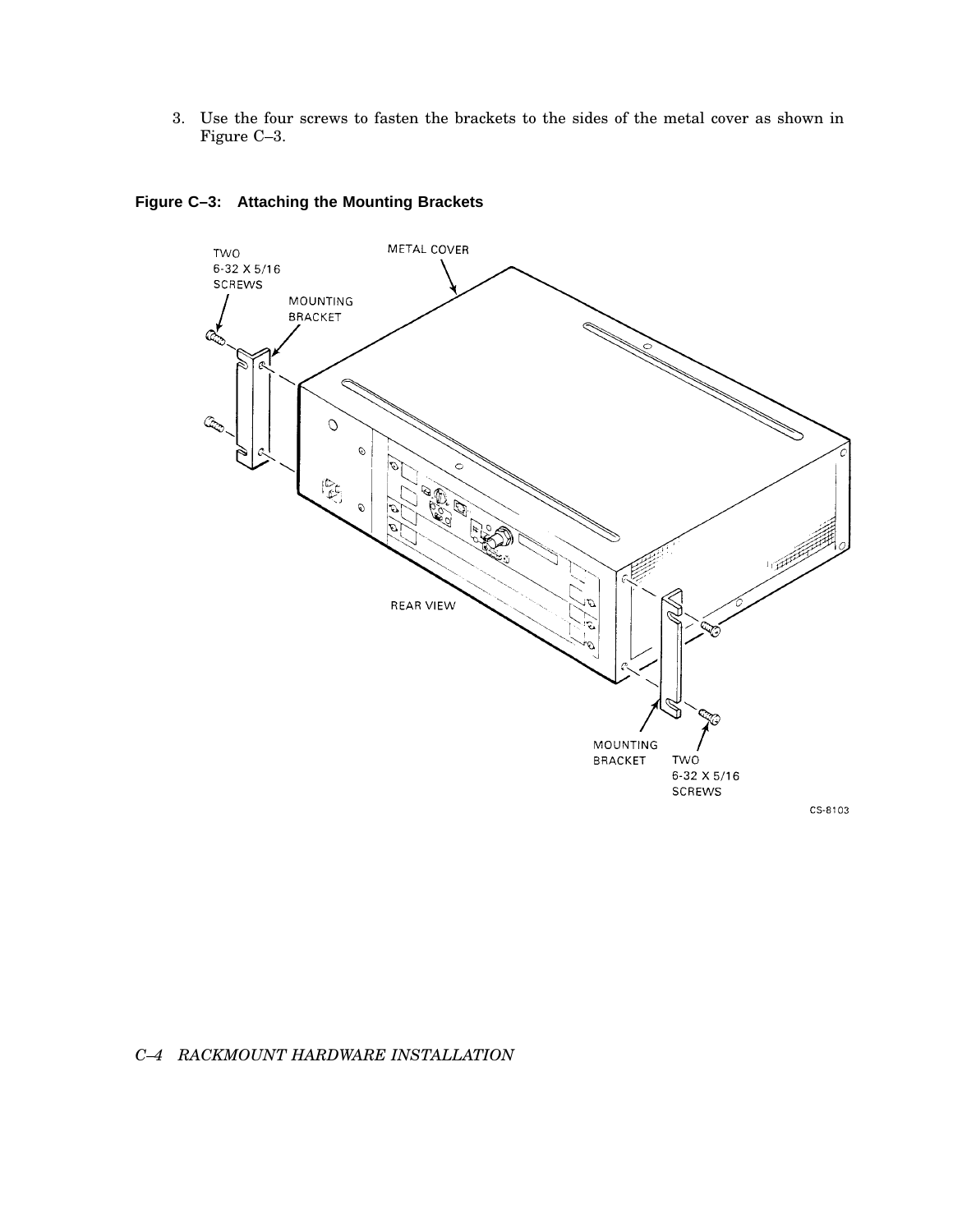## **C.3 MOUNTING THE DEC Commserver 100 INTO THE RACK**

To mount the Commserver into the rack, refer to Figure C–4 and proceed as follows:

- 1. Locate the four 10-32, truss head screws and the four retainer nuts shipped with the Commserver.
- 2. Determine where you will mount the Commserver in the rack. Be sure to leave 9 cm (3.5 in) of space between the Commserver and the next unit below it to allow the routing of cables to the back of the rack.
- 3. Slide on the retainer nuts (see Figure C–4 insert) at the appropriate locations on the rails of the rack so that the clips align with the top and bottom holes in the brackets.
- 4. Attach the Commserver to the rack with the four 10-32 screws, inserting one screw through the top and bottom hole of each bracket.
- 5. Go to Chapter 4 and continue the installation.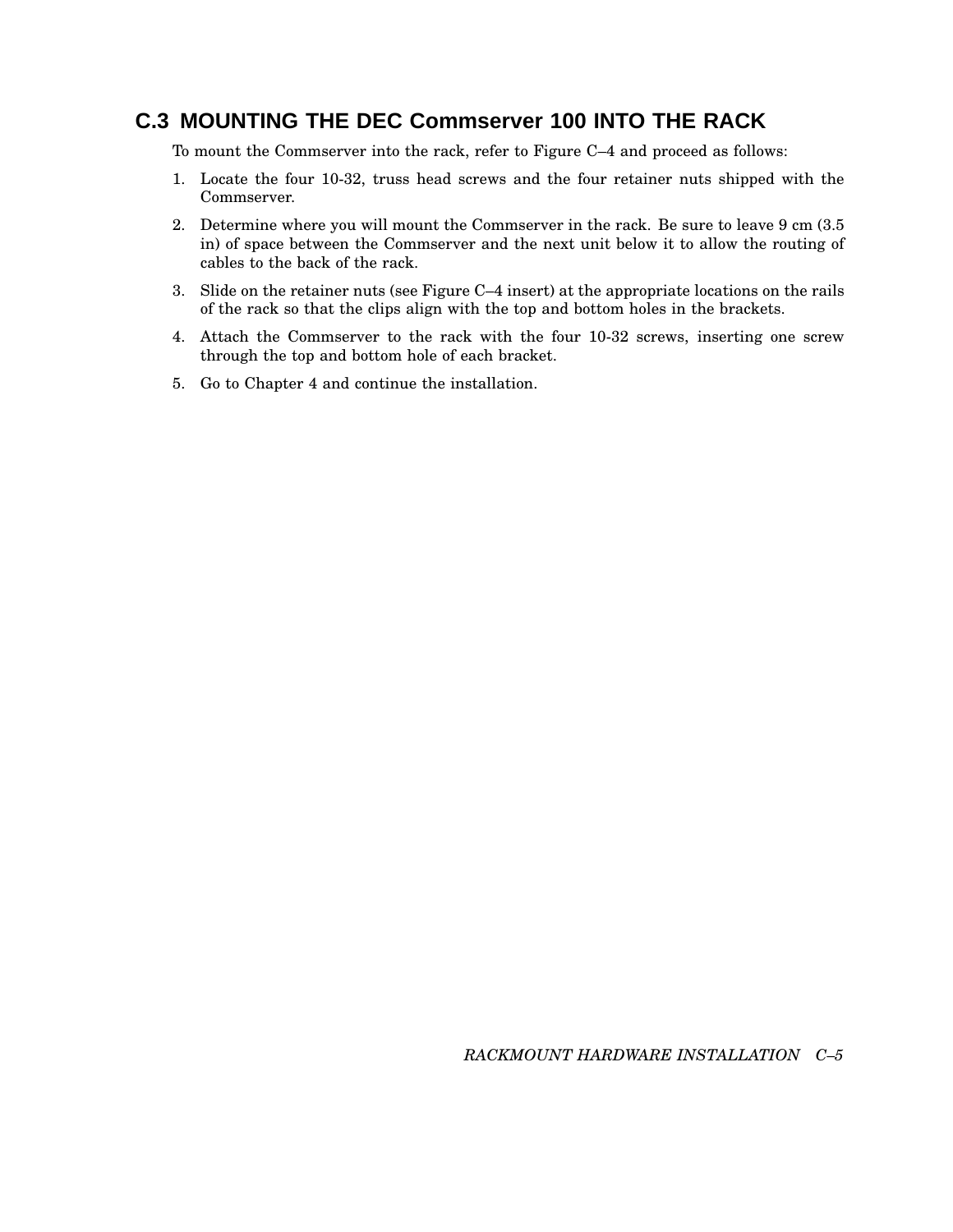Figure C-4: Mounting the DEC Commserver 100 into the Rack



CS-8107

### C-6 RACKMOUNT HARDWARE INSTALLATION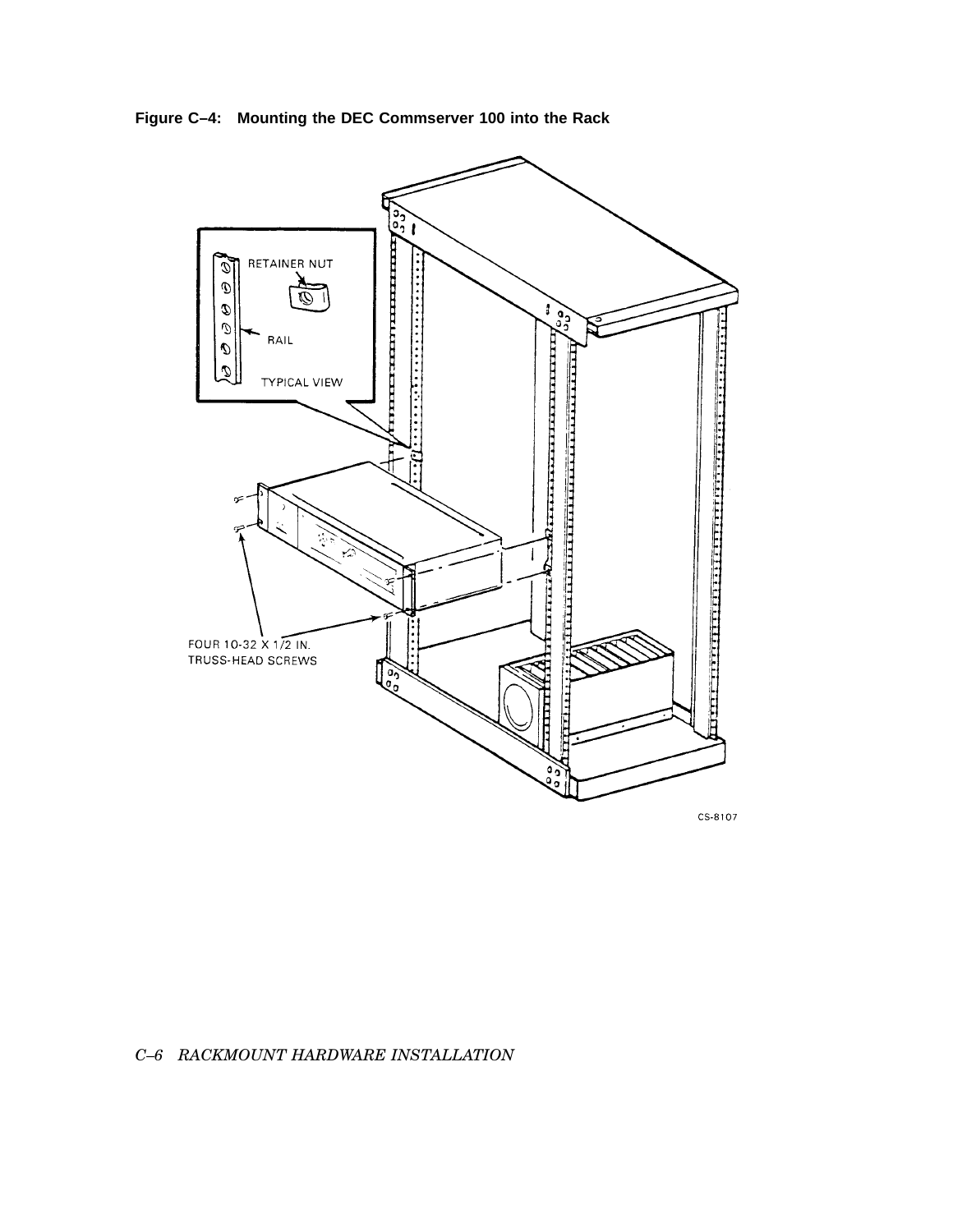# **Appendix D ICP1622T SERIES MODULE INSTALLATION AND VER-IFICATION**

This appendix provides a brief introduction to the Simpact ICP1622T series modules and associated distribution kits. Also provided is additional information on installation and other items not covered in the installation instructions shipped with the modules and kits.

## **D.1 INTRODUCTION**

The Simpact ICP1622T Intelligent Communications Processor serves to interface multiple, low-speed serial data communications lines to the DEC Commserver 100 and DEC Commserver 150. The ICP1622T has four independently programmable serial communications interfaces that include both data and modem control signals.

A communications distribution kit is used with the ICP1622T. Depending on the kit, one or more of the following components may be included:

- Distribution panel
- ICP1622-to-distribution panel interconnection cable(s)
- Loopback cable

The panel is usually mounted in a location more accessible than the ICP1622T and provides interface connectors consistent with the electrical interface standard (such as EIA-232, EIA-449, V.35) required for the application.

The Simpact EXC1612T augments the capabilities of the ICP1622T front-end communications processor by providing 12 additional communications ports. Each communications port supports EIA-232 signals. The EXC1612T is used in conjunction with the ICP1622T and cannot be used as a single entity. The pair of boards (ICP1622T and EXC1612T) is used to interface both multiple and low-speed serial data communications lines. Two of the EXC1612T ports can be configured for Direct Memory Access (DMA).

The DEC Commserver 100 has two slots for optional modules and can support up to two single ICP1622T modules or an ICP1622T and EXC1612T pair. The DEC Commserver 150 has 10 slots for optional boards. The DEC Commserver 150 can support any mix of module pairs and single ICP1622Ts with a total maximum limit of eight ICP1622Ts.

*ICP1622T SERIES MODULE INSTALLATION AND VERIFICATION D–1*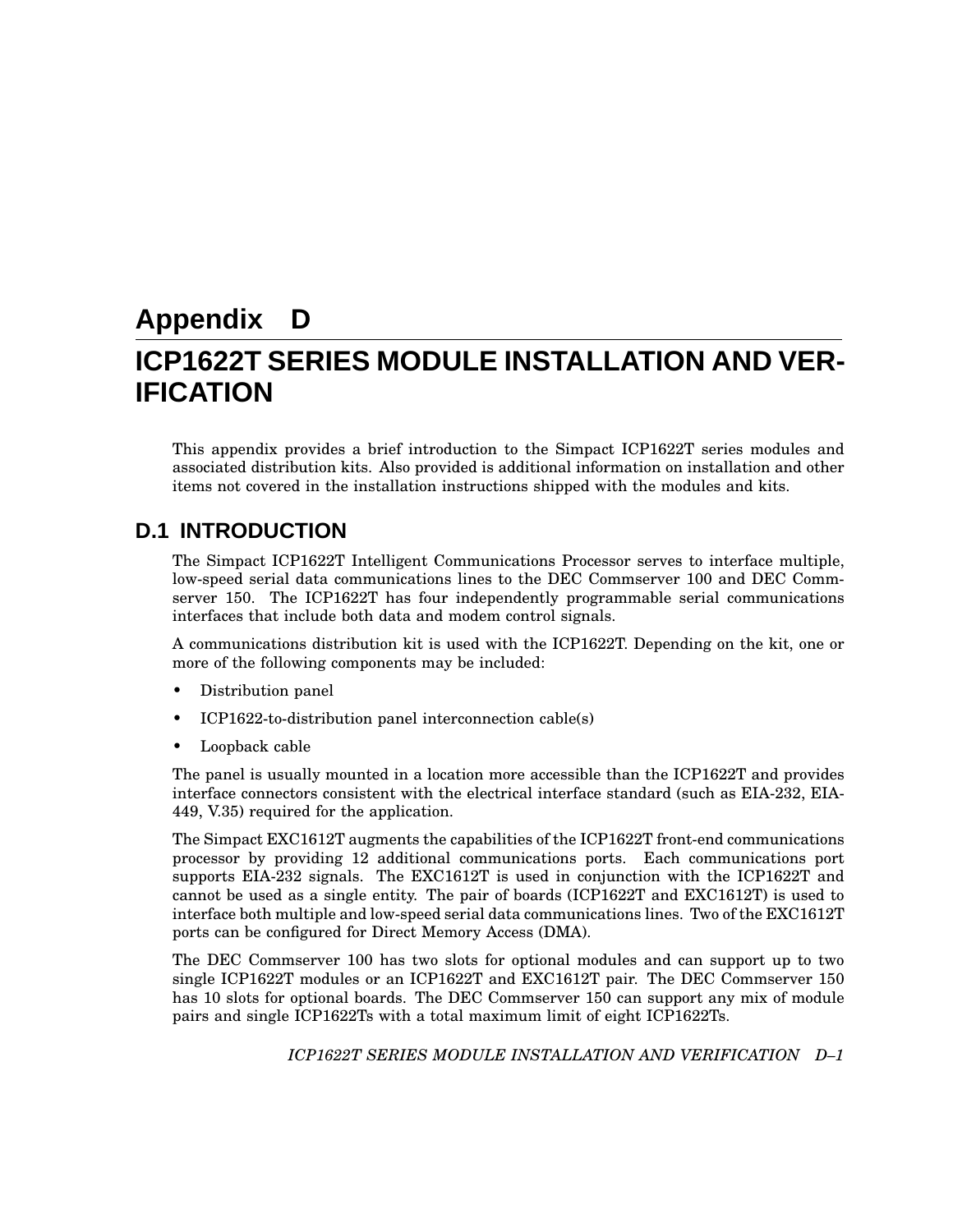# **D.2 SIMPACT MODULES AND DISTRIBUTION HARDWARE**

The information in Table D–1 provides a list of the Simpact modules and associated kits. A cross reference between the Digital Option order number and the Simpact part number for each module and kit is also provided.

#### **CAUTION**

**Distribution kits only work with specified modules. Intermixing may damage module or external devices. For example, distribution kit CK-DSPAX-BA is only used with module DSPAX-BA.**

| <b>DEC</b> Option<br>Order No.            | Simpact<br>Part No.           | <b>Description</b>                                                                                    |
|-------------------------------------------|-------------------------------|-------------------------------------------------------------------------------------------------------|
| <b>DSPAX-AA</b>                           | $ICP1622T-AA$                 | Intelligent Communications Processor, which<br>supports 4 ports of EIA-232, EIA-449 or V.35           |
| CK-DSPAX-AA<br>CK-DSPAX-AB<br>CK-DSPAX-AC | DBK1-01<br>DBK2-01<br>DBK5-01 | EIA-232, 4-Port Distribution Kit<br>EIA-449, 2-Port Distribution Kit<br>V.35, 2-Port Distribution Kit |
| <b>DSPAX-BA</b>                           | ICP1622TA-BA                  | Intelligent Communications Processor, which<br>supports 4 ports of EIA-232/V.28                       |
| CK-DSPAX-BA                               | DBK60-01                      | EIA-232/V.28, 4-Port Distribution Kit                                                                 |
| DSPAX-CA                                  | $EXC1612TA-AD$                | 12-Port Expansion Module for ICP1622T and<br>ICP1622TA modules                                        |
| CK-DSPAX-CA                               | DBK3-01                       | EIA-232/V.28, 4-Port Distribution Kit                                                                 |
| H3132-AA                                  | <b>DBX</b>                    | Mounting brackets for distribution panels                                                             |

**Table D–1: Module/Kit Order Number Cross Reference Table**

*D–2 ICP1622T SERIES MODULE INSTALLATION AND VERIFICATION*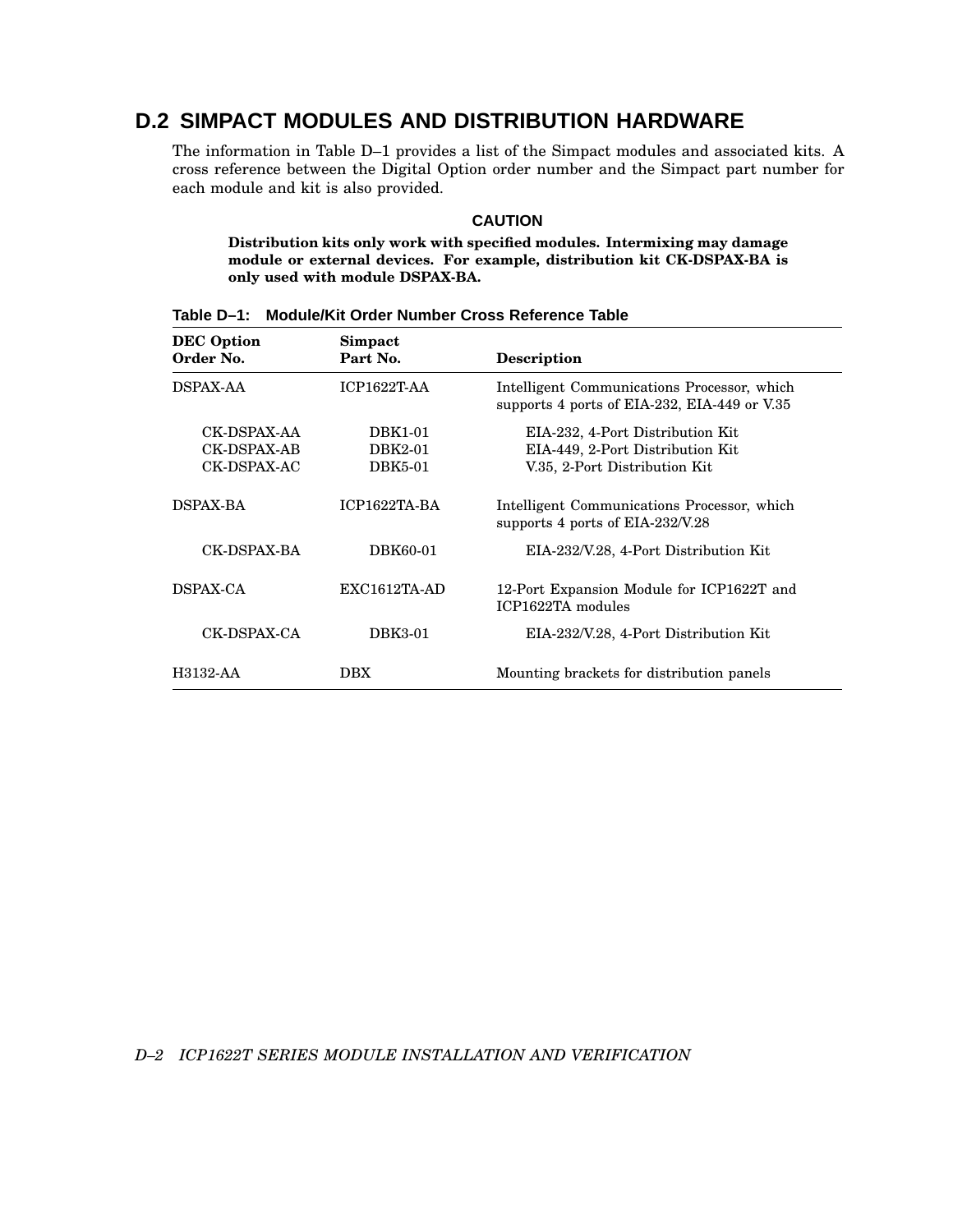## **D.3 INSTALLATION**

Before installing any modules, read all the installation documentation supplied with the ICP1622T and EXC1612T. The information covers the installation instructions with annotated precautions to help ensure a successful installation. The information includes instructions for the hardware installation of the modules, distribution panels, and cabling. Also covered is board configuration.

To install the modules, proceed as follows:

- 1. Ensure that you tested the Commserver hardware as described in Chapter 4.
- 2. Power down the Commserver.
- 3. Starting at the lowest numbered empty slot adjacent to the Commserver I/O panel, remove the blank cover panels from the needed number of slots and retain them for future use.

#### **NOTE**

**If you are going to use all slots including slot I/O 10 in a DEC Commserver 150 installation, you need to remove the load module residing in that slot. Refer to Section D.5 for instructions.**

- 4. Proceed to the installation instructions provided with the ICP1622T and EXC1612T and install the modules as described. Be sure to abide by configuration rules described in Section D.1.
- 5. Refer to Table D–1 and make sure the distribution kit being installed is compatible with the installed module (for example, distribution kit CK-DSPAX-AA is used with module DSPAX-AA). Then, using the installation instructions provided with the distribution kit, install the distribution panels and connect cables between the panels and the modules (see Figure D–1).

#### **CAUTION**

**Do not connect external devices to the distribution panels. Connect external devices only after performing the software installation and system verification procedures.**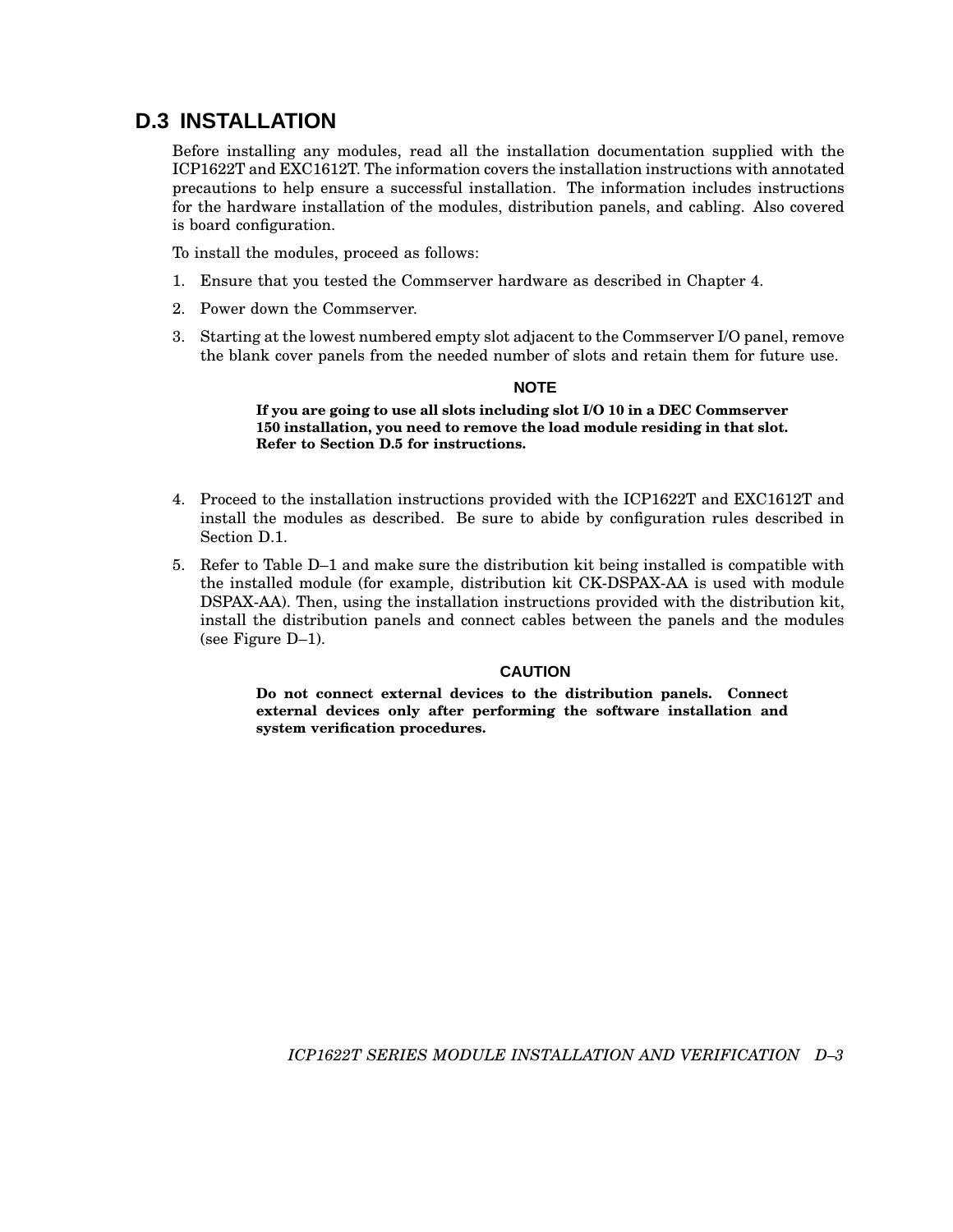**Figure D–1: Routing Cables in the DEC Commserver 150 (Office Model)**



*D–4 ICP1622T SERIES MODULE INSTALLATION AND VERIFICATION*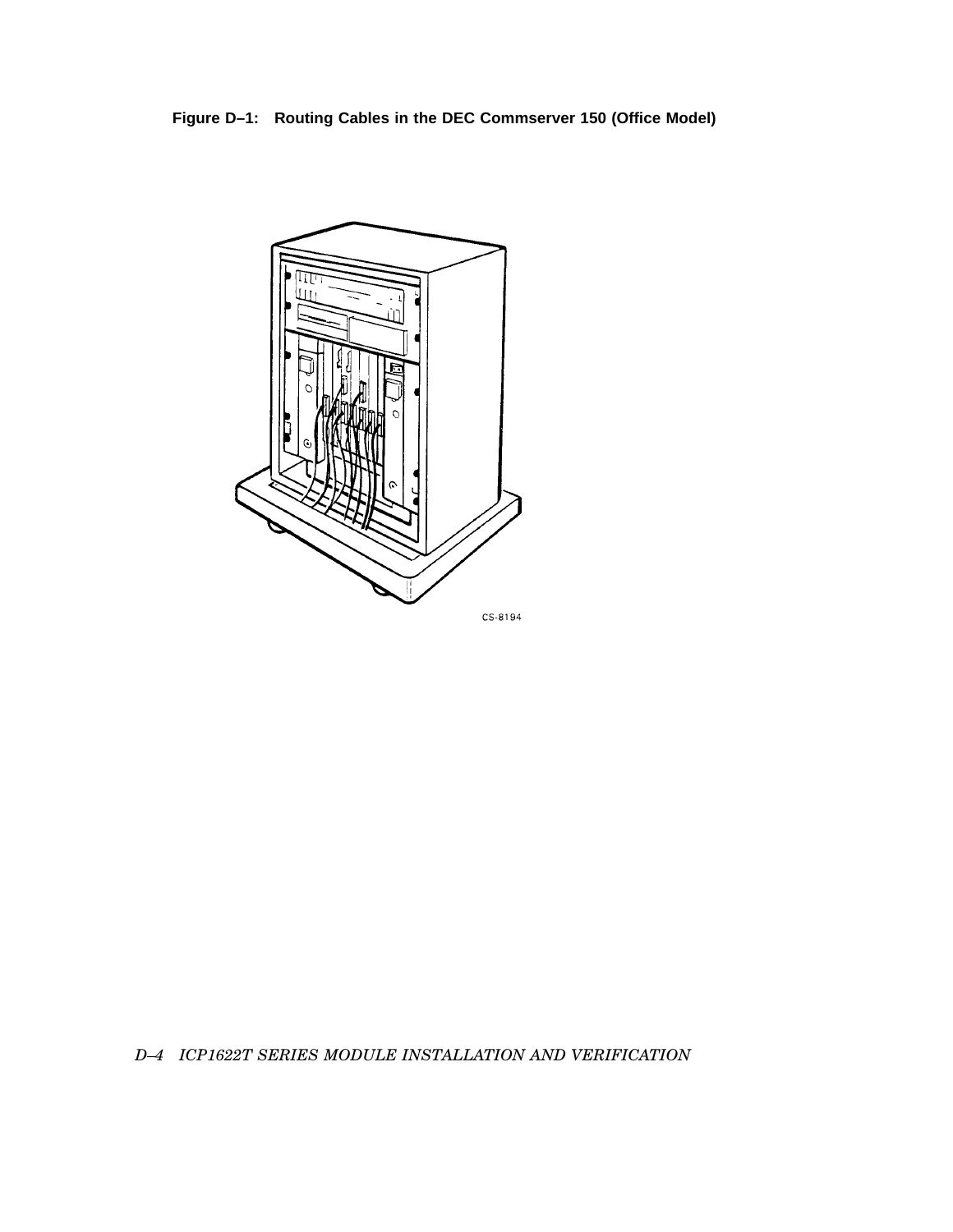# **D.4 VERIFICATION**

To verify the installation of the communication modules and distribution hardware, perform the following steps:

- 1. Check and label all cable connections.
- 2. Power up the Commserver and observe the diagnostic LEDs on the ICP1622T communication modules. During the power-up self-test sequence of the modules, the LEDs follow the self-test sequence. If the self test is completed successfully, a four-on four-off LED pattern will be displayed as shown in Figure D–2. If a communication module does not complete the self test successfully, replace that module.

**Figure D–2: Indication when Self Test Is Successful**



CS-8193

#### *ICP1622T SERIES MODULE INSTALLATION AND VERIFICATION D–5*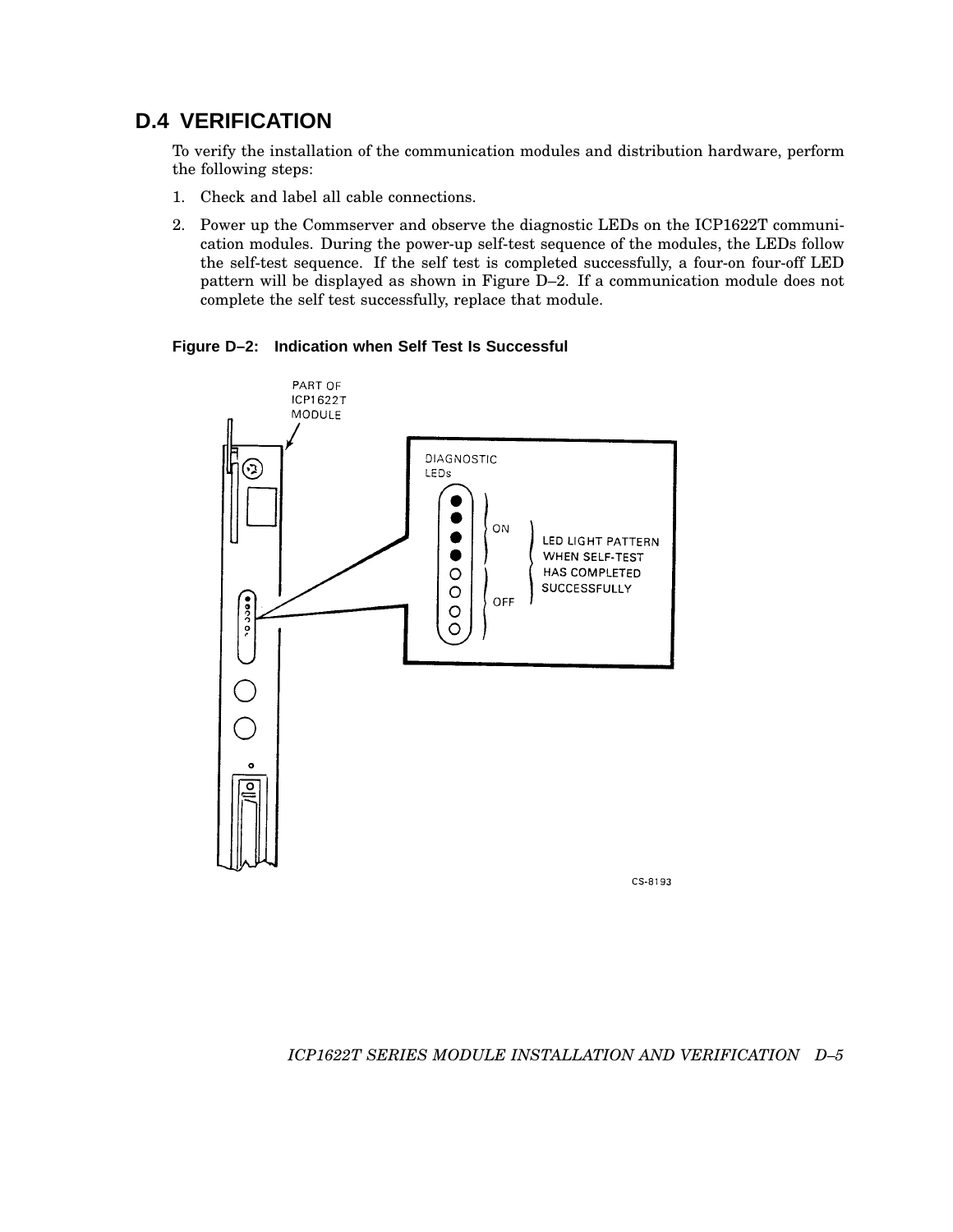## **D.5 REMOVING A LOAD MODULE**

If you are installing a communications module in slot I/O 10 of a DEC Commserver 150, remove the load module as follows:

#### **NOTE**

**You can only use slot I/O 10 when slots I/O 1 through I/O 9 are occupied.**

**The slots are labeled I/O 1 through I/O 10 on the Commserver just above the module slot.**

- 1. Remove the blank cover panel from slot I/O 10 by loosening the two quarter-turn captivescrews located near the top and bottom of the panel.
- 2. Simultaneously pull the load module upper and lower release levers outward to disengage the module from the backplane (see Figure D–3).
- 3. Remove the module from the Commserver by gently sliding the module outward.
- 4. Save the load module. The load module keeps a load on the left-side power supply when no modules are installed in slots I/O 5 through I/O 10. You will need to reinstall the module in I/O 10 if a future reconfiguration of the Commserver leaves slots I/O 5 through I/O 10 vacant.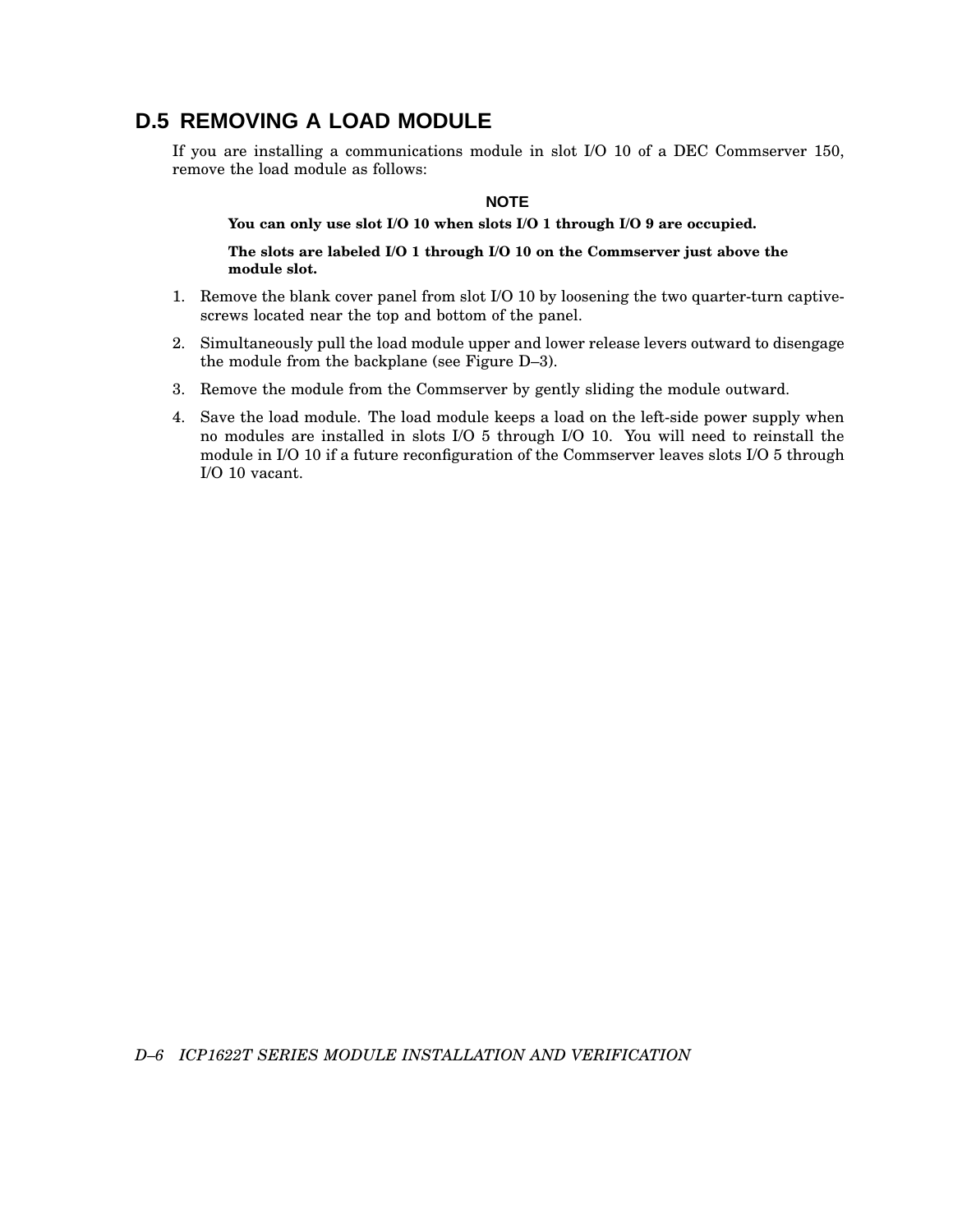**Figure D–3: Removing the Load Module**



CS-8195

## *ICP1622T SERIES MODULE INSTALLATION AND VERIFICATION D–7*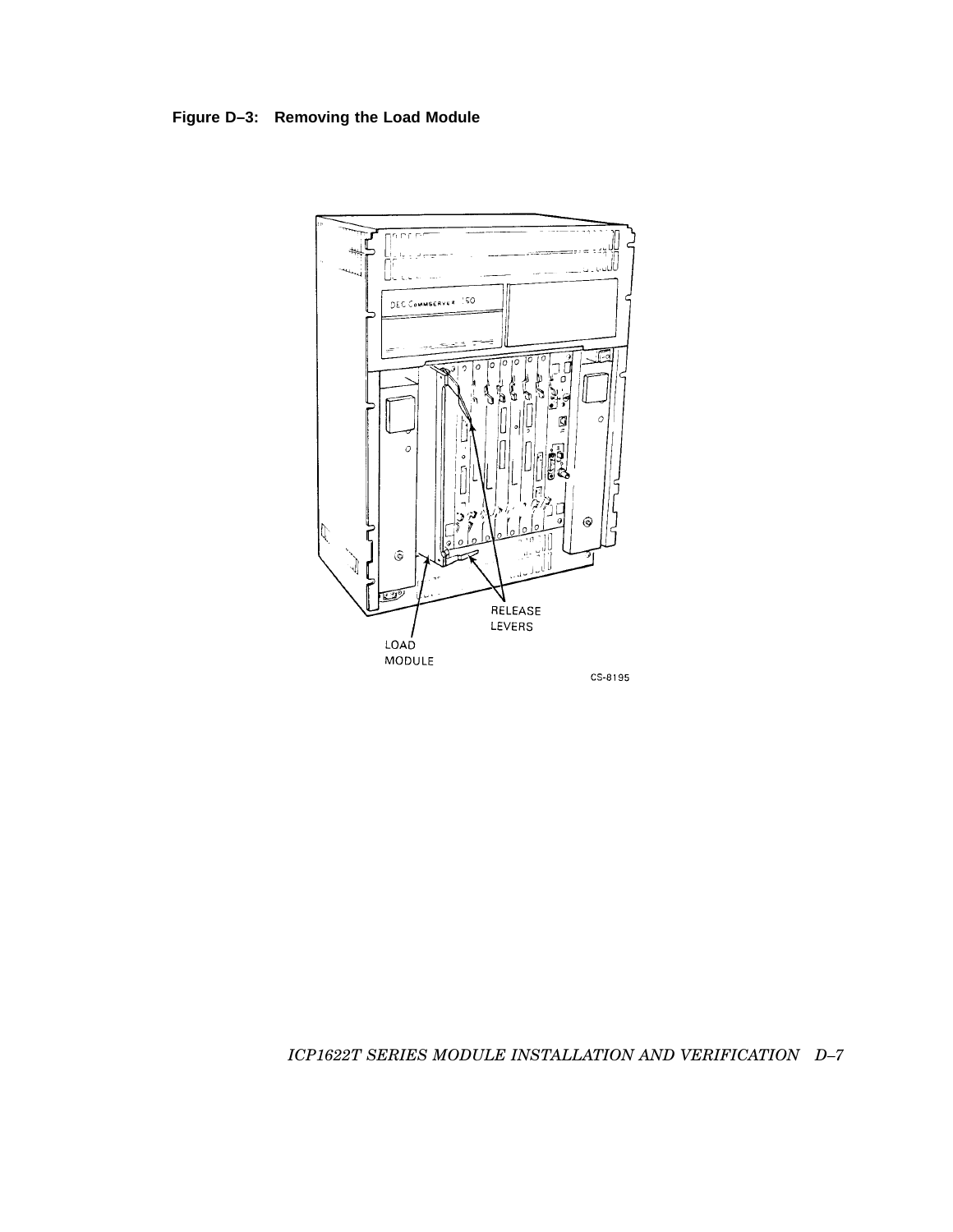# **Appendix E POWER CORDS/ORDER NUMBERS**

Table E–1 provides a list of the power cords and related Digital order numbers for both the DEC Commserver 100 and DEC Commserver 150 units.

| <b>Power Cords</b>                                          | DEC Commserver 100 | DEC Commserver 150 |
|-------------------------------------------------------------|--------------------|--------------------|
| Australia                                                   | <b>BN19H-2E</b>    | <b>BN20C-2E</b>    |
| Belgium, Finland, France, Holland,<br>Norway, Spain, Sweden | <b>BN19C-2E</b>    | BN20D-2E           |
| Denmark                                                     | <b>BN19K-2E</b>    | <b>BN20H-2E</b>    |
| Germany                                                     | <b>BN19C-2E</b>    | BN20D-2E           |
| India                                                       | <b>BN19S-2E</b>    | <b>BN20K-2E</b>    |
| Israel                                                      | <b>BN19U-2E</b>    | <b>BN20L-2E</b>    |
| Italy                                                       | <b>BN19M-2E</b>    | <b>BN20J-2E</b>    |
| Japan                                                       | <b>BN18K-1K</b>    | <b>BN20B-2E</b>    |
| Switzerland                                                 | <b>BN19E-2E</b>    | <b>BN20F-2E</b>    |
| UK                                                          | <b>BN19A-2E</b>    | <b>BN20E-2E</b>    |
| <b>US</b>                                                   | <b>BN09A-1K</b>    | <b>BN20A-2E</b>    |

**Table E–1: Power Cords/Order Numbers**

*POWER CORDS/ORDER NUMBERS E–1*